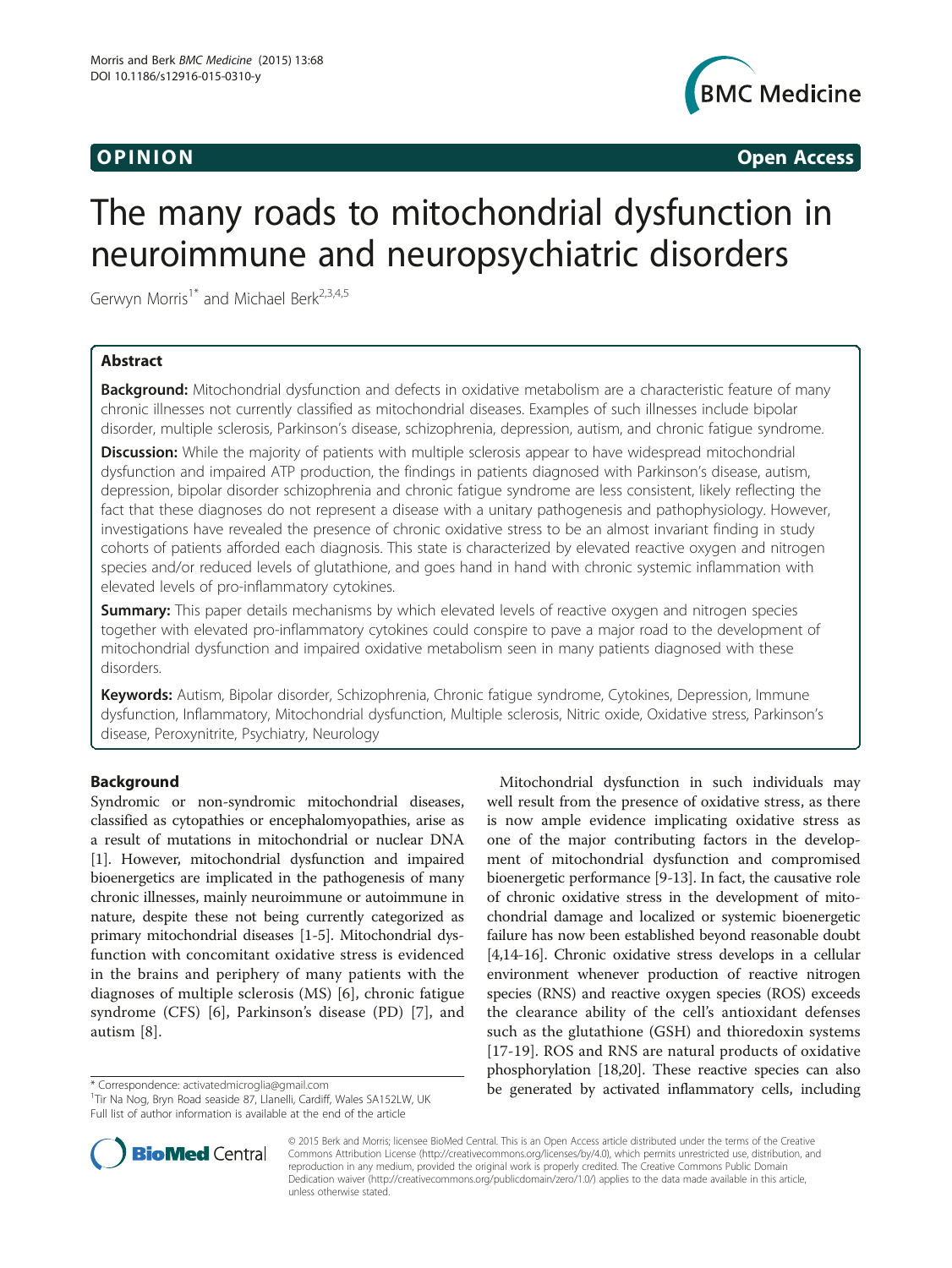macrophages and microglia [[21-24\]](#page-13-0). Oxidative stress and chronic inflammation are inextricably interconnected.

Oxidative stress activates a number of transcription factors, such as NF-kappaB and activated protein 1, leading to the production of pro-inflammatory cytokines (PICs), various chemokine species, and activation and proliferation of lymphocytes. The activation of other immune cells in turn leads to the production of more ROS and RNS, principally in the form of superoxide, nitric oxide (NO), and peroxynitrite [[24-27\]](#page-13-0). The tissue damage characteristic of chronic inflammation is mediated directly by macrophages, neutrophils, and eosinophils via the production of PICs [\[28](#page-13-0)]. This intricate bidirectional self-amplifying and self-sustaining relationship between the development of chronic oxidative stress and chronic systemic inflammation is sometimes described as an 'autotoxic loop' [\[25,29\]](#page-13-0).

ROS and RNS can also contribute to the development of chronic oxidative stress and inflammation via the oxidative and nitrosative modification of proteins, lipids, and DNA, resulting in modification of DNA bases and tertiary protein structure, lipid peroxidation of cell membranes, and the production of highly reactive aldehydes and ketones. The net result of these processes is the indirect and direct formation of damage-associated molecular patterns capable of activating pathogen sensing receptors on the surface and in the cytoplasm of immune cells [[15,29-32](#page-13-0)].

The origin of oxidative stress in the brains of people suffering from a range of neuroimmune diseases, such as MS and PD, is still a matter of debate. There is now however strong evidence supporting the hypothesis that the oxidative stress in the brains of such patients stems from the transduction of inflammatory signals to the brain following the establishment of chronic inflammation and oxidative stress in the periphery. There is ample evidence demonstrating that systemic inflammation can lead to the development of chronic neuroinflammation [[33-35](#page-13-0)]. Communication of inflammatory signals to the brain is mediated by PICs via a number of routes, including innervation of the vagus nerve, carrier-enabled transport across the blood brain barrier (BBB), activation of endothelial cells within the BBB and perivascular macrophages, and finally via transport through circumventricular organs devoid of a functional BBB [\[36,37](#page-13-0)]. The transduced inflammatory signals may lead to the development of chronic neuroinflammation via the activation of microglia if of sufficient intensity and/or duration or lead to the development of 'primed' microglia [[34,36,38\]](#page-13-0). Microglial priming involves the up-regulation of a range of surface receptors such as MHC class II, CD11b, and CD11c integrins, co-stimulatory molecule CD86, and Toll-like receptor TLR4 [\[38](#page-13-0)].

Following the up-regulation of these receptors, such microglia become exquisitely sensitive to subsequent inflammatory stimuli, leading to an exaggerated production

of neurotoxic molecules that may exacerbate the preexisting pathology and may even accelerate the progression of existing neuroinflammatory or neurodegenerative diseases [[39](#page-13-0)-[41](#page-13-0)]. Activated microglia exert their neurotoxic effects by releasing PICs, such as tumor necrosis factor (TNF), interleukin (IL)-1, IL-6, and interferon (IFN), and free radicals including superoxide NO and peroxynitrite as well as inflammatory molecules such as prostaglandin E2. Moreover, TNF, IL-1, and IFN can act as secondary sources of RNS and other inflammatory molecules acting as potent inducers of inducible NO synthase (iNOS) and via their capacity to upregulate Cox-2 with the resultant production of prostaglandin E2 [\[36,38,42](#page-13-0)]. While the relationship between the establishment of chronic systemic inflammation and the development of chronic neuroinflammation is highlighted by numerous authors, the increase in levels of systemic inflammation following the development of neuroinflammation is perhaps under-appreciated. This may occur via a number of different mechanisms, including cytokine leakage from the central nervous system (CNS) into the circulation, increased cytokine synthesis in the periphery, primarily in the liver, and the escape of antigenic molecules likely activating Toll-like receptors on peripheral immune cells flowing ingestion by antigen presentation cells [[38,39,43-45](#page-13-0)]. While these mechanisms could account for the presence of activated cell-mediated immunity in patients with MS, CFS, PD, bipolar disorer, depression, schizophrenia and autism as discussed below, they would not appear to explain the changes in lymphocyte populations and T cell differentiation patterns seen in illnesses like MS and PD. Whatever the cause, chronic inflammation in the body and/or the brain is characterized by the presence of elevated ROS and RNS together with increased levels of PICs.

The aim of this paper is to outline how excessive levels of PICs, notably TNF-α, ROS, and RNS, can lead to mitochondrial dysfunction and compromised bioenergetics in PD, MS, CFS, depression, bipolar disorder, schizophrenia and autism, by inhibiting the electron transport chain (ETC), the tricarboxylic acid cycle, and fatty acid oxidation, adversely affecting the activity and structure of structural and regulatory proteins and the integrity of essential functional lipid membranes. In short, this paper aims to demonstrate that chronically elevated levels of these proinflammatory entities are common denominators in paving the many roads to mitochondrial dysfunction.

### **Discussion**

#### Immune dysfunction, oxidative stress, and mitochondrial dysfunction in MS

#### Evidence of immune dysfunction in MS

Chronic activation of the humoral and innate arms of the immune system in both the periphery and the CNS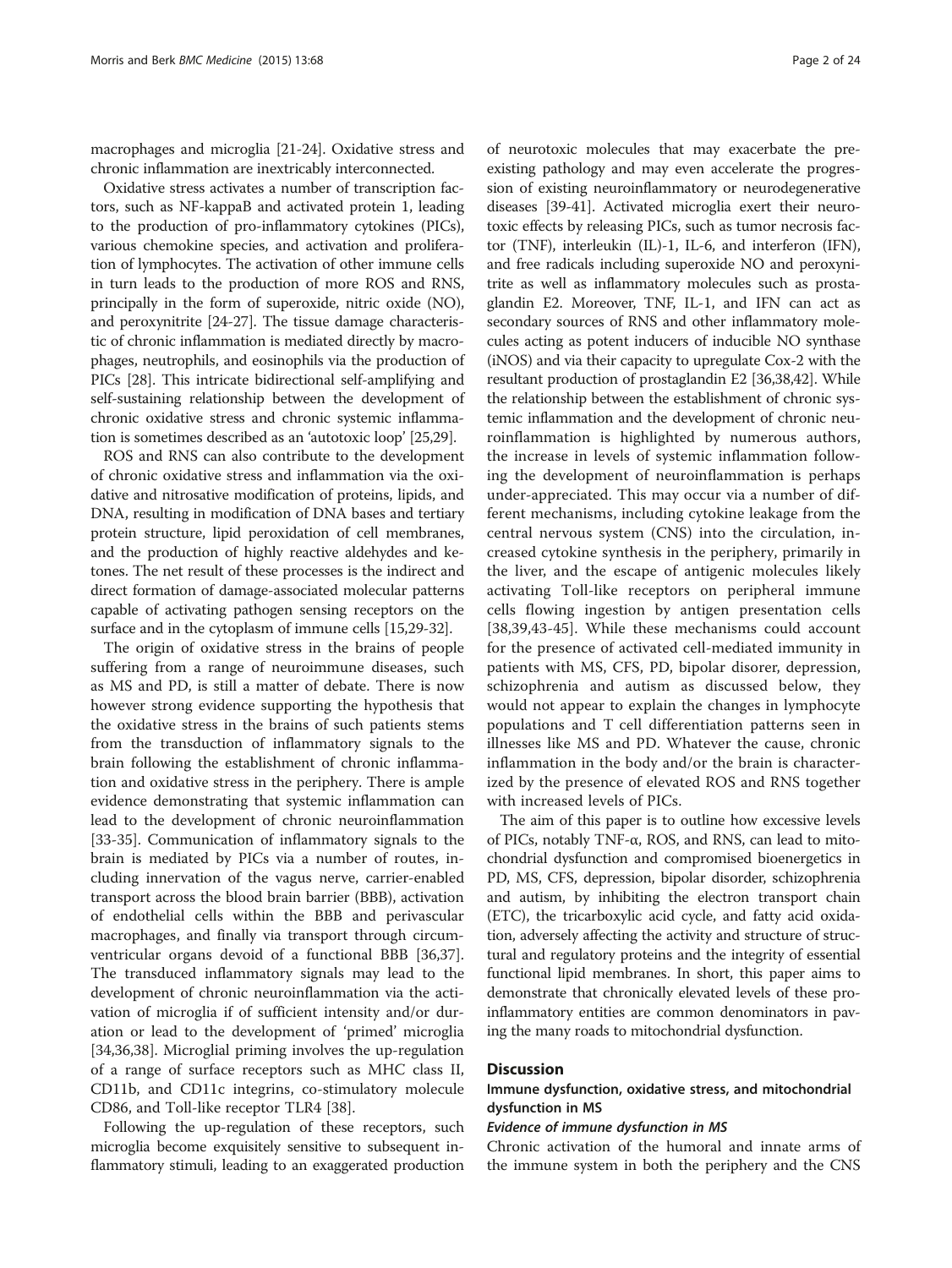is a characteristic finding in MS patients. Commonly reported abnormalities include elevated levels of activated T helper (Th)2, Th17, and Th1 T cells, abnormal function of regulatory T cells, and activated naive B cells with impaired tolerance together with changes in the overall B cell subpopulation distribution pattern [\[6,29,46\]](#page-13-0). The relation between an activated peripheral immune system and the development of neuro-inflammation is thrown into stark relief in relapsing remitting MS by the proven efficacy of treatment with the monoclonal antibodies rituximab [[47\]](#page-13-0) and natalizumab [[48](#page-13-0)], which target peripheral immune cells and ameliorate disease activity in the CNS [\[49\]](#page-13-0). Increased TNF-α levels in the periphery often precede active disease, and levels of this cytokine predict disability levels as measured by the expanded disability status scale (EDSS) [\[50](#page-13-0)[-52\]](#page-14-0). Significant increases in plasma levels of IL-2, IL-1β, IL-4, and IL-13 have also been reported [\[53](#page-14-0)]. Given the strong positive relationship between TNF- $\alpha$  levels and degree of physical disability, it is of theoretical relevance that the levels of TNF-α and other PICs correlate significantly with the severity of fatigue which affects the vast majority of people with this illness [[6,](#page-13-0)[54](#page-14-0)-[56](#page-14-0)]. The existence of a chronically activated peripheral immune system goes some way to explain the development and/or the maintenance of chronic systemic inflammation seen in sufferers of this disease, which we will now turn to illustrate. However, before doing so, this would seem to be an opportune juncture to emphasize the accumulating and persuasive evidence that a diagnosis of MS represents a spectrum of illnesses where different disease processes converge to produce a similar pathology [\[57,58](#page-14-0)]. For a fuller consideration of the evidence that has led many workers to this conclusion, the reader is referred to the work of Ortiz et al. [\[29\]](#page-13-0).

### Evidence of chronic oxidative stress in MS

There is now ample evidence highlighting the pivotal role of oxidative stress in the pathogenesis of MS [[59](#page-14-0)-[61](#page-14-0)]. Several authors have reported the existence of oxidative damage in the brain cerebrospinal fluid (CSF) and blood of MS sufferers [[29](#page-13-0)[,62](#page-14-0)]. Elevated levels of protein carbonyls have been detected in post-mortem brains of patients suffering from this disease [\[63\]](#page-14-0). Significantly elevated levels of other surrogate markers of oxidative stress have also been detected in the CSF and plasma of MS patients [\[60,63,64](#page-14-0)]. Studies investigating markers of oxidative and nitrosative stress in CSF have demonstrated increased levels of ethane and pentane, which are acknowledged markers of lipid peroxidation [\[65\]](#page-14-0), malondialdehyde [\[66\]](#page-14-0), hydroxynonenal [\[29](#page-13-0)], and isoprostanes [\[67](#page-14-0)]. Nitrotyrosine, a surrogate marker for peroxynitrite formation, is often found in active demyelinated lesions [[68](#page-14-0)]. Unsurprisingly, iNOS levels are also elevated in lesions [\[69](#page-14-0)] and in CSF of patients with this illness [[66](#page-14-0)]. High levels of NO, peroxynitrite, and superoxide have

also been observed in spinal fluid extracted from patients with MS [\[66\]](#page-14-0). Interestingly, CSF levels of NO metabolites correlate positively with relapses [\[70](#page-14-0)]. Furthermore, Tasset et al. [[9](#page-13-0)[,71\]](#page-14-0) have reported significant peripheral levels of oxidative stress in patients with relapsing remitting MS. Further evidence of the causative role of oxidative stress in the pathophysiology of MS is provided by a recent longitudinal study demonstrating that levels of oxidative stress increased dramatically during relapses but its presence was barely detectable in patients during remission [[72](#page-14-0)]. It is also worthy to note that research teams have discovered that levels of oxidative stress in the blood and CSF correlate significantly and positively with levels of disability as measured by the EDSS [\[11](#page-13-0)[,73\]](#page-14-0). The latter study also reported that levels of oxidative stress correlated significantly and positively with the extent of gadolinium-enhanced lesions [\[73\]](#page-14-0).

#### Evidence of mitochondrial dysfunction in MS

Although the weight of evidence demonstrates that, while the development of pathology in the early stages of MS is largely driven by inflammation [\[74\]](#page-14-0), mitochondrial dysfunction appears to have a crucial role in the progression of this disease [\[75,76](#page-14-0)]. Mitochondrial abnormalities in MS include altered structure and distribution coupled with a wide array of molecular and biochemical abnormalities [[18](#page-13-0)[,75,77](#page-14-0)-[79](#page-14-0)]. Oxidative damage to mitochondrial DNA and impaired Complex I activity is a characteristic finding in active MS lesions [\[80\]](#page-14-0). Complex I and Complex III activity is also reduced in normal tissue within the motor cortex [\[81\]](#page-14-0). Complex IV activity is also decreased in lesions as well as in normal-appearing white and grey matter [[82,83\]](#page-14-0). Studies utilizing NMR spectroscopy have demonstrated evidence of globally impaired bioenergetics and increased production of lactate in the CSF [[84,85\]](#page-14-0). Lazzarino et al. [\[86\]](#page-14-0) provided tantalizing evidence in a longitudinal investigation suggesting a global impairment of adenosine triphosphate (ATP) synthesis in MS when they reported that progressive central ATP depletion over a 3-year period correlated significantly and positively with increased physical disability as measured by changes in EDSS.

### Immune dysfunction, oxidative stress, and mitochondrial dysfunction in autism

#### Immune abnormalities in autism

A diagnosis of autism similarly in all probability represents a group of illnesses with heterogeneous etiology [[87,88](#page-14-0)]. Epigenetics, rather than genetics, seemingly plays a dominant role in driving the development and persistence of these illnesses [\[89-91\]](#page-14-0). Several studies have investigated the presence of immune abnormalities in children afforded a diagnosis of autism herein described as children with autism (CWA) and in the parents of such children. Overall, the results demonstrate that CWA and their immediate family members, especially mothers, display markers of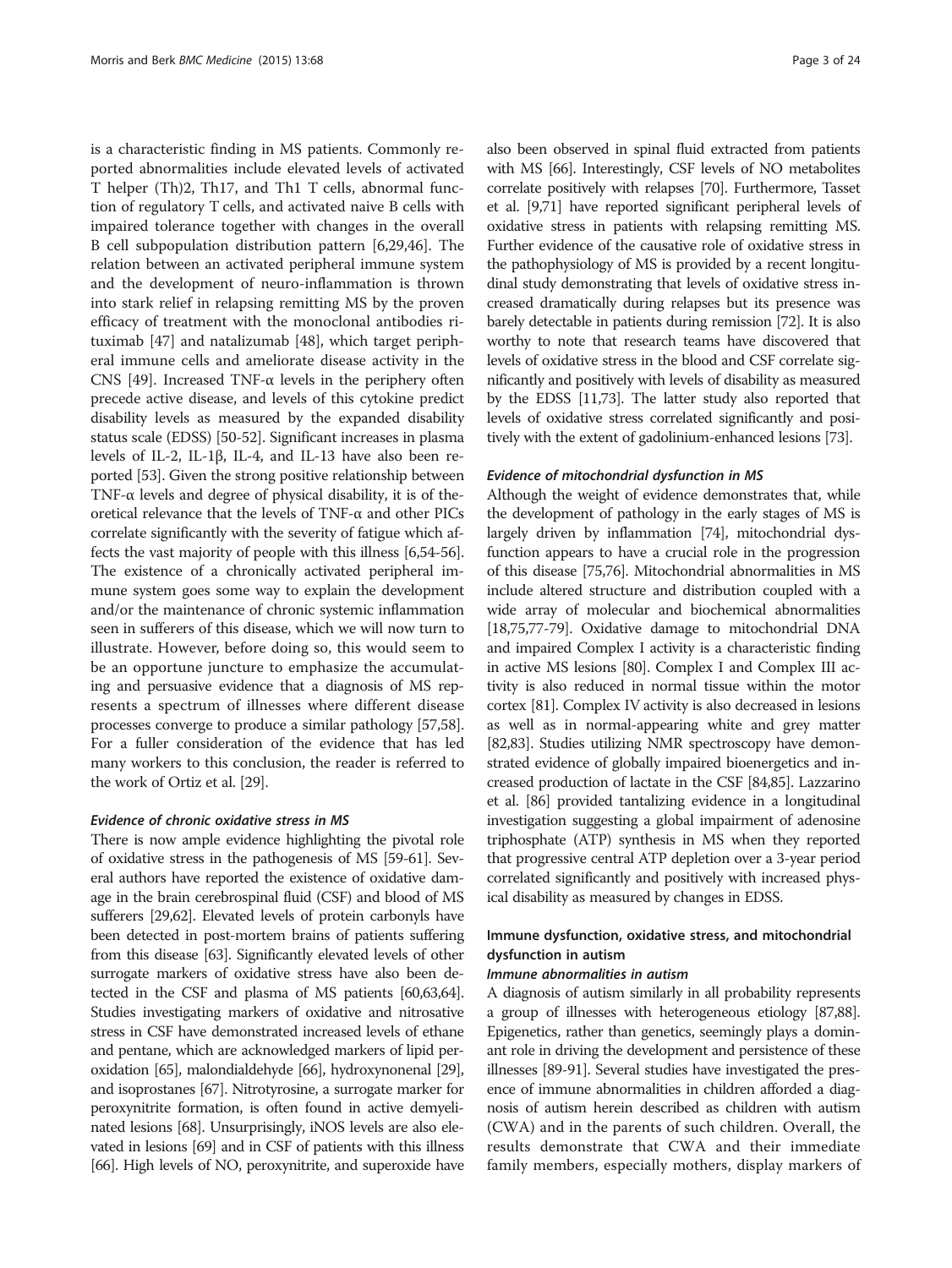autoimmunity, abnormal cellular immunity, and aberrant expression of cytokines and other soluble mediators [[92-95](#page-14-0)]. Abnormal expression of PICs and anti-inflammatory cytokines and their signaling effector molecules is commonly detected in CWA. These findings have been noted in the brain [[96-99\]](#page-15-0), gastrointestinal tract [\[100,101\]](#page-15-0), and peripheral blood [[102,103](#page-15-0)]. CWA commonly have increased plasma IL-1Β and abnormal cellular IL-1Β responses following mitotic stimulation of peripheral mononuclear blood leucocytes [[103,104](#page-15-0)]. Abnormal levels of IL-6 in peripheral blood  $[103, 105]$  and the brain  $[92, 96, 106]$  $[92, 96, 106]$  $[92, 96, 106]$  is another common finding. The observations relating to elevated levels of PICs extend to TNF- $\alpha$  [\[107,108](#page-15-0)] and INF-γ, which are once again elevated in the brain [\[92](#page-14-0)] and the peripheral circulation, interestingly, correlated with the levels of other inflammatory mediators such as NO [[109,110](#page-15-0)]. The vast range of immune abnormalities displayed by many CWA is beyond the scope of this paper. An interested reader is referred to previous work for a more in depth treatment of the issue [[94,](#page-14-0)[103\]](#page-15-0). What remains unclear is if this evidence of immune dysregulation reflects a narrow sense of immunity in terms of cellular defense against exogenous pathogens or reflects dysregulation of signaling moieties with a wider range of intracellular signaling roles.

#### Evidence of oxidative stress in autism

The presence of chronic oxidative stress is commonly reported in CWA [[111-114\]](#page-15-0). Interestingly, this abnormal state is sometimes reported in parents [\[115](#page-15-0)]. Several authors have also reported genetic abnormalities in GSH pathways in CWA [\[116](#page-15-0)-[119](#page-15-0)], and some of these abnormalities correlate positively with the severity of symptoms [\[2](#page-13-0)[,120](#page-15-0)]. Several researchers have detected lower concentrations of reduced GSH increased concentrations of oxidized GSH and a decreased GSH/glutathione disulfide ratio [\[117,121,122\]](#page-15-0). The mitochondrial reduced GSH reserve appears decreased in at least some children afforded this diagnosis compared to healthy controls. Additionally, in many studies, decreased GSH levels and several other markers of increased oxidative stress correlate positively with disease severity [\[123,124](#page-15-0)]. Other authors have reported a positive correlation between the severity of gastrointestinal dysfunction and surrogate markers of oxidative stress [[125\]](#page-15-0). It is worthy of note that the aforementioned studies measured markers of oxidative stress in the periphery, but there is also a robust body of evidence demonstrating the existence oxidative stress in post-mortem brain samples from CWA compared to healthy controls [\[126-132](#page-15-0)].

### Mitochondrial dysfunction and impaired bioenergetics in autism

Numerous workers have also reported the presence of mitochondrial dysfunction in CWA [[133-139](#page-15-0)]. In many

instances, biomarkers of mitochondrial dysfunction appear associated with disease severity [\[140,141\]](#page-15-0). It must be stressed, however, that not all children afforded a diagnosis of autism display evidence of mitochondrial dysfunction, as might be expected if this diagnosis actually represents several different diseases. Systematic reviews place the percentage of CWA displaying evidence of mitochondrial dysfunction as between 30 and 50% [[114,142](#page-15-0)]. Historically, the bulk of published literature examining bioenergetic impairments have focused on blood and urine measures. However, an increasing number of researchers in recent years have reported evidence of impaired mitochondrial function in the brains of CWA compared to healthy controls  $[126,129,132,143-146]$  $[126,129,132,143-146]$  $[126,129,132,143-146]$ . Studies involving  ${}^{31}P$ -magnetic resonance spectroscopy have reported decreased production of ATP elevated levels of lactate, reduced levels of carnitine [\[140](#page-15-0)[,147](#page-16-0)-[149\]](#page-16-0), and other measures of mitochondrial dysfunction [\[150,151](#page-16-0)].

### Immune dysfunction, oxidative stress, and mitochondrial dysfunction in Parkinson's disease (PD) Immune abnormalities in PD

There is evidence that a diagnosis of PD also represents a range of illnesses of heterogeneous etiology [[152,153](#page-16-0)]. A wide array of peripheral immune abnormalities have been detected in patients with PD. The reduction in lymphocyte numbers in general and CD19 B, together with CD3 and CD4 subsets, is especially commonplace. Of the remaining subsets, an increased frequency of T cells secreting Th1 cytokines and a reduced frequency of Th2 cytokine-secreting T lymphocytes is also a common finding. For details of these immune abnormalities and the evidence supporting their existence, the reader is referred to an excellent review by Mosely et al. [\[45\]](#page-13-0). The cause of these immune abnormalities in the periphery is far from clear. One suggestion proposes that various elements of the adaptive and innate immune system could become activated as a result of the escape of CNS proteins into the periphery, which could function as damage-associated molecular patterns [[30](#page-13-0)]. It is worthy of note that corrupted species of proteins specific to this disease, including the phosphorylated form of α-synuclein, are found in peripheral tissues in PD patients [[154](#page-16-0)]. Other authors have suggested prolonged pathogen infection or chronic exposure to environmental toxins as the root cause of immune dysregulation and chronic inflammation seen in people with this illness [[38](#page-13-0)]. Further, albeit indirect, evidence of abnormalities in immune and inflammatory pathways in patients with PD stems from the existence of elevated levels of Cox-2 and members of the NF-kappaB family in the substantia nigra, and elevated levels of IL-15, IL-10, and RANTES in the CNS and peripheral circulation in people afforded this diagnosis [[155,156\]](#page-16-0). A number of authors have reported abnormally elevated serum levels of TNF-α and TNF receptor 1 in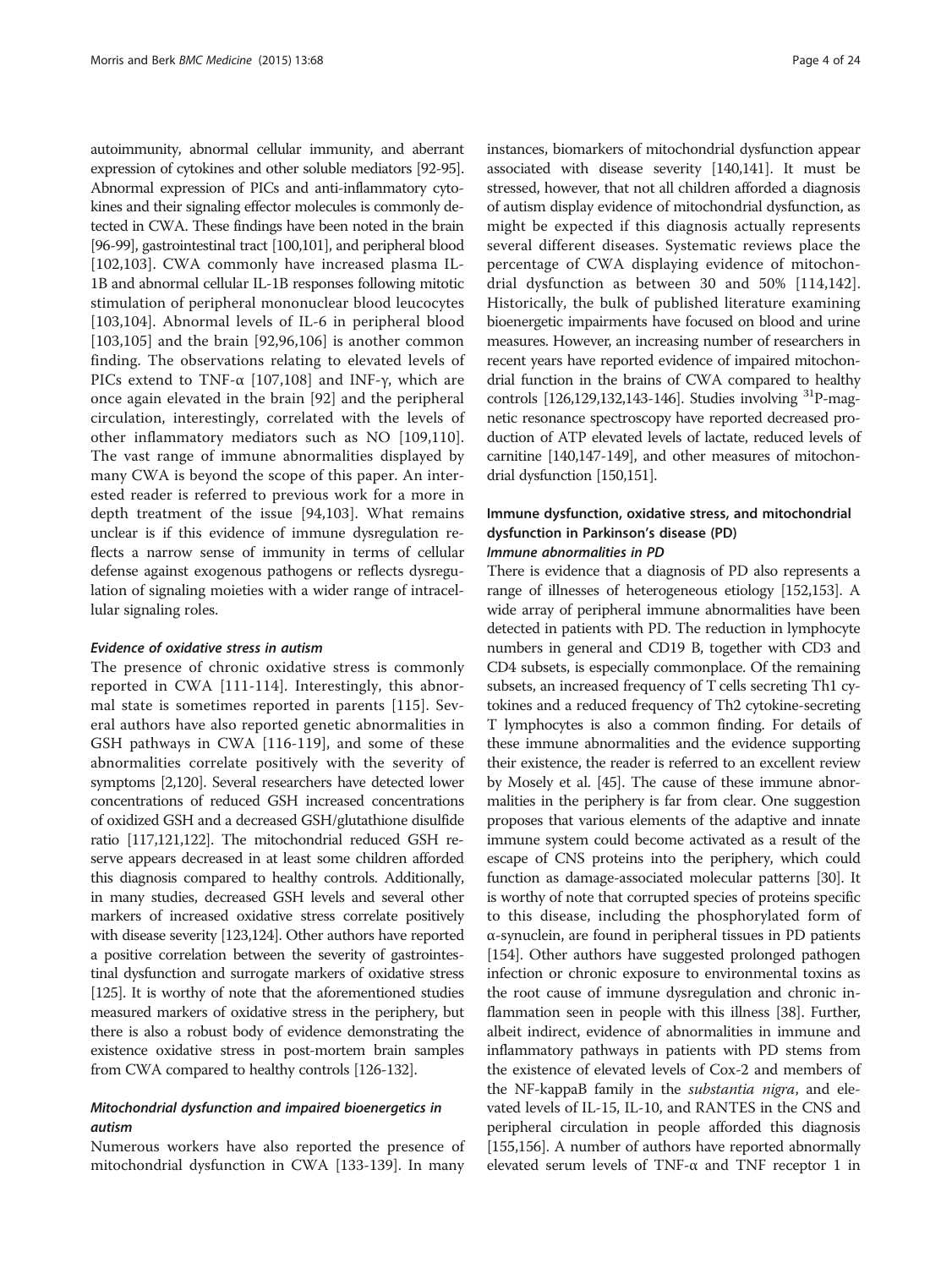patients with PD [\[43,](#page-13-0)[157,158\]](#page-16-0). Elevated levels of IL-6 have also been detected in the plasma of PD patients, which correlate positively with an increased disease risk [[159](#page-16-0)]. Elevated levels of IL-1β has also been detected in the CSF and the strata of patients with PD, with the latter findings being post-mortem [\[160-162\]](#page-16-0). Abnormally, high levels of TNF-α and INF-γ are also commonly observed in the CSF and post-mortem tissue of people suffering from this illness [[161,163](#page-16-0)]. It is also particularly noteworthy that peripheral immune responses have the capacity to trigger exacerbation of PD symptoms, probably on the basis of neuroinflammation [\[163](#page-16-0)-[165](#page-16-0)].

### Evidence of oxidative stress in PD

Oxidative stress is considered to be the common underlying mechanism driving cellular dysfunction and ultimate demise in genetic and idiopathic cases of PD. The wealth of evidence supporting this viewpoint includes increased levels of oxidized lipids [[166](#page-16-0)], proteins and DNA [[167](#page-16-0)], and decreased levels of reduced GSH in the substantia nigra of PD patients [[168](#page-16-0)-[171](#page-16-0)]. Other abnormalities indicative of oxidative stress observed in the substantia nigra and other regions of the brain include carbonyl modifications of soluble proteins [\[172,173\]](#page-16-0), oxidized DNA [[167,174](#page-16-0)], and increased levels of malondialdehyde and 4-hydroxy-2-nonenal, and reduced levels of polyunsatrurated fatty acids [\[175,176\]](#page-16-0). Nitration and nitrosylation of several proteins, including of alpha-synuclein and parkin, have also been repeatedly documented [[177-179\]](#page-16-0). Many studies have also reported strong evidence of chronic oxidative stress in PD blood and CSF strongly suggesting that PD is a generalized disease [[167,180](#page-16-0)-[185\]](#page-16-0).

#### Mitochondrial dysfunction and bioenergetic abnormalities in PD

Early evidence demonstrating a link between mitochondrial dysfunction and the pathogenesis of PD involved a number of reports illustrating Complex I impairment in the post-mortem substantia nigra pars compacta of patients [\[186,187\]](#page-16-0). This Complex I deficiency is also evident in the frontal cortex of PD [\[188\]](#page-16-0), and remarkably in peripheral tissues such as skeletal muscle [\[189\]](#page-16-0) and platelets [[190](#page-17-0)], strongly suggesting the presence of global impairment in mitochondrial Complex I activity in this disease. It is also worthy of note that oxidative damage to Complex I and subsequent complex miss-assembly is a common feature of isolated mitochondria in the brains of PD sufferers [[191](#page-17-0)].

Decreased function of Complex III is also commonly detected in the platelets and lymphocytes of PD patients [[190,192](#page-17-0)]. A strong link between impairments in the assembly of mitochondrial Complex III and an increase in free radical damage in the mitochondria isolated from PD patients has also been reported [[193\]](#page-17-0). It is possible that the increase in free radical damage stems from an increased

production in ROS and RNS. This increase in free radical release may be due to the increased leakage of electrons from Complex III (as explained below). Alternatively, the inhibition of Complex III assembly causes a severe reduction in the levels of functional Complex I in mitochondria [[194\]](#page-17-0), which could lead to an increase in free radical production through Complex I deficiency. The use of magnetic resonance spectroscopy has revealed evidence of in vivo widespread mitochondrial dysfunction in virtually every region of the brain in PD patients, demonstrating that bioenergetic abnormalities and a shift to anaerobic metabolism are not confined to the substantia nigra [\[195](#page-17-0)-[197\]](#page-17-0). It is worth stressing, however, that studies investigating mitochondrial dysfunction in PD highlight that its pathophysiological heterogeneity as mitochondrial function is normal in many patients afforded this diagnosis [[198\]](#page-17-0).

### Immune dysfunction, oxidative stress, and mitochondrial dysfunction in chronic fatigue syndrome (CFS) Immune abnormalities in patients with CFS

Metzger et al. [\[199\]](#page-17-0) reported evidence of abnormal Th17 T cell activity in driving the symptoms of people within their trial cohort. It is of interest that Th17 cells have a critical role in mucosal defense, with particular functions in gut and respiratory defenses. Other studies examining receptors expressed on the surface of T cells extracted from people with CFS have also provided evidence of impaired T cell activation with a possible Th17 differentiation pattern [\[200,201](#page-17-0)]. Other studies report the presence of activated but anergic T cells (Review [[6\]](#page-13-0)). Recent evidence has challenged the view that people with CFS display immune abnormalities consistent with a Th2 pattern of T cell differentiation. While some patients present with a Th2 profile and a preponderance of anti-inflammatory cytokine production, others present with a Th1 or possibly Th17 profile, with the synthesis of PICs being dominant [[202](#page-17-0)-[204](#page-17-0)]. Elevated levels of TNF-α and IL-1β are, in fact, particularly commonplace observations in patients recruited into studies using the internationally agreed diagnostic guidelines [[202,205-211](#page-17-0)]. However, some patients also present with elevated levels of Foxp3-expressing regulatory T cells likely in an attempt to counter the proliferation of activated T cells [[212](#page-17-0),[206\]](#page-17-0). While there is ample evidence that many patients afforded a diagnosis of CFS display profound immunological abnormalities characteristic of a chronically activated but dysregulated peripheral immune system, it must be stressed that some patients with such a diagnosis do not (review [[213\]](#page-17-0)). Such disparate often conflicting findings, between and within cohorts, are typical of studies investigating the existence of diverse neuropathology (review [[1\]](#page-13-0)). These and other lines of evidence strongly argue that a diagnosis of CFS does not represent a unitary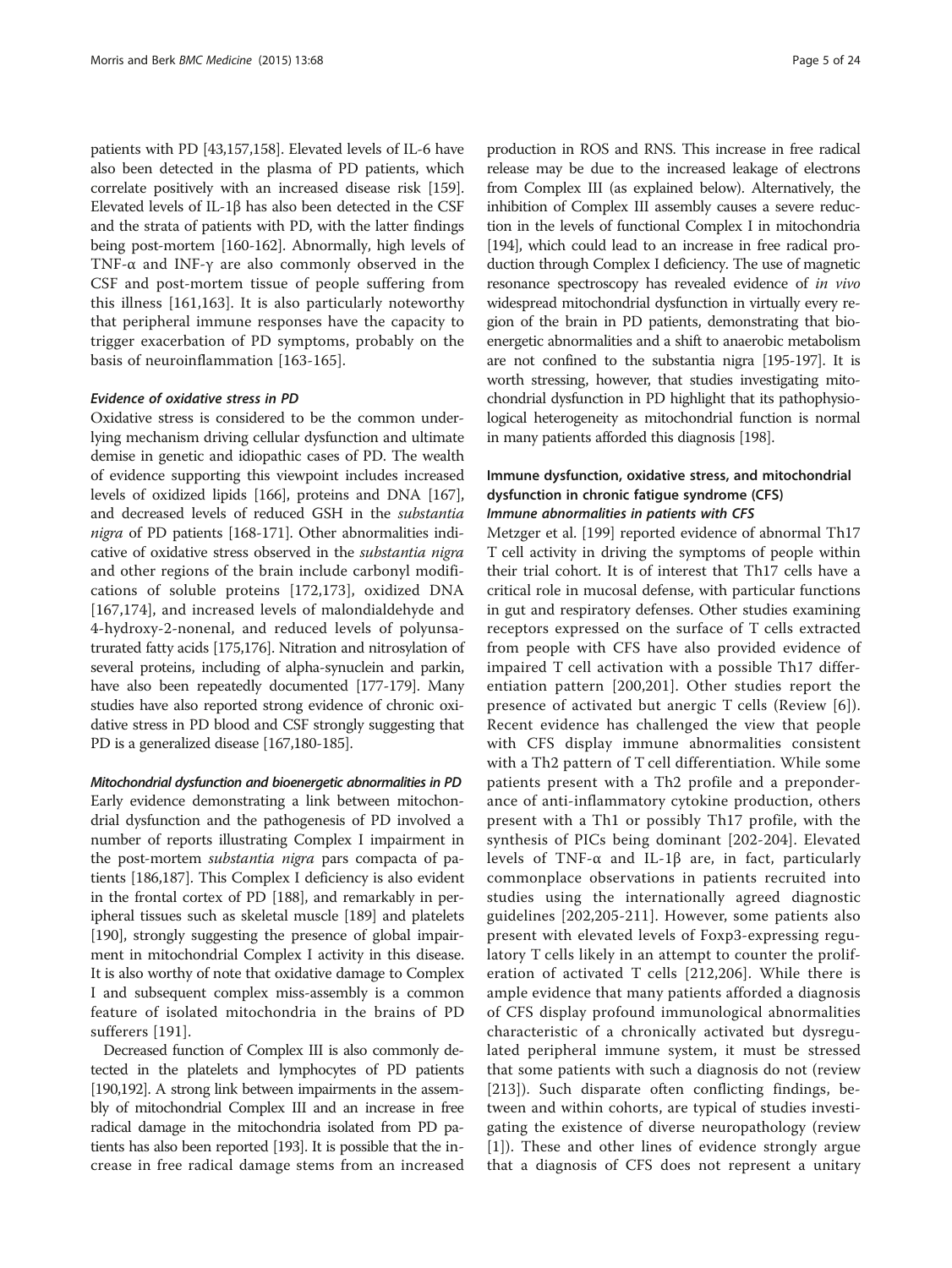illness with a single pathogenesis and pathophysiology but rather represents a spectrum of illnesses where different pathophysiological processes converge to produce a very similar phenotype [\[214-217\]](#page-17-0). This is a core issue across neurobiology, where diagnoses, in the absence of coherent knowledge of pathophysiology, are made on the basis of symptomatology. Nowhere in the rest of medicine does phenomenology parallel pathophysiology, nor should we expect it to do so in neuropsychiatric disorders. The situation is thus made more complex as a diagnosis of CFS is also afforded to people who present with weariness of uncertain or overtly psychological origin either with or without additional non-specific and intermittent symptoms [\[218-220\]](#page-17-0). Furthermore, patients afforded a diagnosis of CFS using one of these localized or departmentspecific protocols are often recruited into studies using predetermined scores on varius non-specific fatigue scales and symptom inventories [[218,221\]](#page-17-0). It must be emphasized that there is therefore no evidence of a consistent pattern immune or neurological abnormalities and, indeed, no evidence of mitochondrial dysfunction in patients afforded a diagnosis of CFS using any of these alternative approaches [[213](#page-17-0),[222](#page-17-0)-[224](#page-17-0)].

### Evidence of chronic oxidative stress in patients with a diagnosis of CFS

Elevated oxidative stress is an almost invariant finding in studies investigating this phenomenon in patients afforded a diagnosis of CFS, with many studies reporting a significant positive correlation between markers of oxidative stress and symptom severity. Several authors have reported that oxidative and nitrosative stress measures demonstrate a significant and positive correlation with symptom severity [[225](#page-17-0)-[232](#page-17-0)]. Miwa and Fujita [\[233](#page-18-0)] reported that a fall in the oxidative stress levels of patients corresponded with their transition into remission. Several authors have reported systemic increases in markers of nitrosative and oxidative stress including malondialdehyde, isoprostane, 8-OH-deoxyguanosine, 2,3-diphosphoglyceric acid, thiobutyric acid, and protein carbonyls [[225-230,](#page-17-0)[233-235](#page-18-0)]. iNOS and NO production is significantly increased in many patients relative to levels in normal controls [\[225,](#page-17-0)[236](#page-18-0)]. Oxidative imbalance is reported in skeletal muscle, and its severity has been reported to correlate positively with objective measures of muscle fatigability reported by affected patients [\[237](#page-18-0)]. Finally, a recent NMR spectroscopy study reported significantly decreased cortical GSH levels in the brains of patients diagnosed according to the Fukuda guidelines [[232\]](#page-17-0). As this review has emphasized, oxidative stress and chronic inflammation, metaphorically like pyrexia, are ubiquitous findings in diverse and seemingly unrelated disorders.

### Evidence of mitochondrial dysfunction in patients afforded a diagnosis of CFS

A number of studies investigating bioenergetic performance in patients diagnosed with CFSs have reported evidence of mitochondrial dysfunction, including a loss of mitochondrial membrane integrity and oxidative damage to translocatory proteins in a class of peripheral mononuclear blood cells [\[238-240\]](#page-18-0). These findings support earlier work reporting abnormal mitochondrial morphology in muscle biopsy tissue and defects in aerobic metabolism not characteristic of muscle disuse [\[241-244\]](#page-18-0). Several authors utilizing 31P NMR spectroscopy to investigate the bioenergetic performance of striated muscles in CFS sufferers have reported profound defects in oxidative phosphorylation, as evidenced by direct or surrogate markers of ATP re-synthesis and low basal levels of ATP production [\[245-250](#page-18-0)]. Another line of evidence, once again produced via the use of NMR spectroscopy, demonstrates the existence of abnormal lactate responses to exercise in some patients with CFS [\[251-253\]](#page-18-0). Notably, the observed changes in the heart rate of patients coupled with an examination of muscle fiber morphology could not be attributed to deconditioning [[252,253\]](#page-18-0). The pathophysiological heterogeneity within the trial cohorts, however, was striking, with approximately 50% of patients displaying these abnormalities while the other cohort members displayed no metabolic abnormalities in muscle function [[251](#page-18-0)-[253](#page-18-0)]. This gives further support to the view that a diagnosis of CFS, even using internationally agreed criteria as in these studies, does not represent a single illness. This is even more graphically illustrated in a study by Barnes et al. [\[254\]](#page-18-0), where only 20% of patients were found to have muscle defects in oxidative metabolism. In a recent review, Filler et al. [\[223\]](#page-17-0) concluded that there was ample evidence of mitochondrial dysfunction and impaired bioenergetic performance in patients afforded a diagnosis of CFS, but once again it was confined to patients diagnosed according to internationally agreed criteria and not apparent in all patients. Vermeulen et al. [\[255](#page-18-0)] conducted two exercise tests using cycle ergonometry, on CFS patients on consecutive days, and found that patients attained their anaerobic threshold at a markedly lower oxygen consumption than their putatively healthy counterparts in the first test. Importantly, the anaerobic threshold attained by patients occurred at a much lower oxygen consumption in the subsequent test. These findings were also evidenced in the patients maximal exercise capacity relative to healthy controls, which was also attained at a much lower oxygen capacity than the control group and correlated with differences in ATP production [\[255\]](#page-18-0). In a follow-up study, Vermeulen and Vermeulen [\[256\]](#page-18-0) examined exercise performance in a cohort of CFS patients and reported a loss in the linear relationship between heart rate and cardiac output and the dissipation of oxygen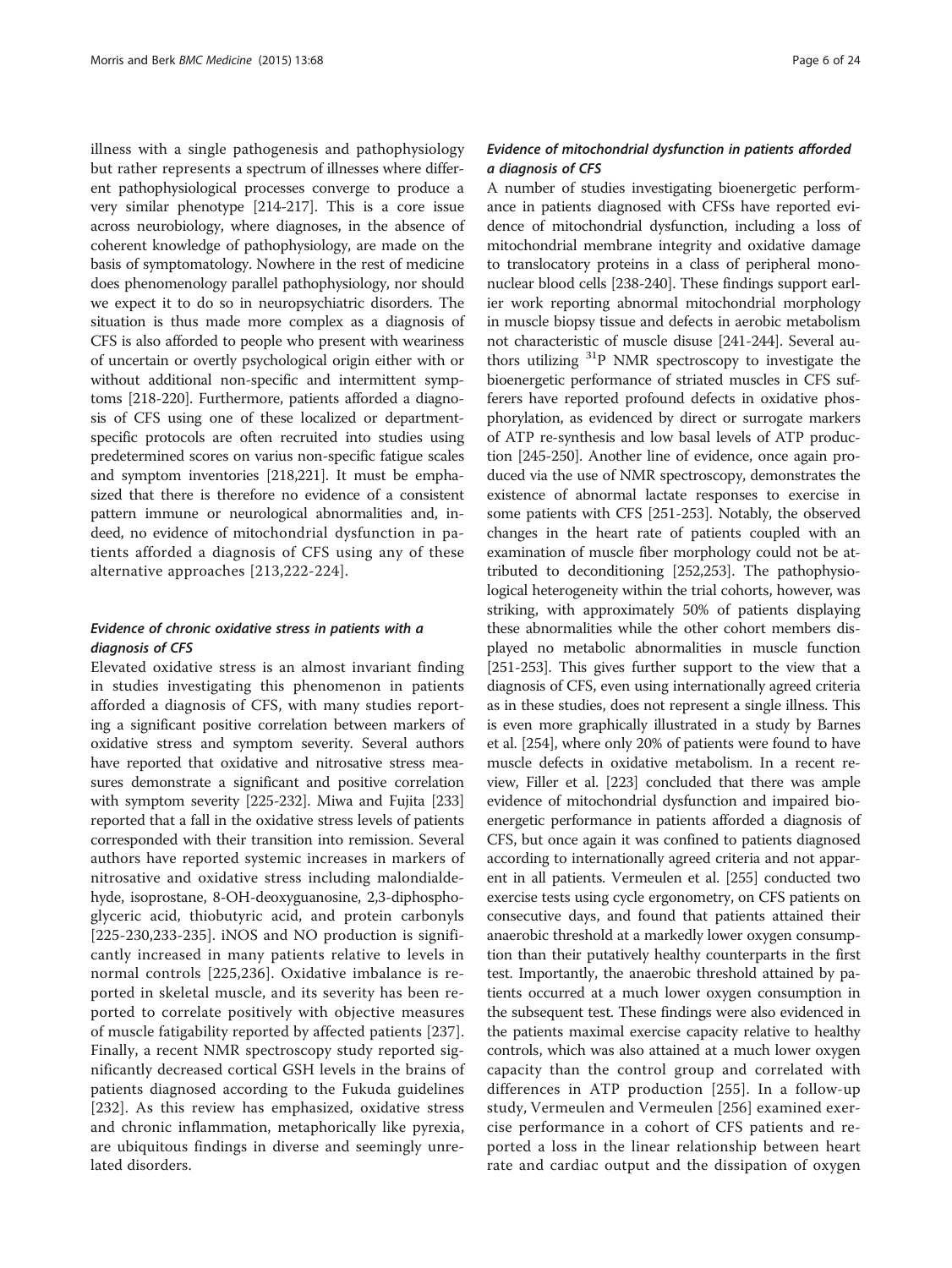concentration gradient between venous and arterial blood characteristic of mitochondrial dysfunction. Finally, the use of NMR spectroscopy also revealed that some patients display significantly increased ventricular lactate levels, indicative of widespread mitochondrial dysfunction [[232](#page-17-0),[257\]](#page-18-0). Readers interested in a detailed explanation of the characteristic changes in exercise physiology characteristic of mitochondrial dysfunction are referred to previous studies [[1,](#page-13-0)[258](#page-18-0)]. Again, as with oxidative stress, these increases in lactate are found in seemingly divergent disorders that are not overtly mitochondrial in nature, including schizophrenia [\[259](#page-18-0)], and reflect a shift to anaerobic or possibly aerobic glycolysis as a mode of ATP generation.

### Immune dysfunction, oxidative stress, and mitochondrial dysfunction in bipolar disorder

#### Evidence of immune dysfunction in bipolar disorder

Many lines of evidence converge to suggest a role of immune dysregulation in bipolar disorder. Bipolar disorder is commonly associated with autoimmune disorders including MS, thyrotoxicosis, ulcerative colitis, psoriasis, and rheumatoid arthritis [[260](#page-18-0)]. To date, a number of studies have consistently shown that there are elevated C-reactive protein levels in bipolar disorder, both in acute mania and remission [\[261,262\]](#page-18-0). Similarly, TNF-α and IL-6 have shown consistent patterns of elevation in the disorder. Interestingly, there is a suggestion of stage-specific changes in these markers, with elevated levels of PICs in early and late stages, but loss of elevated IL-10, an anti-inflammatory cytokine, in late stage illness [\[263,264\]](#page-18-0). A recent metaanalysis showed that there are higher concentrations of TNF-α, soluble IL-2 receptor, and soluble TNF receptor type 1 in bipolar patients than in controls [\[265\]](#page-18-0). The study did not find significant differences between bipolar disorder patients and healthy control subjects for IL-1, IL-2, IL-5, IL-6, IL-8, IL-10, IL-12, IL-1β, IL-1 receptor antagonist, IFN-γ, transforming growth factor-β1 (TGF-β1), and TNF receptor type 2 [\[265\]](#page-18-0). A range of anti-inflammatory agents, including aspirin, minocycline, N-acetylcysteine, curcumin, anti-TNF-α agents, celecoxib, and omega-3 fatty acids are being investigated as an adjunct to treatment as usual for use in mood disorders, and the extant, albeit preliminary, evidence shows promise [\[266\]](#page-18-0). Finally, many of the known risk factors for the development of mood disorders drive systemic inflammation, including physical inactivity, stress, poor diet, obesity, smoking, atopy, altered gut permeability, dental caries, vitamin D deficiency, and dysregulated sleep [\[35\]](#page-13-0).

### Evidence of chronic oxidative stress in patients with a diagnosis of bipolar disorder

There is consistent evidence from peripheral marker studies that the brain's primary antioxidants, GSH,

catalase (CAT), superoxide dismutase (SOD), and GSH peroxidase are altered in those with bipolar disorder [[267](#page-18-0)]. In addition, there is post-mortem data that GSH is depleted in those individuals who have bipolar disorder, as well as in people with schizophrenia [[268\]](#page-18-0). In parallel, there is now meta-analysis level data showing increased markers of oxidative stress. The most consistent findings are increased lipid peroxidation, DNA/ RNA damage, and raised NO in bipolar disorder compared to controls, with high effect sizes for lipid peroxidation [[269\]](#page-18-0). Oxidative damage to proteins (protein carbonylation) is also consistently shown [[270](#page-18-0)]. Clinical data suggests there are correlations between illness severity and the extent of oxidative stress, such that those with greater illness duration, and a larger number of prior episodes show decreased antioxidant defenses [\[264,271](#page-18-0)]. Atypical antipsychotic drugs, as a class, possess redoxactive properties although the extent to which they mediate their pharmacological benefits is uncertain [\[272,273](#page-18-0)]. Lithium and valproate also have extensive effects on oxidative markers [\[274,275](#page-18-0)]. Remission in bipolar depression was mirrored by increases in oxidative defenses and reductions in oxidative stress measures [[276\]](#page-18-0). Lastly, many of the known environmental precipitants and risk factors for depression appear to be transduced via redox signaling [[277](#page-18-0)].

### Mitochondrial dysfunction and bioenergetic abnormalities in bipolar disorder

Of all the disorders mentioned in this review, bipolar disorder has the highest face validity as a primary disorder or mitochondrial bioenergetics, being a biphasic disorder of symptomatically increased and decreased energy and activity. Mania is known to be associated with increased brain energy generation, while depression is associated with decreased energy generation [\[278](#page-18-0)]. Patients with bipolar disorder have a higher prevalence of primary mitochondrial disorders than the general population, particularly mitochondrial encephalomyopathy, lactic acidosis, and stroke-like episodes [\[279](#page-18-0)]. Abnormalities in brain and lymphocyte mitochondrial distribution and morphology using electron microscopy have been observed in bipolar disorder [\[280\]](#page-19-0). Proton magnetic resonance imaging studies show an increased brain glutamate/glutamine ratio in bipolar disorder [[281\]](#page-19-0). This increased excitatory glutamate creates a high energy demand. Additionally, elevated lactate levels and decreased intracellular pH suggest a shift to glycolysis and imply dysregulation of mitochondrial bioenergetics [[282,283\]](#page-19-0). Furthermore, there is evidence of changes in expression of genes encoding for mitochondrial complexes, particularly Complex I and IV [\[284,285](#page-19-0)]. Mitochondrial dysfunction is thus a target of novel therapeutic endeavors in this disorder [\[286](#page-19-0)].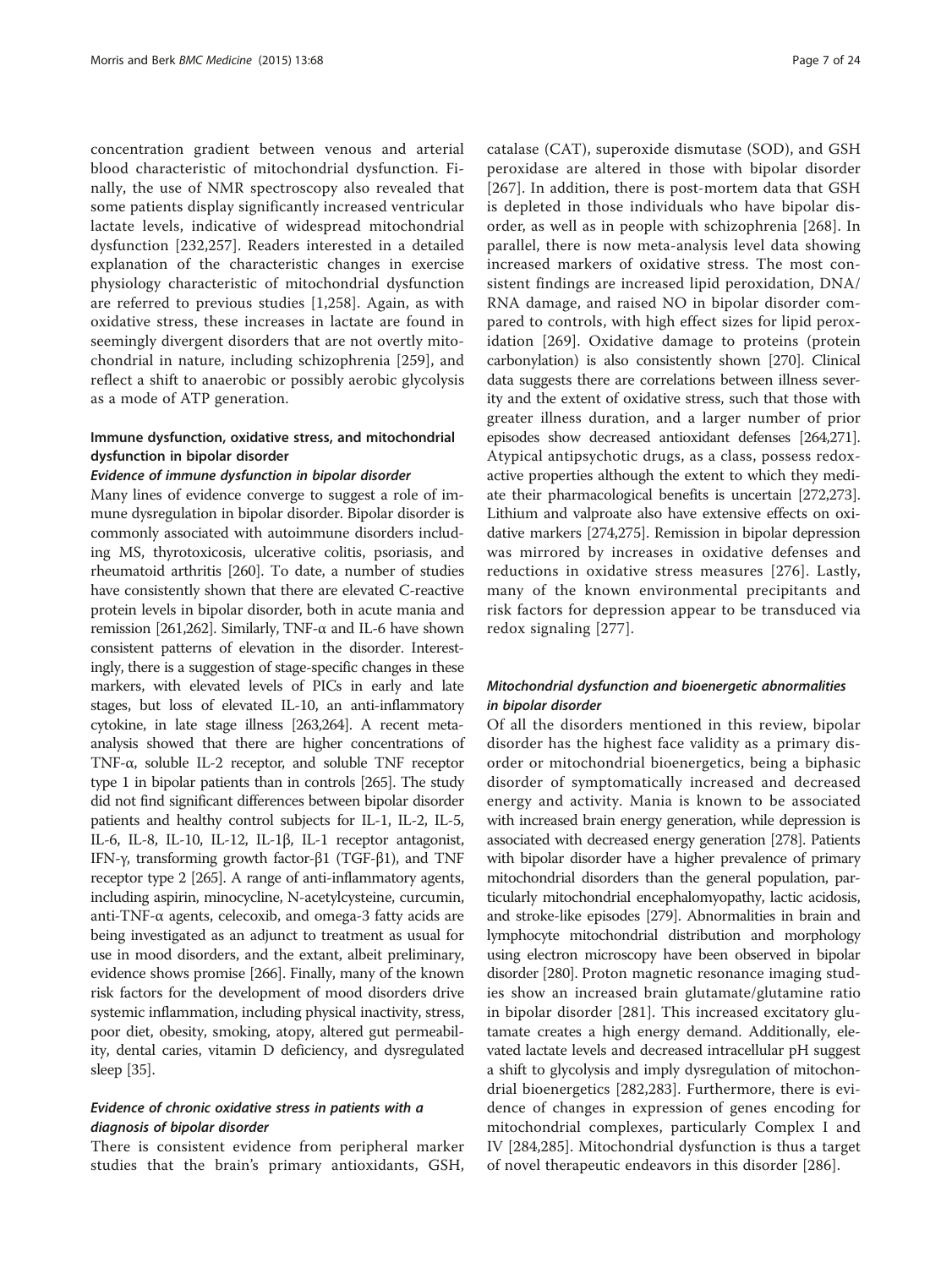## Immune dysfunction, oxidative stress, and mitochondrial dysfunction in major depression (MDD)

Evidence of immune dysfunction in MDD

MDD is characterized by evidence of activated cellmediated immunity with many patients demonstrating (Th1) style response with elevated levels of IFN-γ [[287,288](#page-19-0)]. Several meta-analyses and numerous recent studies have demonstrated elevated levels of IL-1β, TNFα, and IL-6 together with increased levels of neopterin and soluble IL-2 receptors, which globally indicate increased cell-mediated immunity and macrophage activity [[289-293\]](#page-19-0). However, there is evidence of biologically distinct MDD subtypes where Th2 cytokines predominate [[294\]](#page-19-0). Investigating therapeutic responses to the antidepressant duloxetine, the existence of patients with a Th2-biased cytokine profile whose positive response to treatment was indicated by a Th1 shift in their cytokine profile was reported; this contrasted with other patients whose baseline cytokine profile was characteristic of a Th1 profile which shifted towards a Th2 cytokine pattern in response to treatment [\[294\]](#page-19-0). This supports very similar findings in an earlier study by the same authors [[295\]](#page-19-0) and is in line with the work of other researchers where the positive effects of treatment were evidenced by increased levels of TNF-α and decreased levels of IL-4 [\[296\]](#page-19-0). Other findings include evidence of increased numbers of circulating Th17 T cells, diminished numbers of regulatory T cells (Tregs), and a significantly increased Th17/Treg ratio [[297](#page-19-0)].

### Evidence of oxidative stress in patients with a diagnosis of MDD

Nitrosative and oxidative stress are now considered to play a major role in the pathophysiology of MDD [[298-301\]](#page-19-0). It seems likely that this state arises as a result of elevated production of ROS and RNS and compromised cellular antioxidant defenses. Galecki et al. [[302](#page-19-0)] reported elevated levels of SOD and CAT activity and a global deficit of antioxidant defenses [[302](#page-19-0)]. Deficiencies have also been reported in other antioxidant compounds such as vitamins C and E [[303-305\]](#page-19-0). There is also evidence of widespread lipid peroxidation in crucial areas of the brain such as the prefrontal cortex whose levels in female patients correlate with the severity of symptoms [[306,307](#page-19-0)]. The existence of lipid peroxidation is further evidenced by high levels of serum malondialdehyde and oxidative damage to lipids in peripheral tissues [\[302,308](#page-19-0)]. Elevated levels of urine and plasma isoprostane and 8-oxo-2'-deoxyguanosine have also been reported, which bears testimony to excessive levels of ROS and RNS produced outside the brain [\[303-305\]](#page-19-0). It is significant that the concentration of oxidative stress markers in the periphery correlates positively with the chronicity and severity of the illness irrespective of patient gender [\[299,307-309](#page-19-0)]. Given

such a relationship, it is not surprising that antioxidant compounds are being trialed as potential antidepressant treatments [[310,311\]](#page-19-0). The level of oxidative damage to lipids and DNA is sufficient to form neoepitopes and provoke antibody responses [[312,313](#page-19-0)]. The presence of oxidative damage to mtDNA bears further testimony to the severity of oxidative stress in sufferers of this illness [[314,315](#page-19-0)].

### Evidence of bioenergetic impairments and mitochondrial dysfunction in patients with MDD

As previously discussed, there is copious evidence implicating the activation of immuno-inflammatory pathways and chronic oxidative and nitrosative stress in the genesis, persistence, and severity of MDD [\[316-320](#page-19-0)]. However, there is a growing awareness that the archetypal symptoms of MDD, such as neurocognitive impairment, sleep disturbances lethargy, fatigue, and loss of motivation, may also be driven by mitochondrial dysfunction primarily in the domain of the ETC [[321](#page-19-0)[-323](#page-20-0)]. This is perhaps expected as the bidirectional association between elevated PICs, chronic oxidative and nitrosative stress, and mitochondrial dysfunction has been clearly established and will be discussed in detail below [\[1,36](#page-13-0)]. There is also accumulating evidence that mitochondrial dysfunction plays a role in the etiology of the illness.

Several neuroimaging studies utilizing PET or SPECT technology have detected impaired bioenergetic metabolism in numerous regions of MDD patient brains, notably in the basal ganglia and prefrontal cortices [\[6](#page-13-0),[321](#page-19-0)]. Other authors have reported widespread abnormalities in blood flow, energy and glucose metabolism, as well as a reliance on glycolysis as a source of ATP production [[324-327,](#page-20-0)[321\]](#page-19-0). A number of studies have demonstrated the existence of mitochondrial dysfunction in the peripheral tissues of MDD patients, which is of interest, as it would be expected in light of growing data implicating systemic inflammation in the genesis of the illness [[317](#page-19-0)]. For example, Gardner et al. [[328](#page-20-0)] demonstrated that striated muscle mitochondria of patients with MDD, who concomitantly presented with physical symptoms, synthesized a significantly lower amount of ATP and showed impairments in respiratory chain enzyme activity, particularly at Complex III and IV [\[328](#page-20-0)]. Hroudová et al. [\[329](#page-20-0)] were the first research team to demonstrate mitochondrial dysfunction in the peripheral mononuclear blood cells of MDD patients, and this finding has been confirmed in an even more recent study by Karabatsiakis et al. [\[330](#page-20-0)]. These authors assessed mitochondrial respiration in intact peripheral blood mononuclear cells via the use of highresolution respirometry using a healthy volunteer control group [\[330\]](#page-20-0). They demonstrated that MDD patients displayed grossly impaired mitochondrial functioning along several dimensions. Importantly, mitochondrial respiration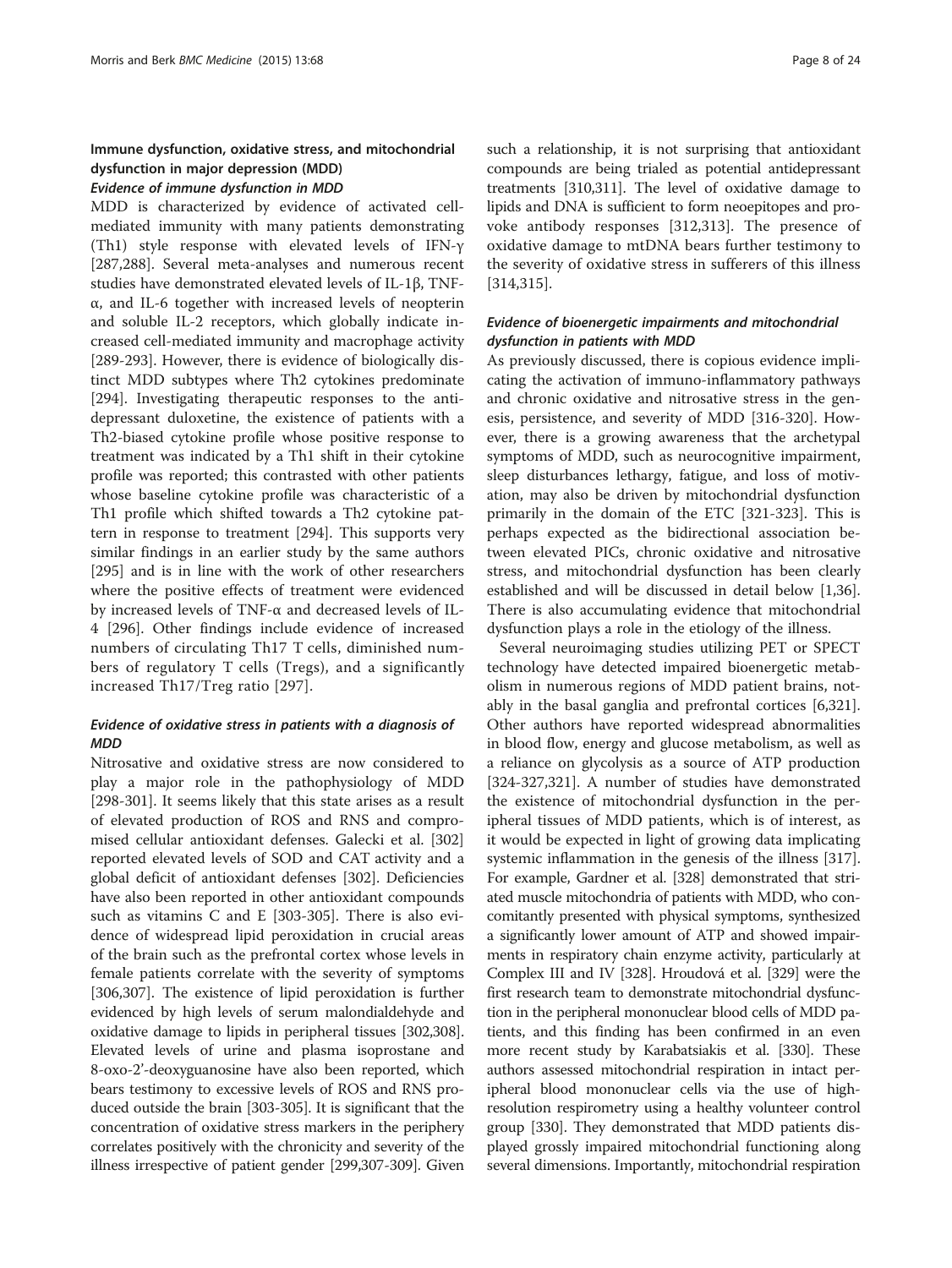correlated significantly and negatively with the severity of many depressive symptoms, notably loss of energy, fatigue, and difficulties concentrating strongly, suggesting a causative role for ATP shortage in the genesis of such symptoms [\[330\]](#page-20-0).

### Immune dysfunction, oxidative stress, and mitochondrial dysfunction in schizophrenia

#### Evidence of immune dysfunction in schizophrenia

A range of immunological abnormalities have been detected by several authors in patients with schizophrenia [[331,332](#page-20-0)]. Most researchers have focused on levels of plasma cytokines following mitogenic stimulation of peripheral blood mononuclear cells, and have broadly revealed the existence of a Th2-biased immune system, although the detailed picture is somewhat mixed [[333-336\]](#page-20-0). However, more recent data also indicates the presence of elevated levels of TNF-α, IL-1β, and IL-6 in treatment-naive patients, which appear to drive the genesis and maintenance of neuroinflammation in at least some patients [[337-340\]](#page-20-0). Moreover, accumulating data also indicates the existence of elevated numbers of effector and memory Th17 cells which are responsible for the development of neuropathology and autoimmunity in other illnesses [\[337\]](#page-20-0). The probable contribution of Th17 T cells to the pathophysiology of schizophrenia was highlighted in a recent study by Ding et al. [\[338](#page-20-0)]. These authors reported the presence of activated Th17 T cells in drugnaive first episode schizophrenia patients and also noted a significant positive relationship between the proportion of activated Th17 cells and the levels of IL-17, TNF-α, IL-6, and INF-γ with the negative symptom on the positive and negative syndrome scale [[338](#page-20-0)]. Perhaps even more importantly, the proportion of Th17 cells decreased in patients displaying a positive response to risperidone which correlated positively with the change in score [[338](#page-20-0)].

#### Evidence of oxidative stress in schizophrenia

Chronic systemic inflammation and oxidative stress is an invariant feature of schizophrenia [\[337,341,342\]](#page-20-0). It is now recognized that levels of inflammation and oxidative stress correlate with the level of cognitive impairment in patients with first episode schizophrenia [\[343](#page-20-0)]. It would also appear that levels of oxidative stress correlate with severity of positive symptoms [[344\]](#page-20-0). It probably unsurprising to learn that oxidative and nitrosative stress is causatively implicated in the pathogenesis and pathophysiology of the illness [\[345](#page-20-0)-[347](#page-20-0)]. Numerous authors have reported the presence of oxidative damage to proteins, lipids, and DNA [\[346,348\]](#page-20-0). There is evidence of ROS and RNS overproduction and reduced levels of antioxidants [[349,350](#page-20-0)]. Numerous research teams have detected the presence of oxidative stress in the prefrontal cortex and CSF in vivo [\[351\]](#page-20-0). Post-mortem studies have

revealed the presence of this phenomenon in the anterior cingulate cortex [[352](#page-20-0)].

The presence of oxidative stress is not confined to the brains of those with schizophrenia, but is also found in plasma and peripheral tissues of patients [[353-355\]](#page-20-0). Specific abnormalities include elevated levels of malondialdehyde and NO coupled with significantly reduced levels of GSH relative to healthy controls [\[344,356,357\]](#page-20-0). It is worthy of note that the presence of thiobarbituric acid reactive substances and protein carbonyls are seen both in the early and late stages of the disease [\[358\]](#page-20-0). It is also worthy of note that the presence and levels of molecules signifying the presence of oxidative and nitrosative stress correlate with the enzymatic activity of Complex I [[359](#page-20-0)]. It is fair to state, however, that some controversy remains regarding the activities and levels of enzymatic antioxidant activity evaluated by SOD, CAT, and GSH peroxidase, with normal and abnormal levels and activities being reported by different research teams [[360](#page-20-0)-[362](#page-20-0)]. Reflecting the classification of Davis [\[363](#page-20-0)], a recent meta-analysis suggested that total antioxidant status, red cell catalase, and plasma nitrite are potential state or acuity markers of the disorder, while others, including red cell SOD, are trait markers [[364\]](#page-20-0).

### Evidence of bioenergetic impairments and mitochondrial dysfunction in schizophrenia

Several authors demonstrated a range of ultrastructural abnormalities in the mitochondria of patients suffering from schizophrenia, which may play a major role in its pathogenesis [[365,366](#page-20-0)]. Many of these studies have relied on the examination of post-mortem brain tissue by electron microscopy and abnormalities reported have included denuded numbers, reduced density, and significant defects in cross-sectional profiles [[367,368](#page-20-0)]. Enlarged mitochondria with disrupted cristae have been detected in astrocytes of patients with longstanding illness, and may be the source of the progressive astrocyte dysfunction seen in the illness [\[369](#page-20-0)]. Interestingly, ultrastructural abnormalities in these organelles are not confined to the brain, as impaired mitochondrial numbers and density are also evident in peripheral blood mononuclear cells [[370](#page-20-0)[,371\]](#page-21-0). Abnormalities in Complex I activity are also a frequently reported finding [[372,373\]](#page-21-0). The pattern of these abnormalities in the brain is somewhat inconsistent, but dependent on the location and function of the tissue sampled [\[374-377\]](#page-21-0). A recent study conducted by Akarasu et al. [[378](#page-21-0)] detected Complex I hyperactivity in peripheral blood from schizophrenia patients, which the authors proposed as a diagnostic marker for the illness. Increased activity of Complex I in peripheral tissues was reported in an earlier study [\[375\]](#page-21-0). The evidence demonstrating impaired activity of mitochondrial complex enzymes induced by conformational changes in the frontal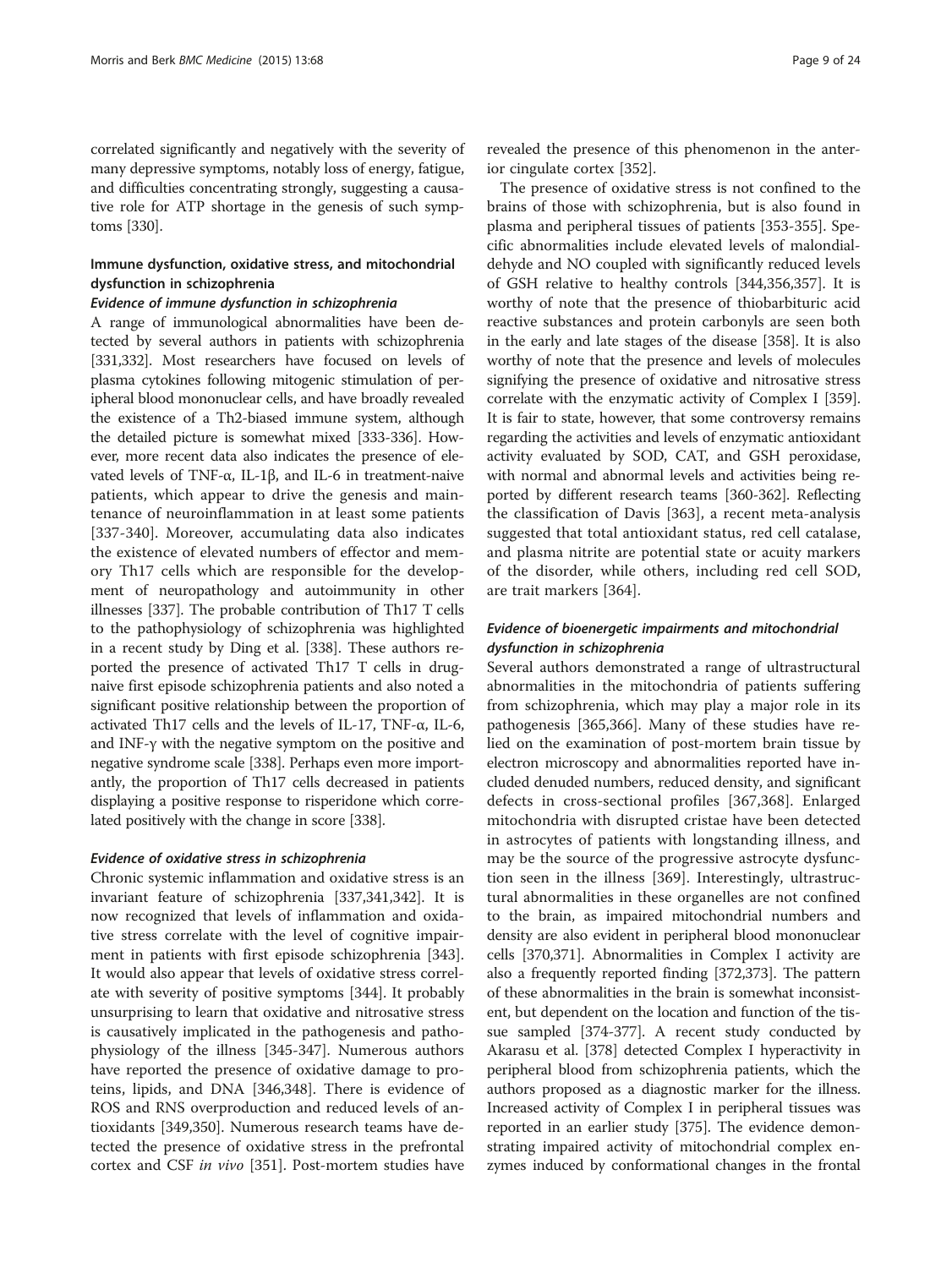or prefrontal cortex appears to be more consistent, however, with the decreased activity of Complex I, III, and IV [[377](#page-21-0),[379-381\]](#page-21-0).

Impaired bioenergetics and an increase in glycolytic ATP production secondary to mitochondrial dysfunction has been detected in the post-mortem brains of schizophrenia patients via the use of NMR spectroscopy [[382](#page-21-0)-[384](#page-21-0)]. The same technique has also revealed elevated levels of lactate and a decrease in levels of pyruvate dehydrogenase, indicative of mitochondrial dysfunction and a shift to energy production via glycolysis in the CSF of patients with this illness [\[385,386](#page-21-0)]. Several studies have reported a positive association between a range of defects in the mitochondrial genome and the development of schizophrenia [\[387,388](#page-21-0)]. There is also a growing body of evidence suggesting an increased maternal transmission of schizophrenia, which may indirectly indicate a potential role for mitochondrial inheritance in the etiology of the illness [[389,390\]](#page-21-0). Numerous authors have demonstrated an association between certain mitochondrial haplotypes and disease risk, and the associations also extend to age of onset[\[390](#page-21-0)]. In a similar vein, functional single nucleotide polymorphisms in mitochondrial genes encoding for Complex I, ATP synthase, and Cox subunits also confer an increased risk of developing the illness [[391](#page-21-0)-[393](#page-21-0)]. Table 1 provides a summary of the various mitochondrial and bioenergetic abnormalities recorded in the illnesses discussed above.

### The role of NO peroxynitrite and proinflammatory cytokines in the genesis of mitochondrial dysfunction and impaired oxidative metabolism

#### Nitric oxide (NO)-mediated impairment of energy production

NO impacts on mitochondrial performance and levels of ATP production in a number of ways, notably, by playing a major role in governing oxygen delivery [[394,395](#page-21-0)] and, crucially, by inhibiting the performance of the ETC. NO inhibits the activity of Complex IV via a number of mechanisms, not least by acting as a competitive antagonist for the binding of oxygen to the enzyme's active site [\[396](#page-21-0)-[398\]](#page-21-0). NO also inhibits electron transfer between cytochrome b and c, namely the electron transfer

at Complex III [[399,400\]](#page-21-0), which directly leads to increased production of ROS [[401](#page-21-0)]. Finally, NO inhibits NADH dehydrogenase activity and electron transfer at Complex I [[399,402](#page-21-0),[403](#page-21-0)]. Although the reaction with Complex III is somewhat ponderous [[404\]](#page-21-0), the reaction between Complex I and Complex IV, otherwise known as cytochrome c oxidase (COX), is extremely rapid and generally reversible. It is worth noting at this juncture that inhibition of these components of the ETC can be a source of pathology other than by direct inhibition of ATP production. Both reactions produce a number of derivatives responsible for generating the nitrosative stress of mitochondrial origin observed in a number of different illnesses, mainly neuroimmune or autoimmune [[397,401,405](#page-21-0)-[407](#page-21-0)]. NO reacts with the iron and copper ions of the heme-CuB and sulfhydryl groups located at the active site of COX [\[408-411](#page-21-0)], while inhibition of Complex I stems from the S-nitrosylation of Cys39 prominent on the ND3 subunit [[410,412,413](#page-21-0)].

The inhibition of Complex I and COX is normally reversible but is less so following prolonged excessive production of NO [[402,413,414](#page-21-0)]. While the reaction of NO with both ETC complexes is extremely rapid compared to the reaction with Complex III, inhibition of Complex IV following exposure to NO occurs within seconds or milliseconds [\[415\]](#page-21-0), while inhibition of Complex I may occur within minutes [[413](#page-21-0)]. The onset of NO inhibition on Complex I is slow (minutes) [\[413](#page-21-0)], whereas on COX is very fast (milliseconds to seconds) [[415,396](#page-21-0)]. As previously discussed, when excessively elevated levels of NO persists in the cellular environment, enabling prolonged nitrosylation, the inhibition of COX and Complex I may become virtually irreversible [\[416](#page-21-0)[-419](#page-22-0)], leading to a substantial inhibition of the ETC, impaired oxidative phosphorylation, and a decreased synthesis of ATP [[1,36](#page-13-0)[,396](#page-21-0)[,420\]](#page-22-0). This situation leads to the induction of glycolysis even in an environment of abundant oxygen in an attempt to compensate for loss of ATP [\[421,422](#page-22-0)]. This is very similar, in principle, to the Warburg effect [[423\]](#page-22-0), and the weight of evidence suggests that the efficiency of this compensatory mechanism varies with cell type and location

|  | Table 1 Range of mitochondrial abnormalities seen in MS, CFS, PD, AUT, MDD, Schiz and BPD |
|--|-------------------------------------------------------------------------------------------|
|--|-------------------------------------------------------------------------------------------|

| Mitochondrial abnormality                             | ΜS     | <b>CFS</b> | PD     | <b>AUT</b>     | <b>MDD</b> | Schiz   | <b>BPD</b> |
|-------------------------------------------------------|--------|------------|--------|----------------|------------|---------|------------|
| Ultrastructural abnormalities in mitochondria         | $^{+}$ | $++$       | $^{+}$ | $\overline{+}$ | $^{+}$     | $+++$   |            |
| Evidence to shift in energy production via glycolysis | $^{+}$ | $++$       | $++$   | $++$           |            | $++$    | $++$       |
| Mitochondrial dysfunction in peripheral immune cells  | $^{+}$ | $++$       | $++$   | $++$           | $^{++}$    | $++$    |            |
| Mitochondria DNA damage                               |        |            |        |                |            | $++$    |            |
| Damage to the electron transport chain                | $++$   |            | $+++$  | $^{+}$         |            | $^{++}$ |            |
| High lactate in brain or cerebrospinal fluid          | $^{+}$ | $^{+}$     | $^{+}$ | $\overline{+}$ | $^{+}$     | $++$    |            |
| Bioenergetic impairment Skeletal muscle               |        | $+++$      |        |                | $^{+}$     |         |            |
| Decreased mitochondrial membrane potential            |        |            |        |                |            |         |            |

MS, Multiple sclerosis; CFS, Chronic fatigue syndrome; PD, Parkinson's disease; AUT, Autism; MDD, Major depression; Schiz, Schizophrenia; BPD, Bipolar disorder.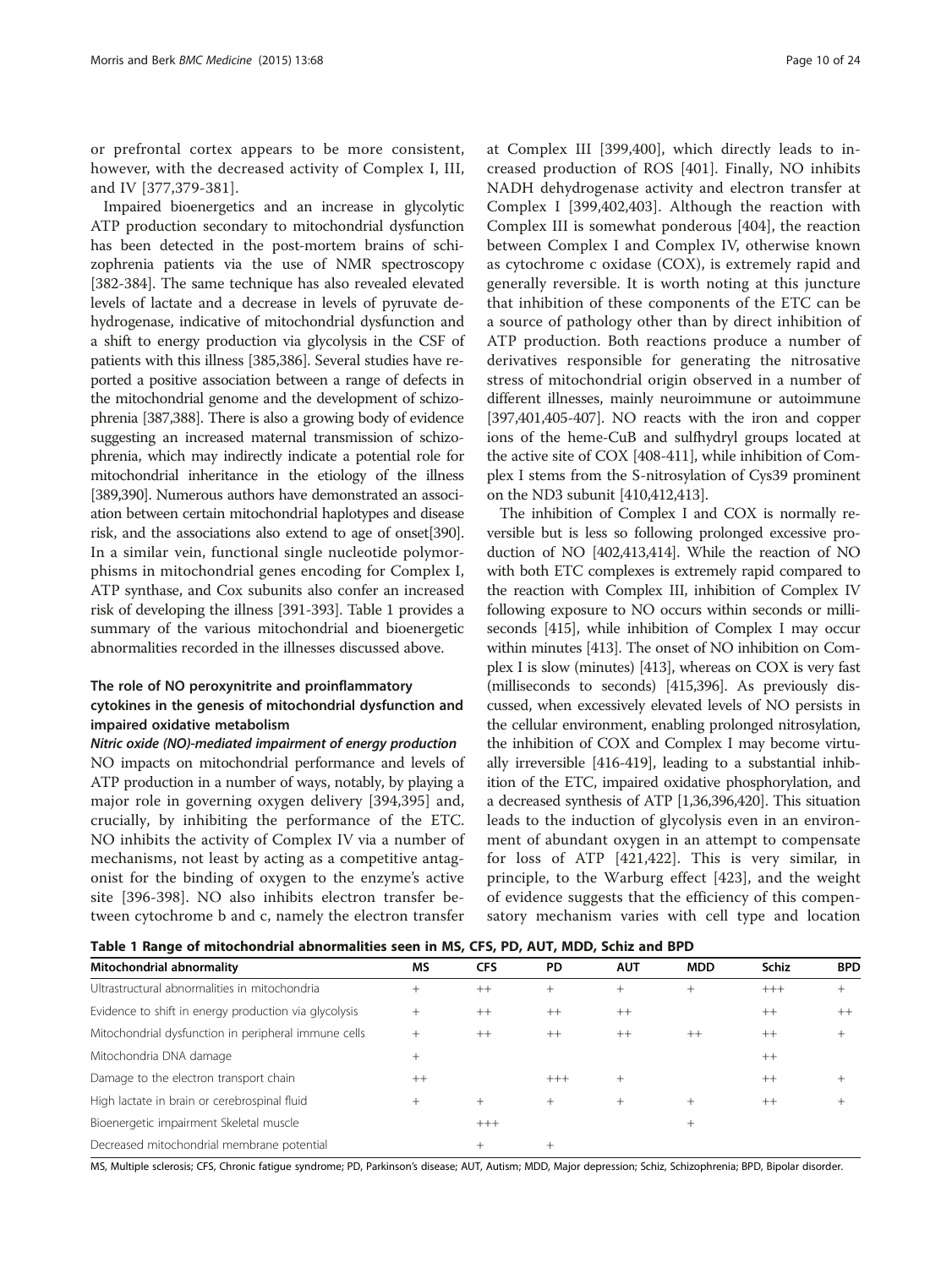[[424,425](#page-22-0)]. Prolonged nitrosylation of COX, however, likely overcomes this compensatory mechanism leading to a situation of chronic ATP depletion [\[396](#page-21-0)]. NO also has a positive effect on net ATP production by playing a crucial role in mitochondrial biogenesis within skeletal muscle [[384](#page-21-0)]. This positive contribution is considered to be mediated by its capacity to upregulate the transcription of peroxisome proliferator-activated receptor gamma coactivator-1 (PGC-1α) [\[426-428](#page-22-0)]. In an inflammatory environment, however, this stimulatory effect is countered by the presence of elevated levels of TNF-α, which reduces the expression of  $PGC-\alpha$ , a key regulator of energy metabolism, via the upregulation of NF-kappaB and p38 MAPK kinases [[132](#page-15-0)[,429,430](#page-22-0)]. Moreover, inhibition of the ETC predisposes to the excessive production of superoxide anions, which react with NO to form the highly dangerous peroxynitrite [[1,36](#page-13-0)[,402](#page-21-0)]. This reactive species has the capacity to compromise virtually every element and system involved in the generation and regulation of energy production as we will now illustrate.

#### Peroxynitrite-mediated impairment of energy production

Peroxynitrite has a much longer half-life than its molecular ancestors and is much more reactive [[431,432](#page-22-0)]. Thiol oxidation and nitration of tyrosine residues are the major mechanism by which peroxynitrite induces conformational change in proteins [\[433,434\]](#page-22-0). Peroxynitrite also causes oxidative damage to mitochondrial structural proteins and enzymes and peroxidative damage to lipids within membranes leading to profound changes in function and membrane integrity [[1,](#page-13-0)[435,436](#page-22-0)]. Peroxynitrite inhibits mitochondrial respiration by inactivation of ETC I and III [[437,438\]](#page-22-0). Inactivation of mitochondrial electron transport enzymes increases mitochondrial production of superoxide and hydrogen peroxide generated by mitochondria [[437](#page-22-0)], creating adaptive and synergistic damage [\[439\]](#page-22-0).

Peroxynitrite can make an indirect contribution towards mitochondrial dysfunction by inhibiting SOD [[440](#page-22-0)] and glutaredoxin [[441](#page-22-0)], and by oxidizing reduced GSH and other thiols [\[442-444\]](#page-22-0). GSH depletion, in turn, exacerbates peroxynitrite-induced pathology [\[445](#page-22-0)]. This intimate bidirectional relationship with oxidative and nitrosative stress is reviewed in Morris and Maes [[1](#page-13-0)] and Morris et al. [[36\]](#page-13-0). The oxidation of critical cysteine groups by this highly reactive species inactivates a plethora of enzymes playing indispensable roles in bioenergetic processes, including glyceraldehyde-3-phosphate dehydrogenase [[446,447](#page-22-0)], NADH dehydrogenase [\[403](#page-21-0)], creatine kinase [[448\]](#page-22-0), succinate dehydrogenase [[449\]](#page-22-0), cytochrome c reductase [[450\]](#page-22-0), and ATP synthase [\[451,452\]](#page-22-0). These enzymes are also inactivated by nitration of tyrosine damage to their iron sulfur centres [[451,452](#page-22-0)] and, thus, are highly prone

to inactivation by chronically elevated levels of peroxynitrite. The redox activity of cytochrome C is severely impaired by nitration and, hence, this cytochrome is also very readily disabled in an environment of chronically elevated peroxynitrite. Nitration of cytochrome c significantly elevates its peroxidatic activity, leading to increased synthesis of hydrogen peroxide accelerating further oxidative corruption of mitochondrial proteins [\[453,435](#page-22-0)]. Peroxynitrite also disrupts the ferrous-sulfur active site of the tricarboxylic acid cycle enzyme aconitase, leading to its inhibition and impairing ATP production [\[454,455](#page-22-0)]. The enzyme nicotinamide nucleotide transhydrogenase, which catalyzes the reduction of NAD, is another crucial mitochondrial enzyme readily inactivated by peroxynitritemediated nitration and oxidation [\[456\]](#page-22-0). The subsequent depletion of NADPH impairs the ability of mitochondria to further regenerate reduced GSH, exacerbating the preexisting oxidative stress within the organelle [\[457,458](#page-22-0)]. Chronically elevated levels of peroxynitrite lead to mitochondrial membrane depolarization [[459,460\]](#page-22-0), which is probably mediated by thiol oxidation of cysteine residues of proteins within the permeability transition pore complex [\[461,457](#page-22-0)].

Peroxynitrite can inhibit cellular energy production via yet another mechanism, the activation of poly [ADP-ribose] polymerase 1 [[462,463](#page-22-0)], the chronic activation of which leads to impoverished levels of NAD+, an essential cofactor enabling the performance of the tricarboxylic acid cycle, glycolytic pathway, and the ETC [[462](#page-22-0),[464](#page-22-0)-[466](#page-22-0)]. Depletion of NAD+ thus results in severely diminished cellular ATP stores, resulting in profound cellular dysfunction [[467](#page-22-0),[468](#page-23-0)]. Peroxinitrite can also grossly impair function of p53 by inducing conformational change in the transcription factor's tertiary structure [\[469-471\]](#page-23-0). This altered structure impairs or even eliminates the capacity of the p53 protein to bind to DNA and thus exert its normal functions [[472](#page-23-0),[469](#page-23-0)]. p53 plays a crucial role in coordinating increases in cellular metabolic activity to match increasing energy demands [\[473-475\]](#page-23-0). Loss of p53 facilitates the switch to anaerobic glycolysis as a source of ATP [[476](#page-23-0),[477](#page-23-0)], resulting in dramatically reduced oxygen uptake and mitochondrial respiration [[478](#page-23-0)] and a markedly diminished capacity for exercise [[479](#page-23-0)]. Elevated levels of peroxynitrite can also impact the activity of proteins with a regulatory role in mitochondrial function, such as parkin and DJ-1, by inducing conformation changes leading to their loss of function or affecting post-translational signaling mechanisms rendering their protective actions ineffective [\[480\]](#page-23-0). Schematic representations of the deleterious effects of chronically elevated levels of ROS and RNS on mitochondrial function and energy production are presented in Figures [1](#page-11-0) and [2](#page-11-0) below.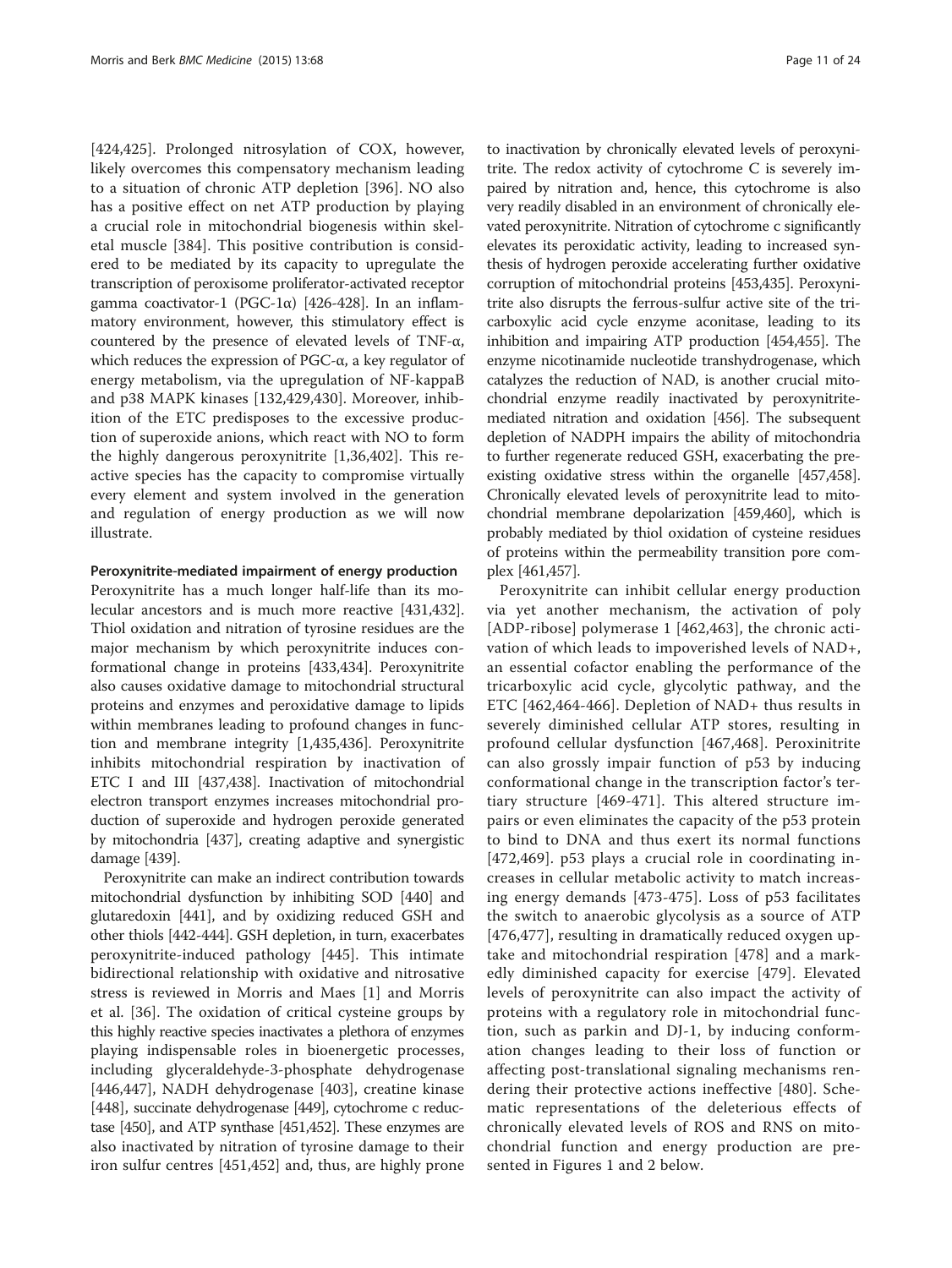<span id="page-11-0"></span>

membrane lipid components, hence increasing membrane permeability and disrupting the potential difference between the inner and outer membrane and inducing mitochondrial membrane transition. Inhibition of ATP production and electron chain dysfunction leads to the production of ever increasing production of ROS and RNS leading to a vicious circle culminating in eventual bioenergetic failure and often cellular necrosis or apoptosis.



damage, including disrupted cristae, loss of outer membrane integrity, mitochondrial permeability transition, and uncoupling of ETC activity from oxidative phosphorylation.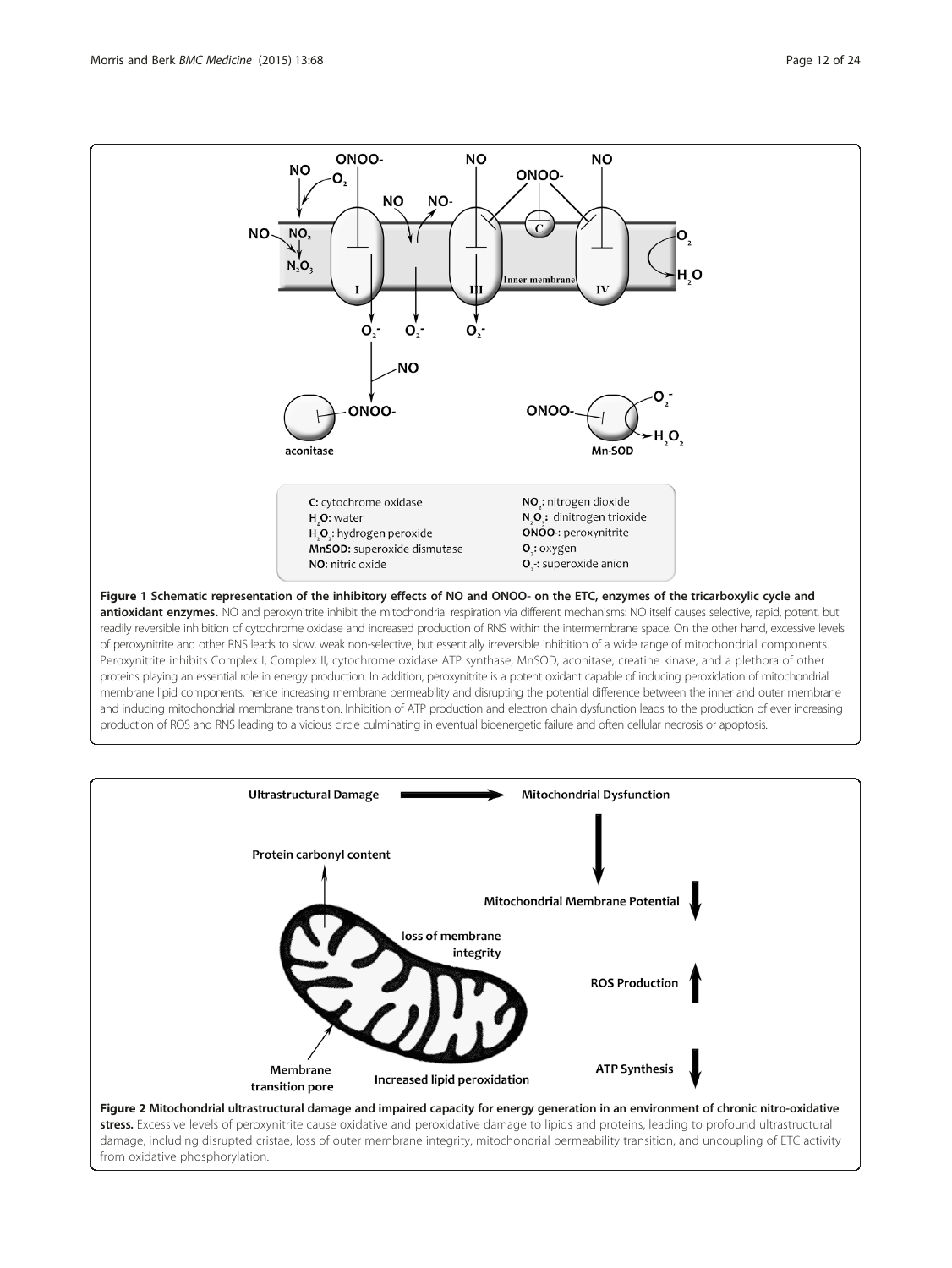#### Pro-inflammatory cytokine (PIC)-mediated impairment of energy production

The adverse effects of elevated levels of TNF-α on mitochondrial biogenesis have already been discussed; however, excessive levels of TNF- $\alpha$  and other PICs, typifying a state of chronic systemic inflammation, can additionally disable oxidative phosphorylation [\[1](#page-13-0)]. This is evidenced by elevated levels of lactate levels and impaired mitochondrial function characteristic of chronic inflammatory states [\[481](#page-23-0)-[483\]](#page-23-0). It is worthy of note, however, that this PIC-mediated suppression of ETC function is ultimately mediated by NO via a number of different mechanisms [\[484,485](#page-23-0)]. PICs can also inhibit mitochondrial respiration directly. TNF-α, one of the major PICs, can block electron transfer at Complex I [[486,487\]](#page-23-0), Complex III [[488,489\]](#page-23-0), and COX [[490-492\]](#page-23-0), leading to a significant reduction in the rate of respiration and the activities of the enzymes in the ETC [[492,493\]](#page-23-0). TNF-α increases mitochondrial membrane permeability leading to membrane depolarization, increased intracellular calcium and a marked decrease in mitochondrial membrane potential [\[494,495\]](#page-23-0), and increased generation of ROS [\[496,497](#page-23-0)]. TNF- $\alpha$  and IL-1 $\beta$  collude to inhibit the ETC and suppress pyruvate dehydrogenase activity [\[498,499](#page-23-0)]. IL-1β and TNF-α, acting in concert, have also been shown to increase aerobic glycolysis and inhibit oxidative phosphorylation [[499\]](#page-23-0). Prolonged excessive levels of TNF-α also induces the development of aerobic glycolysis and appears to be yet another mechanism for inducing Warburglike metabolism, whereby cells predominantly generate energy by glycolytic, non-oxidative breakdown of glucose, in an environment of excessive oxidative stress [\[490,491\]](#page-23-0).

#### Summary

This paper has detailed some of the evidence demonstrating the existence of immune dysfunction, oxidative stress, and mitochondrial dysfunction in many patients diagnosed with MS, PD, autism, bipolar disorder, depression, schizophrenia, and CFS. It is proposed that these apparently non-specific findings may contribute to the pathophysiology in each illness. Excessive levels of peroxynitrite, NO, and PICs clearly have the capacity to inhibit the activity of the ETC at several points, alone or synergistically, leading to the depletion of ATP production and promoting a switch to anaerobic glycolysis. Peroxynitrite and TNF-α can also depolarize the mitochondrial membrane via a number of different mechanisms once again having a deleterious effect on the generation of ATP. Peroxynitrite in particular can damage lipids and proteins, altering their conformation and function, causing structural damage to integral mitochondrial proteins and lipid membranes and to proteins regulating the function of the organelle. The capacity of peroxynitrite to inactivate a range of enzymes with an essential function in the generation of energy and the regulation of energy generation,

such as p53, can provide other pathways to impaired oxidative metabolism. However, peroxynitrite is not alone in its ability to impair the activity of essential transcription factors as evidenced by the capacity of TNF- $\alpha$  to inhibit the production of PGC-1α and indirectly impair activitystimulated mitochondrial biogenesis. It must be emphasized, however, that the presence of these inflammatory entities in an environment of oxidative stress is highly unlikely to be the sole cause of the mitochondrial dysfunction and impaired energy production seen in people with these illnesses. Genetic and epigenetic factors are also surely involved. Consequently, it is impossible to calculate the extent of the contribution that these entities make to the phenomenon of bioenergetic impairment seen in these apparently disparate illnesses, but it is likely that they play at least a part.

#### **Abbreviations**

ATP: Adenosine triphosphate; BBB: Blood brain barrier; CAT: Catalase; CFS: Chronic fatigue syndrome; CNS: Central nervous system; COX: Cytochrome c oxidase; CSF: Cerebrospinal fluid; CWA: Children with autism; EDSS: Expanded disability status scale; ETC: Electron transport chain; GSH: Glutathione; IFN-γ: Interferon-γ; IL: Interleukin; iNOS: Inducible nitric oxide synthase; MDD: Major depression; MS: Multiple sclerosis; NO: Nitric oxide; PD: Parkinson disease; PGC-1α: Proliferator-activated receptor gamma coactivator-1; PIC: Pro-inflammatory cytokine; RNS: Reactive nitrogen species; ROS: Reactive oxygen species; SOD: Superoxide dismutase; TGFβ1: Transforming growth factor-β1; Th: T helper; TNF-α: Tumor necrosis factor-alpha; Treg: T regulatory.

#### Competing interests

No specific funding was obtained for this review. MB has received Grant/ Research Support from the NIH, Cooperative Research Centre, Simons Autism Foundation, Cancer Council of Victoria, Stanley Medical Research Foundation, MBF, NHMRC, Beyond Blue, Rotary Health, Geelong Medical Research Foundation, Bristol Myers Squibb, Eli Lilly, Glaxo SmithKline, Meat and Livestock Board, Organon, Novartis, Mayne Pharma, Servier and Woolworths, has been a speaker for Astra Zeneca, Bristol Myers Squibb, Eli Lilly, Glaxo SmithKline, Janssen Cilag, Lundbeck, Merck, Pfizer, Sanofi Synthelabo, Servier, Solvay and Wyeth, and served as a consultant to Astra Zeneca, Bioadvantex, Bristol Myers Squibb, Eli Lilly, Glaxo SmithKline, Janssen Cilag, Lundbeck Merck and Servier.

#### Authors' contributions

GM and MB participated in the design of this review and contributed equally to this paper. Both authors read and approved the final version.

#### Acknowledgements

MB is supported by a NHMRC Senior Principal Research Fellowship 1059660.

#### Author details

<sup>1</sup>Tir Na Nog, Bryn Road seaside 87, Llanelli, Cardiff, Wales SA152LW, UK. <sup>2</sup>IMPACT Strategic Research Centre, School of Medicine, Deakin University, PO Box 291, Geelong 3220, Australia. <sup>3</sup>Orygen Youth Health Research Centre and the Centre of Youth Mental Health, Poplar Road 35, Parkville 3052, Australia. <sup>4</sup>The Florey Institute for Neuroscience and Mental Health, University of Melbourne, Kenneth Myer Building, Royal Parade 30, Parkville 3052, Australia. <sup>5</sup>Department of Psychiatry, University of Melbourne, Level 1 North, Main Block, Royal Melbourne Hospital, Parkville 3052, Australia.

#### Received: 23 December 2014 Accepted: 4 March 2015 Published online: 01 April 2015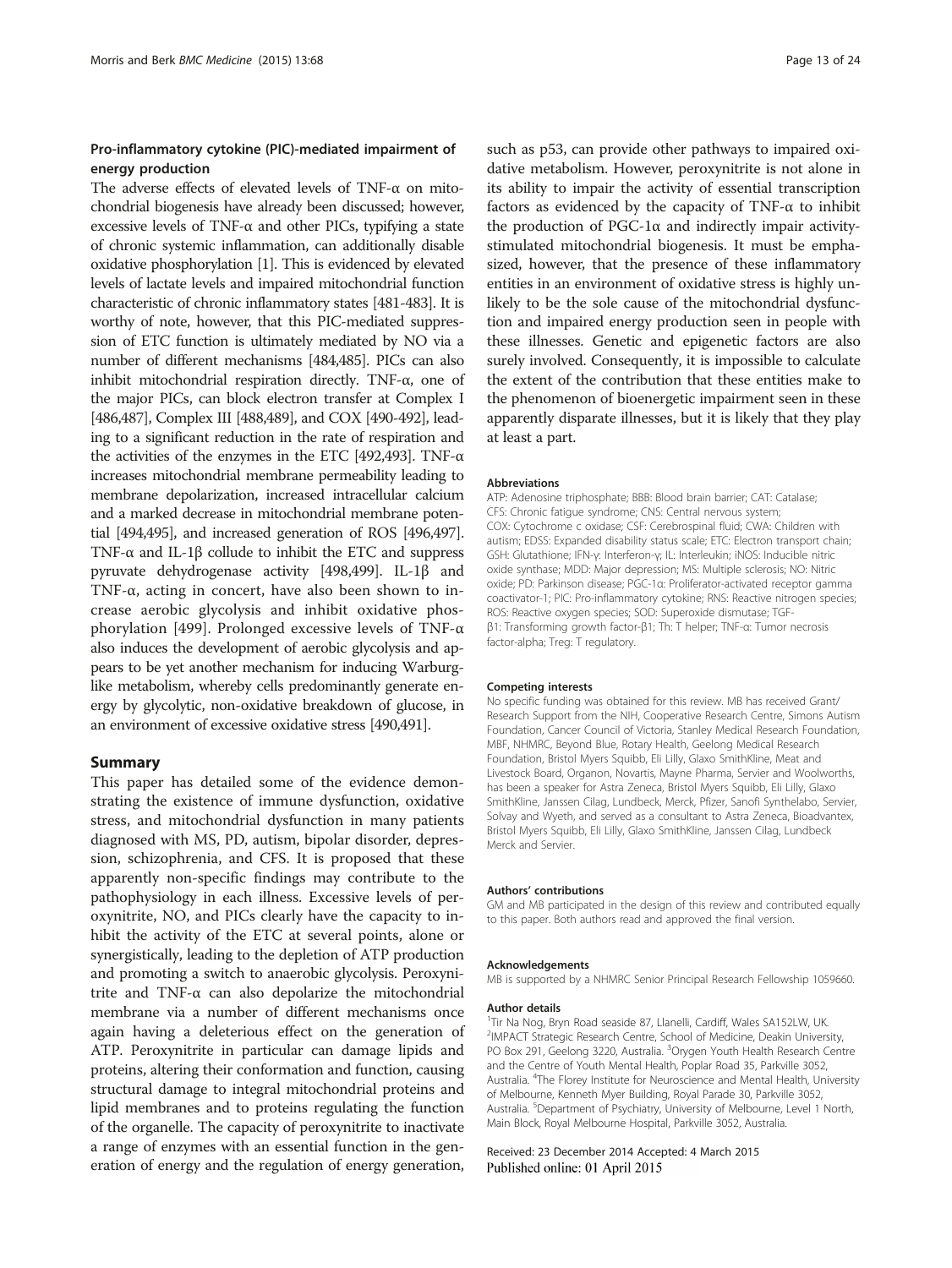- <span id="page-13-0"></span>1. Morris G, Maes M. Mitochondrial dysfunctions in myalgic encephalomyelitis/ chronic fatigue syndrome explained by activated immuno-inflammatory, oxidative and nitrosative stress pathways. Metab Brain Dis. 2014;29:19–36.
- 2. Guo T, Chen H, Liu B, Ji W, Yang C. Methylenetetrahydrofolate reductase polymorphisms C677T and risk of autism in the Chinese Han population. Genet Test Mol Biomarkers. 2012;16:968–73.
- 3. Pagano G, Castello G, Pallardó FV. Sjøgren's syndrome-associated oxidative stress and mitochondrial dysfunction: prospects for chemoprevention trials. Free Radic Res. 2013;47:71–3.
- López-Erauskin J, Galino J, Bianchi P, Fourcade S, Andreu AL, Ferrer I, et al. Oxidative stress modulates mitochondrial failure and cyclophilin D function in X-linked adrenoleukodystrophy. Brain. 2012;135:3584–98.
- 5. Perl A, Hanczko R, Doherty E. Assessment of mitochondrial dysfunction in lymphocytes of patients with systemic lupus erythematosus. Methods Mol Biol. 2012;900:61–89.
- Morris G, Maes M. Myalgic encephalomyelitis/chronic fatigue syndrome and encephalomyelitis disseminata/multiple sclerosis show remarkable levels of similarity in phenomenology and neuroimmune characteristics. BMC Med. 2013;11:205.
- 7. Ciccone S, Maiani E, Bellusci G, Diederich M, Gonfloni S. Parkinson's disease: a complex interplay of mitochondrial DNA alterations and oxidative stress. Int J Mol Sci. 2013;14:2388–409.
- Rossignol DA, Frye RE. Evidence linking oxidative stress, mitochondrial dysfunction, and inflammation in the brain of individuals with autism. Front Physiol. 2014;5:150.
- 9. Tasset I, Agüera E, Sánchez-López F, Feijóo M, Giraldo AI, Cruz AH, et al. Peripheral oxidative stress in relapsing-remitting multiple sclerosis. Clin Biochem. 2012;45:440–4.
- 10. Nikić I, Merkler D, Sorbara C, Brinkoetter M, Kreutzfeldt M, Bareyre FM, et al. A reversible form of axon damage in experimental autoimmune encephalomyelitis and multiple sclerosis. Nat Med. 2011;17:495–9.
- 11. Oliveira SR, Kallaur AP, Simão AN, Morimoto HK, Lopes J, Panis C, et al. Oxidative stress in multiple sclerosis patients in clinical remission: association with the expanded disability status scale. J Neurol Sci. 2012;321:49–53.
- 12. Kalman B, Laitinen K, Komoly S. The involvement of mitochondria in the pathogenesis of multiple sclerosis. J Neuroimmunol. 2007;188:1–12.
- 13. Song Y, Pinniger GJ, Bakker AJ, Moss TJ, Noble PB, Berry CA, et al. Lipopolysaccharide-induced weakness in the preterm diaphragm is associated with mitochondrial electron transport chain dysfunction and oxidative stress. PLoS One. 2013;8:e73457.
- 14. Rose S, Frye RE, Slattery J, Wynne R, Tippett M, Pavliv O, et al. Oxidative stress induces mitochondrial dysfunction in a subset of autism lymphoblastoid cell lines in a well-matched case control cohort. PLoS One. 2014;9:e85436.
- 15. Galley HF. Bench-to-bedside review: targeting antioxidants to mitochondria in sepsis. Crit Care. 2010;14:230.
- 16. Galley HF. Oxidative stress and mitochondrial dysfunction in sepsis. Br J Anaesth. 2011;107:57–64.
- 17. Morris G, Anderson G, Dean O, Berk M, Galecki P, Martin-Subero M, et al. The glutathione system: a new drug target in neuroimmune disorders. Mol Neurobiol. 2014;50:1059–84.
- 18. Fischer MT, Sharma R, Lim JL, Haider L, Frischer JM, Drexhage J, et al. NADPH oxidase expression in active multiple sclerosis lesions in relation to oxidative tissue damage and mitochondrial injury. Brain. 2012;135:886–99.
- 19. Gilgun-Sherki Y, Melamed E, Offen D. The role of oxidative stress in the pathogenesis of multiple sclerosis: the need for effective antioxidant therapy. J Neurol. 2004;251:261–8.
- 20. Poyton RO, Ball KA, Castello PR. Mitochondrial generation of free radicals and hypoxic signaling. Trends Endocrinol Metab. 2009;20:332–40.
- 21. Surace MJ, Block ML. Targeting microglia-mediated neurotoxicity: the potential of NOX2 inhibitors. Cell Mol Life Sci. 2012;69:2409–27.
- 22. Leto TL, Geiszt M. Role of Nox family NADPH oxidases in host defense. Antioxid Redox Signal. 2006;8:1549–61.
- 23. Honorat JA, Kinoshita M, Okuno T, Takata K, Koda T, Tada S, et al. Xanthine oxidase mediates axonal and myelin loss in a murine model of multiple sclerosis. PLoS One. 2013;8:e71329.
- 24. Prolo C, Alvarez MN, Radi R. Peroxynitrite, a potent macrophage-derived oxidizing cytotoxin to combat invading pathogens. Biofactors. 2014;40:215–25.
- 25. Reuter S, Gupta SC, Chaturvedi MM, Aggarwal BB. Oxidative stress, inflammation, and cancer: how are they linked? Free Radic Biol Med. 2010;49:1603–16.
- 26. Vaziri ND. Causal link between oxidative stress, inflammation, and hypertension. Iran J Kidney Dis. 2008;2:1–10.
- 27. Alvarez MN, Peluffo G, Piacenza L, Radi R. Intraphagosomal peroxynitrite as a macrophage-derived cytotoxin against internalized Trypanosoma cruzi: consequences for oxidative killing and role of microbial peroxiredoxins in infectivity. J Biol Chem. 2011;286:6627–40.
- 28. Khansari N, Shakiba Y, Mahmoudi M. Chronic inflammation and oxidative stress as a major cause of age-related diseases and cancer. Recent Pat Inflamm Allergy Drug Discov. 2009;3:73–80.
- 29. Ortiz GG, Pacheco-Moisés FP, Bitzer-Quintero OK, Ramírez-Anguiano AC, Flores-Alvarado LJ, Ramírez-Ramírez V, et al. Immunology and oxidative stress in multiple sclerosis: clinical and basic approach. Clin Dev Immunol. 2013;2013:708659.
- 30. Lucas K, Maes M. Role of the Toll Like receptor (TLR) radical cycle in chronic inflammation: possible treatments targeting the TLR4 pathway. Mol Neurobiol. 2013;48:190–204.
- 31. Hwang O. Role of oxidative stress in Parkinson's disease. Exp Neurobiol. 2013;22:11–7.
- 32. Witherick J, Wilkins A, Scolding N, Kemp K. Mechanisms of oxidative damage in multiple sclerosis and a cell therapy approach to treatment. Autoimmune Dis. 2010;2011:164608.
- 33. Perry VH, Holmes C. Microglial priming in neurodegenerative disease. Nat Rev Neurol. 2014;10:217–24.
- 34. Cunningham C. Microglia and neurodegeneration: the role of systemic inflammation. Glia. 2013;61:71–90.
- 35. Steel C, Breving K, Tavakoli S, Kim W, Sanford L, Ciavarra R. Role of peripheral immune response in microglia activation and regulation of brain chemokine and proinflammatory cytokine responses induced during VSV encephalitis. Journal Of Neuroimmunology. 2014;267(1-2):50–60. doi:10.1016/j. jneuroim.2013.12.002.
- 36. Morris G, Maes M. Oxidative and nitrosative stress and immuneinflammatory pathways in patients with myalgic encephalomyelitis (ME)/ chronic fatigue syndrome (CFS). Curr Neuropharmacol. 2014;12:168–85.
- 37. Morris G, Maes M. A neuro-immune model of myalgic encephalomyelitis/ chronic fatigue syndrome. Metab Brain Dis. 2013;28:523–40.
- 38. Su X, Federoff HJ. Immune responses in Parkinson's disease: interplay between central and peripheral immune systems. Biomed Res Int. 2014;2014:275178.
- 39. Ferrari CC, Tarelli R. Parkinson's disease and systemic inflammation. Parkinsons Dis. 2011;2011:436813.
- 40. Lunnon K, Teeling JL, Tutt AL, Cragg MS, Glennie MJ, Perry VH. Systemic inflammation modulates Fc receptor expression on microglia during chronic neurodegeneration. J Immunol. 2011;186:7215–24.
- 41. Perry VH. Contribution of systemic inflammation to chronic neurodegeneration. Acta Neuropathol. 2010;120:277–86.
- 42. Agostinho P, Cunha RA, Oliveira C. Neuroinflammation, oxidative stress and the pathogenesis of Alzheimer's disease. Curr Pharm Des. 2010;16:2766–78.
- 43. Reale M, Iarlori C, Thomas A, Gambi D, Perfetti B, Di Nicola M, et al. Peripheral cytokines profile in Parkinson's disease. Brain Behav Immun. 2009;23:55–63.
- 44. Reale M, Greig NH, Kamal MA. Peripheral chemo-cytokine profiles in Alzheimer's and Parkinson's diseases. Mini Rev Med Chem. 2009;9:1229–41.
- 45. Mosley RL, Hutter-Saunders JA, Stone DK, Gendelman HE. Inflammation and adaptive immunity in Parkinson's disease. Cold Spring Harb Perspect Med. 2012;2:a009381.
- 46. Nakamura M, Matsuoka T, Chihara N, Miyake S, Sato W, Araki M, et al. Differential effects of fingolimod on B-cell populations in multiple sclerosis. Mult Scler. 2014;20:1371–80.
- 47. Hauser SL, Waubant E, Arnold DL, Vollmer T, Antel J, Fox RJ, et al. B-cell depletion with rituximab in relapsing-remitting multiple sclerosis. N Engl J Med. 2008;358:676–88.
- 48. Polman CH, O'Connor PW, Havrdova E, Hutchinson M, Kappos L, Miller DH, et al. A randomized, placebo-controlled trial of natalizumab for relapsing multiple sclerosis. N Engl J Med. 2006;354:899–910.
- 49. Romme Christensen J, Börnsen L, Hesse D, Krakauer M, Sørensen PS, Søndergaard HB, et al. Cellular sources of dysregulated cytokines in relapsing-remitting multiple sclerosis. J Neuroinflammation. 2012;9:215.
- 50. Beck J, Rondot P, Catinot L, Falcoff E, Kirchner H, Wietzerbin J. Increased production of interferon gamma and tumor necrosis factor precedes clinical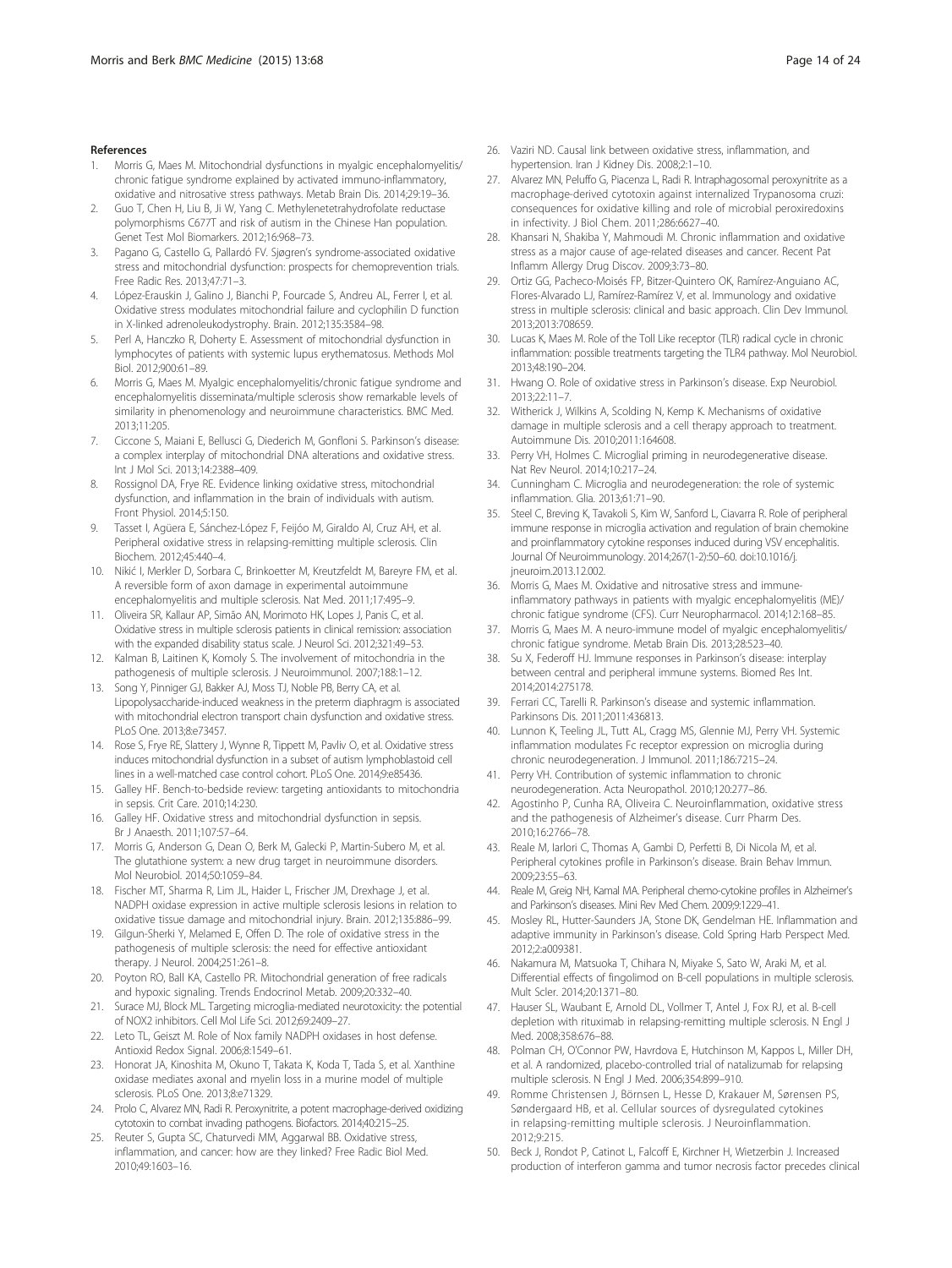<span id="page-14-0"></span>manifestation in multiple sclerosis: do cytokines trigger off exacerbations. Acta Neurol Scand. 1988;78:318–23.

- 51. Maimone D, Gregory S, Arnason BG, Reder AT. Cytokine levels in the cerebrospinal fluid and serum of patients with multiple sclerosis. J Neuroimmunol. 1991;32:67–74.
- 52. Navikas V, Link H. Review: cytokines and the pathogenesis of multiple sclerosis. J Neurosci Res. 1996;45:322–33.
- 53. Martins TB, Rose JW, Jaskowski TD, Wilson AR, Husebye D, Seraj HS, et al. Analysis of proinflammatory and anti-inflammatory cytokine serum concentrations in patients with multiple sclerosis by using a multiplexed immunoassay. Am J Clin Pathol. 2011;136:696–704.
- 54. Gold SM, Krüger S, Ziegler KJ, Krieger T, Schulz KH, Otte C, et al. Endocrine and immune substrates of depressive symptoms and fatigue in multiple sclerosis patients with comorbid major depression. J Neurol Neurosurg Psychiatry. 2011;82:814–8.
- 55. Heesen C, Nawrath L, Reich C, Bauer N, Schulz KH, Gold SM. Fatigue in multiple sclerosis: an example of cytokine mediated sickness behaviour? J Neurol Neurosurg Psychiatry. 2006;77:34–9.
- 56. Flachenecker P, Bihler I, Weber F, Gottschalk M, Toyka KV, Rieckmann P. Cytokine mRNA expression in patients with multiple sclerosis and fatigue. Mult Scler. 2004;10:165–9.
- 57. Disanto G, Berlanga AJ, Handel AE, Para AE, Burrell AM, Fries A, et al. Heterogeneity in multiple sclerosis: scratching the surface of a complex disease. Autoimmune Dis. 2010;2011:932351.
- 58. Lucchinetti CF, Brück W, Rodriguez M, Lassmann H. Distinct patterns of multiple sclerosis pathology indicates heterogeneity on pathogenesis. Brain Pathol. 1996;6:259–74.
- 59. Gironi M, Borgiani B, Mariani E, Cursano C, Mendozzi L, Cavarretta R, et al. Oxidative stress is differentially present in multiple sclerosis courses, early evident, and unrelated to treatment. J Immunol Res. 2014;2014:961863.
- 60. Miller E, Walczak A, Saluk J, Ponczek MB, Majsterek I. Oxidative modification of patient's plasma proteins and its role in pathogenesis of multiple sclerosis. Clin Biochem. 2012;45:26–30.
- 61. Gonsette RE. Neurodegeneration in multiple sclerosis: the role of oxidative stress and excitotoxicity. J Neurol Sci. 2008;274:48–53.
- 62. Stavropoulou C, Zachaki S, Alexoudi A, Chatzi I, Georgakakos VN, Terzoudi GI, et al. The C609T inborn polymorphism in NAD(P)H:quinone oxidoreductase 1 is associated with susceptibility to multiple sclerosis and affects the risk of development of the primary progressive form of the disease. Free Radic Biol Med. 2011;51:713–8.
- 63. Bizzozero OA, DeJesus G, Callahan K, Pastuszyn A. Elevated protein carbonylation in the brain white matter and gray matter of patients with multiple sclerosis. J Neurosci Res. 2005;81:687–95.
- 64. Greco A, Minghetti L, Sette G, Fieschi C, Levi G. Cerebrospinal fluid isoprostane shows oxidative stress in patients with multiple sclerosis. Neurology. 1999;53:1876–9.
- 65. Toshniwal PK, Zarling EJ. Evidence for increased lipid peroxidation in multiple sclerosis. Neurochem Res. 1992;17:205–7.
- 66. Calabrese V, Scapagnini G, Ravagna A, Bella R, Foresti R, Bates TE, et al. Nitric oxide synthase is present in the cerebrospinal fluid of patients with active multiple sclerosis and is associated with increases in cerebrospinal fluid protein nitrotyrosine and S-nitrosothiols and with changes in glutathione levels. J Neurosci Res. 2002;70:580–7.
- 67. Mattsson N, Haghighi S, Andersen O, Yao Y, Rosengren L, Blennow K, et al. Elevated cerebrospinal fluid F2-isoprostane levels indicating oxidative stress in healthy siblings of multiple sclerosis patients. Neurosci Lett. 2007;414:233–6.
- 68. Jack C, Antel J, Brück W, Kuhlmann T. Contrasting potential of nitric oxide and peroxynitrite to mediate oligodendrocyte injury in multiple sclerosis. Glia. 2007;55:926–34.
- 69. Bagasra O, Michaels FH, Zheng YM, Bobroski LE, Spitsin SV, Fu ZF, et al. Activation of the inducible form of nitric oxide synthase in the brains of patients with multiple sclerosis. Proc Natl Acad Sci U S A. 1995;92:12041–5.
- 70. Giovannoni G, Heales SJ, Land JM, Thompson EJ. The potential role of nitric oxide in multiple sclerosis. Mult Scler. 1998;4:212–6.
- 71. Tasset I, Bahamonde C, Agüera E, Conde C, Cruz AH, Pérez-Herrera A, et al. Effect of natalizumab on oxidative damage biomarkers in relapsingremitting multiple sclerosis. Pharmacol Rep. 2013;65:624–31.
- 72. Fiorini A, Koudriavtseva T, Bucaj E, Coccia R, Foppoli C, Giorgi A, et al. Involvement of oxidative stress in occurrence of relapses in multiple

sclerosis: the spectrum of oxidatively modified serum proteins detected by proteomics and redox proteomics analysis. PLoS One. 2013;8:e65184.

- 73. Rejdak K, Petzold A, Stelmasiak Z, Giovannoni G. Cerebrospinal fluid brain specific proteins in relation to nitric oxide metabolites during relapse of multiple sclerosis. Mult Scler. 2008;14:59–66.
- 74. Centonze D, Muzio L, Rossi S, Cavasinni F, De Chiara V, Bergami A, et al. Inflammation triggers synaptic alteration and degeneration in experimental autoimmune encephalomyelitis. J Neurosci. 2009;29:3442–52.
- 75. Campbell GR, Mahad DJ. Clonal expansion of mitochondrial DNA deletions and the progression of multiple sclerosis. CNS Neurol Disord Drug Targets. 2012;11:589–97.
- 76. Centonze D, Muzio L, Rossi S, Furlan R, Bernardi G, Martino G. The link between inflammation, synaptic transmission and neurodegeneration in multiple sclerosis. Cell Death Differ. 2010;17:1083–91.
- 77. Kidd PM. Neurodegeneration from mitochondrial insufficiency: nutrients, stem cells, growth factors, and prospects for brain rebuilding using integrative management. Altern Med Rev. 2005;10:268–93.
- 78. Witte ME, Nijland PG, Drexhage JA, Gerritsen W, Geerts D, van Het Hof B, et al. Reduced expression of PGC-1α partly underlies mitochondrial changes and correlates with neuronal loss in multiple sclerosis cortex. Acta Neuropathol. 2013;125:231–43.
- Blokhin A, Vyshkina T, Komoly S, Kalman B. Variations in mitochondrial DNA copy numbers in MS brains. J Mol Neurosci. 2008;35:283–7.
- 80. Lu F, Selak M, O'Connor J, Croul S, Lorenzana C, Butunoi C, et al. Oxidative damage to mitochondrial DNA and activity of mitochondrial enzymes in chronic active lesions of multiple sclerosis. J Neurol Sci. 2000;177:95–103.
- 81. Dutta R, McDonough J, Yin X, Peterson J, Chang A, Torres T, et al. Mitochondrial dysfunction as a cause of axonal degeneration in multiple sclerosis patients. Ann Neurol. 2006;59:478–89.
- 82. Mahad D, Lassmann H, Turnbull D, Review: Mitochondria and disease progression in multiple sclerosis. Neuropathol Appl Neurobiol. 2008;34:577–89.
- 83. Mahad DJ, Ziabreva I, Campbell G, Lax N, White K, Hanson PS, et al. Mitochondrial changes within axons in multiple sclerosis. Brain. 2009;132:1161–74.
- 84. Reinke S, Broadhurst D, Sykes B, Baker G, Catz I, Warren K, et al. Metabolomic profiling in multiple sclerosis: insights into biomarkers and pathogenesis. Mult Scler. 2014;20:1396–400.
- 85. Lutz NW, Viola A, Malikova I, Confort-Gouny S, Ranjeva JP, Pelletier J, et al. High-resolution 1 H NMR spectroscopy reveals differences in CSF metabolic profiles for MS patients with inflammatory vs. non-inflammatory plaques. Proc Intl Soc Mag Reson Med. 2006;14:1986.
- 86. Lazzarino G, Amorini AM, Eikelenboom MJ, Killestein J, Belli A, Di Pietro V, et al. Cerebrospinal fluid ATP metabolites in multiple sclerosis. Mult Scler. 2010;16:549–54.
- 87. Jeste SS, Geschwind DH. Disentangling the heterogeneity of autism spectrum disorder through genetic findings. Nat Rev Neurol. 2014;10:74–81.
- 88. Betancur C. Etiological heterogeneity in autism spectrum disorders: more than 100 genetic and genomic disorders and still counting. Brain Res. 2011;1380:42–77.
- 89. Wong CC, Meaburn EL, Ronald A, Price TS, Jeffries AR, Schalkwyk LC, et al. Methylomic analysis of monozygotic twins discordant for autism spectrum disorder and related behavioural traits. Mol Psychiatry. 2014;19:495–503.
- 90. Hallmayer J, Cleveland S, Torres A, Phillips J, Cohen B, Torigoe T, et al. Genetic heritability and shared environmental factors among twin pairs with autism. Arch Gen Psychiatry. 2011;68:1095–102.
- 91. Ronald A, Hoekstra RA. Autism spectrum disorders and autistic traits: a decade of new twin studies. Am J Med Genet B Neuropsychiatr Genet. 2011;156B:255–74.
- 92. Li X, Chauhan A, Sheikh AM, Patil S, Chauhan V, Li XM, et al. Malik M. Elevated immune response in the brain of autistic patients. J Neuroimmunol. 2009;207:111–6.
- 93. Morgan JT, Chana G, Pardo CA, Achim C, Semendeferi K, Buckwalter J, et al. Microglial activation and increased microglial density observed in the dorsolateral prefrontal cortex in autism. Biol Psychiatry. 2010;68:368–76.
- 94. Goines P, Haapanen L, Boyce R, Duncanson P, Braunschweig D, Delwiche L, et al. Autoantibodies to cerebellum in children with autism associate with behavior. Brain Behav Immun. 2011;25:514–23.
- 95. Onore C, Careaga M, Ashwood P. The role of immune dysfunction in the pathophysiology of autism. Brain Behav Immun. 2012;26:383–92.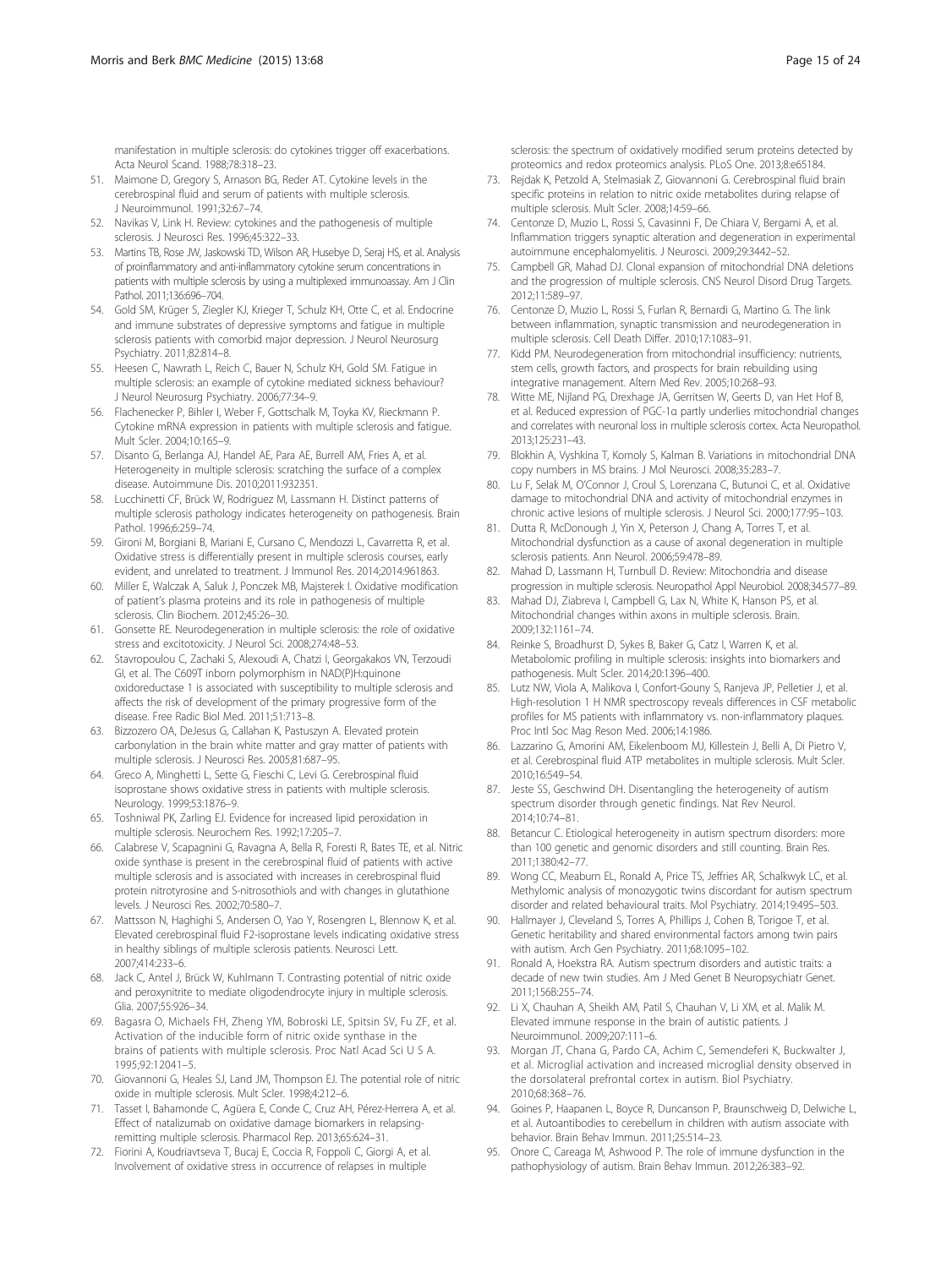- <span id="page-15-0"></span>96. Vargas DL, Nascimbene C, Krishnan C, Zimmerman AW, Pardo CA. Neuroglial activation and neuroinflammation in the brain of patients with autism. Ann Neurol. 2005;57:67–81.
- 97. Grigorenko EL, Han SS, Yrigollen CM, Leng L, Mizue Y, Anderson GM, et al. Macrophage migration inhibitory factor and autism spectrum disorders. Pediatrics. 2008;122:e438–45.
- 98. Voineagu I, Wang X, Johnston P, Lowe JK, Tian Y, Horvath S, et al. Transcriptomic analysis of autistic brain reveals convergent molecular pathology. Nature. 2011;474:380–4.
- 99. Ziats MN, Rennert OM. Expression profiling of autism candidate genes during human brain development implicates central immune signaling pathways. PLoS One. 2011;6:e24691.
- 100. DeFelice ML, Ruchelli ED, Markowitz JE, Strogatz M, Reddy KP, Kadivar K, et al. Intestinal cytokines in children with pervasive developmental disorders. Am J Gastroenterol. 2003;98:1777–82.
- 101. Ashwood P, Anthony A, Torrente F, Wakefield AJ. Spontaneous mucosal lymphocyte cytokine profiles in children with autism and gastrointestinal symptoms: mucosal immune activation and reduced counter regulatory interleukin-10. J Clin Immunol. 2004;24:664–73.
- 102. Molloy CA, Morrow AL, Meinzen-Derr J, Schleifer K, Dienger K, Manning-Courtney P, et al. Elevated cytokine levels in children with autism spectrum disorder. J Neuroimmunol. 2006;172:198–205.
- 103. Ashwood P, Krakowiak P, Hertz-Picciotto I, Hansen R, Pessah I, et al. Elevated plasma cytokines in autism spectrum disorders provide evidence of immune dysfunction and are associated with impaired behavioral outcome. Brain Behav Immun. 2011;25:40–5.
- 104. Suzuki K, Matsuzaki H, Iwata K, Kameno Y, Shimmura C, Kawai S, et al. Plasma cytokine profiles in subjects with high-functioning autism spectrum disorders. PLoS One. 2011;6:e20470.
- 105. Emanuele E, Orsi P, Boso M, Broglia D, Brondino N, Barale F, et al. Low-grade endotoxemia in patients with severe autism. Neurosci Lett. 2010;471:162–5.
- 106. Wei H, Zou H, Sheikh AM, Malik M, Dobkin C, Brown WT, et al. IL-6 is increased in the cerebellum of autistic brain and alters neural cell adhesion, migration and synaptic formation. J Neuroinflammation. 2011;8:52.
- 107. Chez MG, Dowling T, Patel PB, Khanna P, Kominsky M. Elevation of tumor necrosis factor-alpha in cerebrospinal fluid of autistic children. Pediatr Neurol. 2007;36:361–5.
- 108. Chez M, Low R, Parise C, Donnel T. Safety and observations in a pilot study of lenalidomide for treatment in autism. Autism Res Treat. 2012;2012:291601.
- 109. Sweeten TL, Posey DJ, McDougle CJ. Brief report: autistic disorder in three children with cytomegalovirus infection. J Autism Dev Disord. 2004;34:583–6.
- 110. Singh VK. Plasma increase of interleukin-12 and interferon-gamma. Pathological significance in autism. J Neuroimmunol. 1996;66:143–5.
- 111. Al-Gadani Y, El-Ansary A, Attas O, Al-Ayadhi L. Metabolic biomarkers related to oxidative stress and antioxidant status in Saudi autistic children. Clin Biochem. 2009;42:1032–40.
- 112. Melnyk S, Fuchs GJ, Schulz E, Lopez M, Kahler SG, Fussell JJ, et al. Metabolic imbalance associated with methylation dysregulation and oxidative damage in children with autism. J Autism Dev Disord. 2012;42:367–77.
- 113. Rose S, Melnyk S, Trusty TA, Pavliv O, Seidel L, Li J, et al. Intracellular and extracellular redox status and free radical generation in primary immune cells from children with autism. Autism Res Treat. 2012;2012:986519.
- 114. Rossignol DA, Frye RE. A review of research trends in physiological abnormalities in autism spectrum disorders: immune dysregulation, inflammation, oxidative stress, mitochondrial dysfunction and environmental toxicant exposures. Mol Psychiatry. 2012;17:389–401.
- 115. James SJ, Melnyk S, Jernigan S, Hubanks A, Rose S, Gaylor DW. Abnormal transmethylation/transsulfuration metabolism and DNA hypomethylation among parents of children with autism. J Autism Dev Disord. 2008;38:1966–75.
- 116. Boris M, Goldblatt A, Galanko J, James SJ. Association of MTHFR gene variants with autism. J Am Phys Surg. 2004;9:106–8.
- 117. James SJ, Melnyk S, Jernigan S, Cleves MA, Halsted CH, Wong DH, et al. Metabolic endophenotype and related genotypes are associated with oxidative stress in children with autism. Am J Med Genet B Neuropsychiatr Genet. 2006;141B:947–56.
- 118. Bowers K, Li Q, Bressler J, Avramopoulos D, Newschaffer C, Fallin MD. Glutathione pathway gene variation and risk of autism spectrum disorders. J Neurodev Disord. 2011;3:132–43.
- 119. Frustaci A, Neri M, Cesario A, Adams JB, Domenici E, Dalla Bernardina B, et al. Oxidative stress-related biomarkers in autism: systematic review and meta-analyses. Free Radic Biol Med. 2012;52:2128–41.
- 120. Goin-Kochel RP, Porter AE, Peters SU, Shinawi M, Sahoo T, Beaudet AL. The MTHFR 677C– > T polymorphism and behaviors in children with autism: exploratory genotype-phenotype correlations. Autism Res. 2009;2:98–108.
- 121. James SJ, Cutler P, Melnyk S, Jernigan S, Janak L, Gaylor DW, et al. Metabolic biomarkers of increased oxidative stress and impaired methylation capacity in children with autism. Am J Clin Nutr. 2004;80:1611–7.
- 122. James SJ, Melnyk S, Fuchs G, Reid T, Jernigan S, Pavliv O, et al. Efficacy of methylcobalamin and folinic acid treatment on glutathione redox status in children with autism. Am J Clin Nutr. 2009;89:425–30.
- 123. Ghezzo A, Visconti P, Abruzzo PM, Bolotta A, Ferreri C, Gobbi G, et al. Oxidative stress and erythrocyte membrane alterations in children with autism: correlation with clinical features. PLoS One. 2013;8:e66418.
- 124. Adams JB, Baral M, Geis E, Mitchell J, Ingram J, Hensley A, et al. The severity of autism is associated with toxic metal body burden and red blood cell glutathione levels. J Toxicol. 2009;2009:532640.
- 125. Gorrindo P, Lane CJ, Lee EB, McLaughlin B, Levitt P. Enrichment of elevated plasma F2t-isoprostane levels in individuals with autism who are stratified by presence of gastrointestinal dysfunction. PLoS One. 2013;8:e68444.
- 126. Chauhan A, Gu F, Essa MM, Wegiel J, Kaur K, Brown WT, et al. Brain region-specific deficit in mitochondrial electron transport chain complexes in children with autism. J Neurochem. 2011;117:209–20.
- 127. Sajdel-Sulkowska EM, Xu M, McGinnis W, Koibuchi N. Brain region-specific changes in oxidative stress and neurotrophin levels in autism spectrum disorders (ASD). Cerebellum. 2011;10:43–8.
- 128. Chauhan A, Audhya T, Chauhan V. Brain region-specific glutathione redox imbalance in autism. Neurochem Res. 2012;37:1681–9.
- 129. Rose S, Melnyk S, Pavliv O, Bai S, Nick TG, Frye RE, et al. Evidence of oxidative damage and inflammation associated with low glutathione redox status in the autism brain. Transl Psychiatry. 2012;2:e134.
- 130. Gu F, Chauhan V, Kaur K, Brown WT, LaFauci G, Wegiel J, et al. Alterations in mitochondrial DNA copy number and the activities of electron transport chain complexes and pyruvate dehydrogenase in the frontal cortex from subjects with autism. Transl Psychiatry. 2013;3:e299.
- 131. Gu F, Chauhan V, Chauhan A. Impaired synthesis and antioxidant defense of glutathione in the cerebellum of autistic subjects: alterations in the activities and protein expression of glutathione-related enzymes. Free Radic Biol Med. 2013;65:488–96.
- 132. Tang G, Gutierrez Rios P, Kuo SH, Akman HO, Rosoklija G, Tanji K, et al. Mitochondrial abnormalities in temporal lobe of autistic brain. Neurobiol Dis. 2013;54:349–61.
- 133. Giulivi C, Zhang YF, Omanska-Klusek A, Ross-Inta C, Wong S, Hertz-Picciotto I, et al. Mitochondrial dysfunction in autism. JAMA. 2010;304:2389–96.
- 134. Guevara-Campos J, González-Guevara L, Briones P, López-Gallardo E, Bulán N, Ruiz-Pesini E, et al. Autism associated to a deficiency of complexes III and IV of the mitochondrial respiratory chain. Invest Clin. 2010;51:423–31.
- 135. Shoffner J, Hyams L, Langley GN, Cossette S, Mylacraine L, Dale J, et al. Fever plus mitochondrial disease could be risk factors for autistic regression. J Child Neurol. 2010;25:429–34.
- 136. Zhang B, Angelidou A, Alysandratos KD, Vasiadi M, Francis K, Asadi S, et al. Mitochondrial DNA and anti-mitochondrial antibodies in serum of autistic children. J Neuroinflammation. 2010;7:80.
- 137. Dhillon S, Hellings JA, Butler MG. Genetics and mitochondrial abnormalities in autism spectrum disorders: a review. Curr Genomics. 2011;12:322–32.
- 138. Frye RE, Delatorre R, Taylor H, Slattery J, Melnyk S, Chowdhury N, et al. Redox metabolism abnormalities in autistic children associated with mitochondrial disease. Transl Psychiatry. 2013;3:e273.
- 139. Frye RE, Rossignol DA. Mitochondrial physiology and autism spectrum disorder. OA Autism. 2013;1:5.
- 140. Minshew NJ, Goldstein G, Dombrowski SM, Panchalingam K, Pettegrew JW. A preliminary 31P MRS study of autism: evidence for undersynthesis and increased degradation of brain membranes. Biol Psychiatry. 1993;33:762–73.
- 141. Mostafa GA, El-Gamal HA, El-Wakkad ASE, El-Shorbagy OE, Hamza MM. Polyunsaturated fatty acids, carnitine and lactate as biological markers of brain energy in autistic children. Int J Child Neuropsychiatry. 2005;2:179–88.
- 142. Frye RE. Biomarkers of abnormal energy metabolism in children with autism spectrum disorder. NAJ Med Sci. 2012;5:141–7.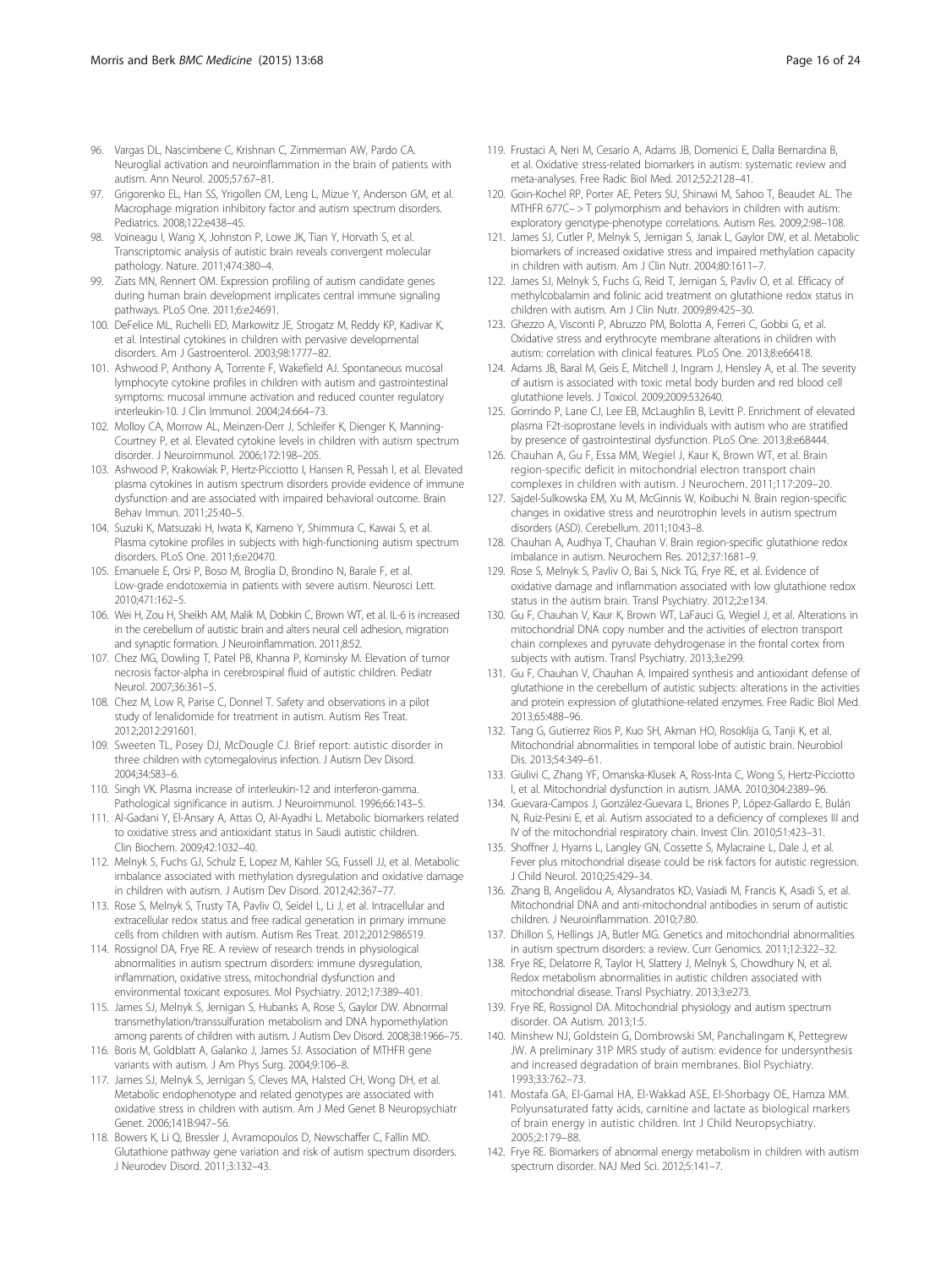- <span id="page-16-0"></span>143. Palmieri L, Papaleo V, Porcelli V, Scarcia P, Gaita L, Sacco R, et al. Altered calcium homeostasis in autism-spectrum disorders: evidence from biochemical and genetic studies of the mitochondrial aspartate/glutamate carrier AGC1. Mol Psychiatry. 2010;15:38–52.
- 144. Anitha A, Nakamura K, Thanseem I, Yamada K, Iwayama Y, Toyota T, et al. Brain region-specific altered expression and association of mitochondriarelated genes in autism. Mol Autism. 2012;3:12.
- 145. Anitha A, Nakamura K, Thanseem I, Matsuzaki H, Miyachi T, Tsujii M, et al. Downregulation of the expression of mitochondrial electron transport complex genes in autism brains. Brain Pathol. 2013;23:294–302.
- 146. Ginsberg MR, Rubin RA, Falcone T, Ting AH, Natowicz MR. Brain transcriptional and epigenetic associations with autism. PLoS One. 2012;7:e44736.
- 147. Chugani DC, Sundram BS, Behen M, Lee ML, Moore GJ. Evidence of altered energy metabolism in autistic children. Prog Europsychopharmacol Biol Psych. 1999;23:635–41.
- 148. Coleman M, Blass JP. Autism and lactic acidosis. J Autism Dev Disord. 1985;15:1–8.
- 149. Filipek PA, Juranek J, Nguyen MT, Cummings C, Gargus JJ. Relative carnitine deficiency in autism. J Autism Dev Disord. 2004;34:615–23.
- 150. Filipek PA, Juranek J, Smith M, Mays LZ, Ramos ER, Bocian M, et al. Mitochondrial dysfunction in autistic patients with 15q inverted duplication. Ann Neurol. 2003;53:801–4.
- 151. Fillano JJ, Goldenthal MJ, Rhodes CH, Marín-García J. Mitochondrial dysfunction in patients with hypotonia, epilepsy, autism, and developmental delay: HEADD syndrome. J Child Neurol. 2002;17:435–9.
- 152. Holiga Š, Mueller K, Möller HE, Sieger T, Schroeter ML, Vymazal J, et al. Motor matters: tackling heterogeneity of Parkinson's disease in functional MRI studies. PLoS One. 2013;8:e56133.
- 153. Erro R, Vitale C, Amboni M, Picillo M, Moccia M, Longo K, et al. The heterogeneity of early Parkinson's disease: a cluster analysis on newly diagnosed untreated patients. PLoS One. 2013;8:e70244.
- 154. Beach TG, Adler CH, Sue LI, Vedders L, Lue L, White Iii CL, et al. Arizona Parkinson's Disease Consortium. Multi-organ distribution of phosphorylated alpha-synuclein histopathology in subjects with Lewy body disorders. Acta Neuropathol. 2010;119:689–702.
- 155. Rentzos M, Nikolaou C, Andreadou E, Paraskevas GP, Rombos A, Zoga M, et al. Circulating interleukin-10 and interleukin-12 in Parkinson's disease. Acta Neurol Scand. 2009;119:332–7.
- 156. Reynolds AD, Glanzer JG, Kadiu I, Ricardo-Dukelow M, Chaudhuri A, Ciborowski P, et al. Nitrated alpha-synuclein-activated microglial profiling for Parkinson's disease. J Neurochem. 2008;104:1504–25.
- 157. Scalzo P, Kümmer A, Cardoso F, Teixeira AL. Increased serum levels of soluble tumor necrosis factor-alpha receptor-1 in patients with Parkinson's disease. J Neuroimmunol. 2009;216:122–5.
- 158. Dufek M, Hamanová M, Lokaj J, Goldemund D, Rektorová I, Michálková Z, et al. Serum inflammatory biomarkers in Parkinson's disease. Parkinsonism Relat Disord. 2009;15:318–20.
- 159. Chen H, O'Reilly EJ, Schwarzschild MA, Ascherio A. Peripheral inflammatory biomarkers and risk of Parkinson's disease. Am J Epidemiol. 2008;167:90–5.
- 160. Mogi M, Harada M, Kondo T, Riederer P, Inagaki H, Minami M, et al. Interleukin-1 beta, interleukin-6, epidermal growth factor and transforming growth factor-alpha are elevated in the brain from parkinsonian patients. Neurosci Lett. 1994;180:147–50.
- 161. Mogi M, Harada M, Narabayashi H, Inagaki H, Minami M, Nagatsu T. Interleukin (IL)-1 beta, IL-2, IL-4, IL-6 and transforming growth factor-alpha levels are elevated in ventricular cerebrospinal fluid in juvenile parkinsonism and Parkinson's disease. Neurosci Lett. 1996;211:13–6.
- 162. Nagatsu T, Mogi M, Ichinose H, Togari A. Cytokines in Parkinson's disease. J Neural Transm Suppl. 2000;2000:143–51.
- 163. Mogi M, Harada M, Riederer P, Narabayashi H, Fujita K, Nagatsu T. Tumor necrosis factor-alpha (TNF-alpha) increases both in the brain and in the cerebrospinal fluid from parkinsonian patients. Neurosci Lett. 1994;165:208–10.
- 164. Hasegawa Y, Inagaki T, Sawada M, Suzumura A. Impaired cytokine production by peripheral blood mononuclear cells and monocytes/ macrophages in Parkinson's disease. Acta Neurol Scand. 2000;101:159–64.
- 165. Arai H, Furuya T, Mizuno Y, Mochizuki H. Inflammation and infection in Parkinson's disease. Histol Histopathol. 2006;21:673–8.
- 166. Bosco DA, Fowler DM, Zhang Q, Nieva J, Powers ET, Wentworth Jr P, et al. Elevated levels of oxidized cholesterol metabolites in Lewy body

disease brains accelerate alpha-synuclein fibrilization. Nat Chem Biol. 2006;2:249–53.

- 167. Nakabeppu Y, Tsuchimoto D, Yamaguchi H, Sakumi K. Oxidative damage in nucleic acids and Parkinson's disease. J Neurosci Res. 2007;85:919–34.
- 168. Zeevalk GD, Razmpour R, Bernard LP. Glutathione and Parkinson's disease: is this the elephant in the room? Biomed Pharmacother. 2008;62:236–49.
- 169. Perry TL, Godin DV, Hansen S. Parkinson's disease: a disorder due to nigral glutathione deficiency? Neurosci Lett. 1982;33:305–10.
- 170. Perry TL, Yong VW. Idiopathic Parkinson's disease, progressive supranuclear palsy and glutathione metabolism in the substantia nigra of patients. Neurosci Lett. 1986;67:269–74.
- 171. Sofic E, Lange KW, Jellinger K, Riederer P. Reduced and oxidized glutathione in the substantia nigra of patients with Parkinson's disease. Neurosci Lett. 1992;142:128–30.
- 172. Alam ZI, Daniel SE, Lees AJ, Marsden DC, Jenner P, Halliwell B. A generalised increase in protein carbonyls in the brain in Parkinson's but not incidental Lewy body disease. J Neurochem. 1997;69:1326–9.
- 173. Floor E, Wetzel MG. Increased protein oxidation in human substantia nigra pars compacta in comparison with basal ganglia and prefrontal cortex measured with an improved dinitrophenylhydrazine assay. J Neurochem. 1998;70:268–75.
- 174. Alam ZI, Jenner A, Daniel SE, Lees AJ, Cairns N, Marsden CD, et al. Oxidative DNA damage in the parkinsonian brain: an apparent selective increase in 8-hydroxyguanine levels in substantia nigra. J Neurochem. 1997;69:1196–203.
- 175. Yoritaka A, Hattori N, Uchida K, Tanaka M, Stadtman ER, Mizuno Y. Immunohistochemical detection of 4-hydroxynonenal protein adducts in Parkinson disease. Proc Natl Acad Sci U S A. 1996;93:2696–701.
- 176. Dexter DT, Carter CJ, Wells FR, Javoy-Agid F, Agid Y, Lees A, et al. Basal lipid peroxidation in substantia nigra is increased in Parkinson's disease. J Neurochem. 1989;52:381–9.
- 177. Giasson BI, Duda JE, Murray IV, Chen Q, Souza JM, Hurtig HI, et al. Oxidative damage linked to neurodegeneration by selective alpha-synuclein nitration in synucleinopathy lesions. Science. 2000;290:985–9.
- 178. Chung KK, Thomas B, Li X, Pletnikova O, Troncoso JC, Marsh L, et al. S-nitrosylation of parkin regulates ubiquitination and compromises parkin's protective function. Science. 2004;304:1328–31.
- 179. Yao D, Gu Z, Nakamura T, Shi ZQ, Ma Y, Gaston B, et al. Nitrosative stress linked to sporadic Parkinson's disease: S-nitrosylation of parkin regulates its E3 ubiquitin ligase activity. Proc Natl Acad Sci U S A. 2004;101:10810–4.
- 180. Selley ML. (E)-4-hydroxy-2-nonenal may be involved in the pathogenesis of Parkinson's disease. Free Radic Biol Med. 1998;25:169–74.
- 181. Kikuchi A, Takeda A, Onodera H, Kimpara T, Hisanaga K, Sato N, et al. Systemic increase of oxidative nucleic acid damage in Parkinson's disease and multiple system atrophy. Neurobiol Dis. 2002;9:244–8.
- 182. Abe T, Isobe C, Murata T, Sato C, Tohgi H. Alteration of 8-hydroxyguanosine concentrations in the cerebrospinal fluid and serum from patients with Parkinson's disease. Neurosci Lett. 2003;336:105–8.
- 183. Buhmann C, Arlt S, Kontush A, Möller-Bertram T, Sperber S, Oechsner M, et al. Plasma and CSF markers of oxidative stress are increased in Parkinson's disease and influenced by antiparkinsonian medication. Neurobiol Dis. 2004;15:160–70.
- 184. Sohmiya M, Tanaka M, Tak NW, Yanagisawa M, Tanino Y, Suzuki Y, et al. Redox status of plasma coenzyme Q10 indicates elevated systemic oxidative stress in Parkinson's disease. J Neurol Sci. 2004;223:161–6.
- 185. Prigione A, Begni B, Galbussera A, Beretta S, Brighina L, Garofalo R, et al. Oxidative stress in peripheral blood mononuclear cells from patients with Parkinson's disease: negative correlation with levodopa dosage. Neurobiol Dis. 2006;23:36–43.
- 186. Schapira AH, Cooper JM, Dexter D, Clark JB, Jenner P, Marsden CD. Mitochondrial complex I deficiency in Parkinson's disease. J Neurochem. 1990;54:823–7.
- 187. Mizuno Y, Ohta S, Tanaka M, Takamiya S, Suzuki K, Sato T, et al. Deficiencies in complex I subunits of the respiratory chain in Parkinson's disease. Biochem Biophys Res Commun. 1989;163:1450–5.
- 188. Parker Jr WD, Parks JK, Swerdlow RH. Complex I deficiency in Parkinson's disease frontal cortex. Brain Res. 2008;1189:215–8.
- 189. Bindoff LA, Birch-Machin MA, Cartlidge NE, Parker Jr WD, Turnbull DM. Respiratory chain abnormalities in skeletal muscle from patients with Parkinson's disease. J Neurol Sci. 1991;104:203–8.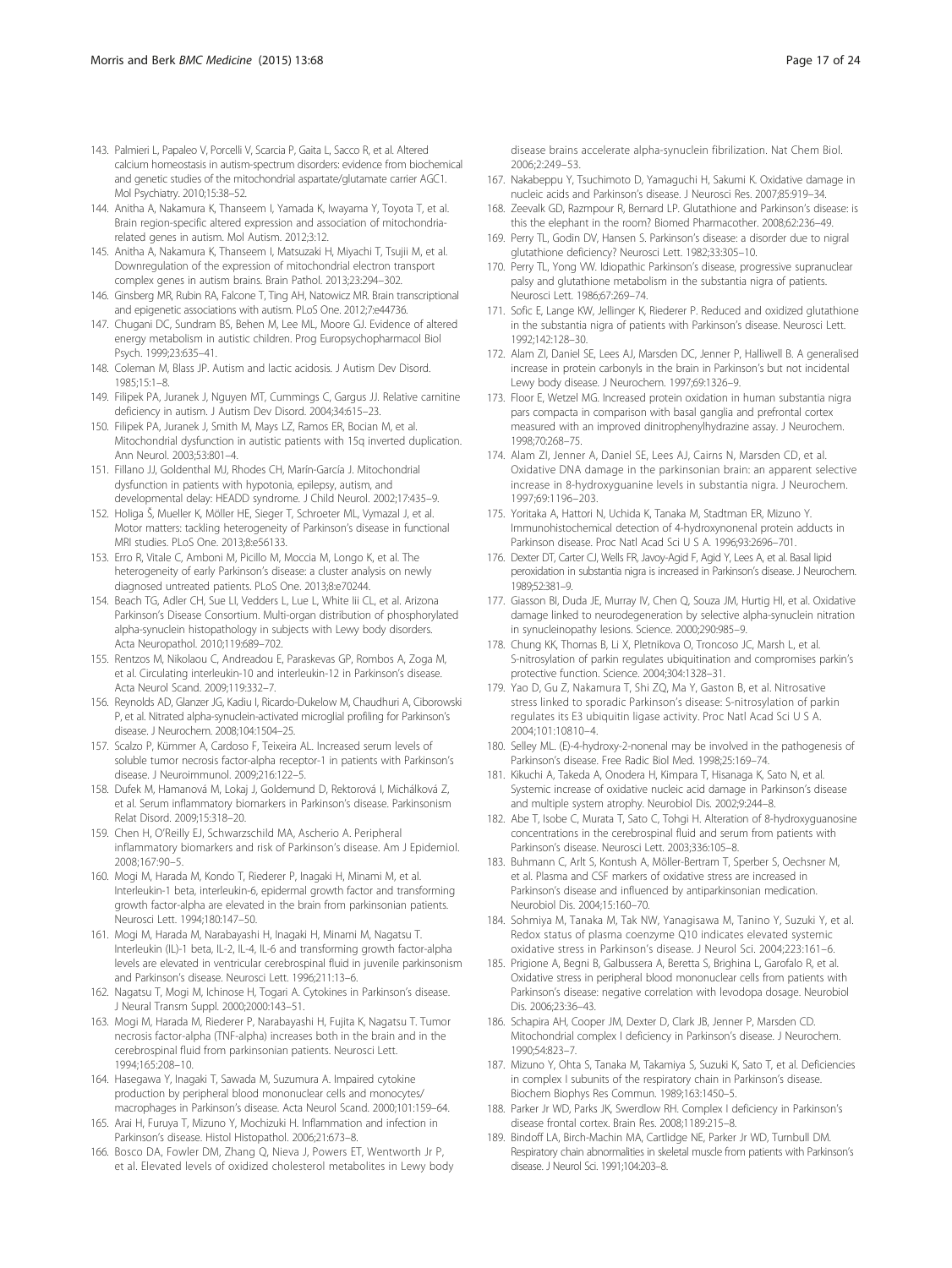- <span id="page-17-0"></span>190. Haas RH, Nasirian F, Nakano K, Ward D, Pay M, Hill R, et al. Low platelet mitochondrial complex I and complex II/III activity in early untreated Parkinson's disease. Ann Neurol. 1995;37:714–22.
- 191. Keeney PM, Xie J, Capaldi RA, Bennett Jr JP. Parkinson's disease brain mitochondrial complex I has oxidatively damaged subunits and is functionally impaired and misassembled. J Neurosci. 2006;26:5256–64.
- 192. Shinde S, Pasupathy K. Respiratory-chain enzyme activities in isolated mitochondria of lymphocytes from patients with Parkinson's disease: preliminary study. Neurol India. 2006;54:390–3.
- 193. Rana M, de Coo I, Diaz F, Smeets H, Moraes CT. An out-of-frame cytochrome b gene deletion from a patient with parkinsonism is associated with impaired complex III assembly and an increase in free radical production. Ann Neurol. 2000;48:774–81.
- 194. Acín-Pérez R, Bayona-Bafaluy MP, Fernández-Silva P, Moreno-Loshuertos R, Pérez-Martos A, Bruno C, et al. Respiratory complex III is required to maintain complex I in mammalian mitochondria. Mol Cell. 2004;13:805–15.
- 195. Rango M, Bonifati C, Bresolin N. Parkinson's disease and brain mitochondrial dysfunction: a functional phosphorus magnetic resonance spectroscopy study. J Cereb Blood Flow Metab. 2006;26:283–90.
- 196. Hu MT, Taylor-Robinson SD, Chaudhuri KR, Bell JD, Labbé C, Cunningham VJ, et al. Cortical dysfunction in non-demented Parkinson's disease patients: a combined (31)P-MRS and (18)FDG-PET study. Brain. 2000;123:340–52.
- 197. Bowen BC, Block RE, Sanchez-Ramos J, Pattany PM, Lampman DA, Murdoch JB, et al. Proton MR spectroscopy of the brain in 14 patients with Parkinson disease. AJNR Am J Neuroradiol. 1995;16:61–8.
- 198. Henchcliffe C, Beal MF. Mitochondrial biology and oxidative stress in Parkinson disease pathogenesis. Nat Clin Pract Neurol. 2008;4:600–9.
- 199. Metzger K, Frémont M, Roelant C, De Meirleir K. Lower frequency of IL-17 F sequence variant (His161Arg) in chronic fatigue syndrome patients. Biochem Biophys Res Commun. 2008;376:231–3.
- 200. Mihaylova I, DeRuyter M, Rummens JL, Bosmans E, Maes M. Decreased expression of CD69 in chronic fatigue syndrome in relation to inflammatory markers: evidence for a severe disorder in the early activation of T lymphocytes and natural killer cells. Neuro Endocrinol Lett. 2007;28:477–83.
- 201. Maes M, Mihaylova I, Leunis JC. In chronic fatigue syndrome, the decreased levels of omega-3 poly-unsaturated fatty acids are related to lowered serum zinc and defects in T cell activation. Neuro Endocrinol Lett. 2005;26:745–51.
- 202. Maes M, Twisk FN, Johnson C. Myalgic encephalomyelitis (ME), chronic fatigue syndrome (CFS), and chronic fatigue (CF) are distinguished accurately: results of supervised learning techniques applied on clinical and inflammatory data. Psychiatry Res. 2012;200:754–60.
- 203. Maher KJ, Klimas NG, Fletcher MA. Chronic fatigue syndrome is associated with diminished intracellular perforin. Clin Exp Immunol. 2005;142:505–11.
- 204. Broderick G, Fuite J, Kreitz A, Vernon SD, Klimas N, Fletcher MA. A formal analysis of cytokine networks in chronic fatigue syndrome. Brain Behav Immun. 2010;24:1209–17.
- 205. Fukuda K, Straus SE, Hickie I, Sharpe MC, Dobbins JG, Komaroff A. The chronic fatigue syndrome: a comprehensive approach to its definition and study. International Chronic Fatigue Syndrome Study Group. Ann Intern Med. 1994;121:953–9.
- 206. Brenu EW, van Driel ML, Staines DR, Ashton KJ, Hardcastle SL, Keane J, et al. Longitudinal investigation of natural killer cells and cytokines in chronic fatigue syndrome/myalgic encephalomyelitis. J Transl Med. 2012;10:88.
- 207. Brenu EW, van Driel ML, Staines DR, Ashton KJ, Ramos SB, Keane J, et al. Immunological abnormalities as potential biomarkers in chronic fatigue syndrome/myalgic encephalomyelitis. J Transl Med. 2011;9:81.
- 208. Lombardi VC, Hagen KS, Hunter KW, Diamond JW, Smith-Gagen J, Yang W, et al. Xenotropic murine leukemia virus-related virus-associated chronic fatigue syndrome reveals a distinct inflammatory signature. In Vivo. 2011;25:307–14.
- 209. Moss RB, Mercandetti A, Vojdani A. TNF-alpha and chronic fatigue syndrome. J Clin Immunol. 1999;19:314–6.
- 210. Borish L, Schmaling K, DiClementi JD, Streib J, Negri J, Jones JF. Chronic fatigue syndrome: identification of distinct subgroups on the basis of allergy and psychologic variables. J Allergy Clin Immunol. 1998;102:222–30.
- 211. Patarca R, Klimas N, Lugtendorf S, Antoni M, Fletcher M. Dysregulated expression of tumor necrosis factor in chronic fatigue syndrome: interrelations with cellular sources and patterns of soluble immune mediator expression. Clin Infect Dis. 1994;18:147–53.
- 212. Brenu E, Johnston S, Hardcastle S, Huth T, Fuller K, Ramos S, et al. Immune abnormalities in patients meeting new diagnostic criteria for chronic fatigue syndrome/myalgic encephalomyelitis. J Mol Biomark Diagn. 2013;4:2.
- 213. Natelson BH, Haghighi MH, Ponzio NM. Evidence for the presence of immune dysfunction in chronic fatigue syndrome. Clin Diagn Lab Immunol. 2002;9:747–52.
- 214. Natelson BH. Brain dysfunction as one cause of CFS symptoms including difficulty with attention and concentration. Front Physiol. 2013;4:109.
- 215. Bansal AS, Bradley AS, Bishop KN, Kiani-Alikhan S, Ford B. Chronic fatigue syndrome, the immune system and viral infection. Brain Behav Immun. 2012;26:24–31.
- 216. Kennedy G, Norris G, Spence V, McLaren M, Belch JJ. Is chronic fatigue syndrome associated with platelet activation? Blood Coagul Fibrinolysis. 2006;17:89–92.
- 217. Hickie I, Davenport T, Wakefield D, Vollmer-Conna U, Cameron B, Vernon SD, et al. Post-infective and chronic fatigue syndromes precipitated by viral and non-viral pathogens: prospective cohort study. BMJ. 2006;333:575.
- 218. Scheeres K, Wensing M, Knoop H, Bleijenberg G. Implementing cognitive behavioral therapy for chronic fatigue syndrome in a mental health center: a benchmarking evaluation. J Consult Clin Psychol. 2008;76:163–71.
- 219. Reeves WC, Lloyd A, Vernon SD, Klimas N, Jason LA, Bleijenberg G, et al. International Chronic Fatigue Syndrome Study Group. Identification of ambiguities in the 1994 chronic fatigue syndrome research case definition and recommendations for resolution. BMC Health Serv Res. 2003;3:25.
- 220. Sharpe MC, Archard LC, Banatvala JE, Borysiewicz LK, Clare AW, David A, et al. A report–chronic fatigue syndrome: guidelines for research. J R Soc Med. 1991;84:118–21.
- 221. Bergner M, Bobbitt RA, Carter WB, Gilson BS. The Sickness Impact Profile: development and final revision of a health status measure. Med Care. 1981;19:787–805.
- 222. Perrin R, Embleton K, Pentreath VW, Jackson A. Longitudinal MRI shows no cerebral abnormality in chronic fatigue syndrome. Br J Radiol. 2010;83:419–23.
- 223. Filler K, Lyon D, Bennett J, McCain N, Elswisk R, Lukkahatai N, et al. Association of mitochondrial dysfunction and fatigue: a review of the literature. BBA Clinical. 2014;1:12–23.
- 224. Smits B, van den Heuvel L, Knoop H, Küsters B, Janssen A, Borm G, et al. Mitochondrial enzymes discriminate between mitochondrial disorders and chronic fatigue syndrome. Mitochondrion. 2011;11:735–8.
- 225. Maes M, Mihaylova I, Leunis JC. Chronic fatigue syndrome is accompanied by an IgM-related immune response directed against neopitopes formed by oxidative or nitrosative damage to lipids and proteins. Neuro Endocrinol Lett. 2006;27:615–21.
- 226. Maes M, Mihaylova I, Kubera M, Uytterhoeven M, Vrydags N, Bosmans E. Increased 8-hydroxy-deoxyguanosine, a marker of oxidative damage to DNA, in major depression and myalgic encephalomyelitis/chronic fatigue syndrome. Neuro Endocrinol Lett. 2009;30:715–22.
- 227. Maes M, Mihaylova I, Kubera M, Uytterhoeven M, Vrydags N, Bosmans E. Coenzyme Q10 deficiency in myalgic encephalomyelitis/chronic fatigue syndrome (ME/CFS) is related to fatigue, autonomic and neurocognitive symptoms and is another risk factor explaining the early mortality in ME/ CFS due to cardiovascular disorder. Neuro Endocrinol Lett. 2009;30:470–6.
- 228. Maes M, Kubera M, Uytterhoeven M, Vrydags N, Bosmans E. Increased plasma peroxides as a marker of oxidative stress in myalgic encephalomyelitis/chronic fatigue syndrome (ME/CFS). Med Sci Monit. 2011;17:SC11–5.
- 229. Vecchiet J, Cipollone F, Falasca K, Mezzetti A, Pizzigallo E, Bucciarelli T, et al. Relationship between musculoskeletal symptoms and blood markers of oxidative stress in patients with chronic fatigue syndrome. Neurosci Lett. 2003;335:151–4.
- 230. Kennedy G, Spence VA, McLaren M, Hill A, Underwood C, Belch JJ. Oxidative stress levels are raised in chronic fatigue syndrome and are associated with clinical symptoms. Free Radic Biol Med. 2005;39:584–9.
- 231. Richards RS, Roberts TK, McGregor NR, Dunstan RH, Butt HL. Blood parameters indicative of oxidative stress are associated with symptom expression in chronic fatigue syndrome. Redox Rep. 2000;5:35–41.
- 232. Shungu DC, Weiduschat N, Murrough JW, Mao X, Pillemer S, Dyke JP, et al. Increased ventricular lactate in chronic fatigue syndrome. III. Relationships to cortical glutathione and clinical symptoms implicate oxidative stress in disorder pathophysiology. NMR Biomed. 2012;25:1073–87.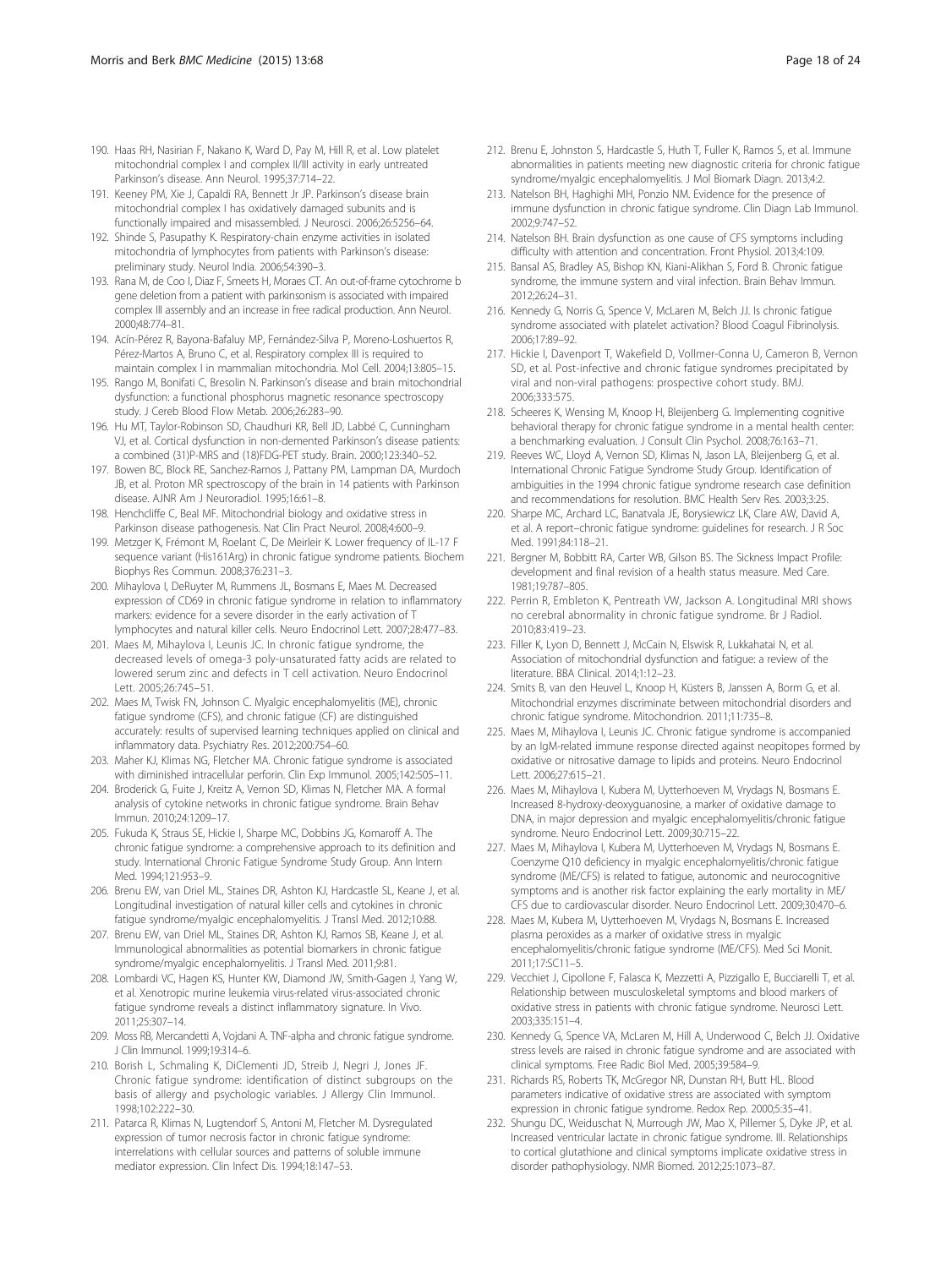- <span id="page-18-0"></span>233. Miwa K, Fujita M. Fluctuation of serum vitamin E (alpha-tocopherol) concentrations during exacerbation and remission phases in patients with chronic fatigue syndrome. Heart Vessels. 2010;25:319–23.
- 234. Manuel y Keenoy B, Moorkens G, Vertommen J, Noe M, Nève J, De Leeuw I. Magnesium status and parameters of the oxidant-antioxidant balance in patients with chronic fatigue: effects of supplementation with magnesium. J Am Coll Nutr. 2000;19:374–82.
- 235. Manuel y Keenoy B, Moorkens G, Vertommen J, De Leeuw I. Antioxidant status and lipoprotein peroxidation in chronic fatigue syndrome. Life Sci. 2001;68:2037–49.
- 236. Maes M, Mihaylova I, Kubera M, Bosmans E. Not in the mind but in the cell: increased production of cyclo-oxygenase-2 and inducible NO synthase in chronic fatigue syndrome. Neuro Endocrinol Lett. 2007;28:463–9.
- 237. Fulle S, Pietrangelo T, Mancinelli R, Saggini R, Fanò G. Specific correlations between muscle oxidative stress and chronic fatigue syndrome: a working hypothesis. J Muscle Res Cell Motil. 2007;28:355–62.
- 238. Myhill S, Booth NE, McLaren-Howard J. Chronic fatigue syndrome and mitochondrial dysfunction. Int J Clin Exp Med. 2009;2:1–16.
- 239. Booth NE, Myhill S, McLaren-Howard J. Mitochondrial dysfunction and the pathophysiology of myalgic encephalomyelitis/chronic fatigue syndrome (ME/CFS). Int J Clin Exp Med. 2012;5:208–20.
- 240. Myhill S, Booth NE, McLaren-Howard J. Targeting mitochondrial dysfunction in the treatment of myalgic ncephalomyelitis/chronic fatigue syndrome (ME/CFS) – a clinical audit. Int J Clin Exp Med. 2013;6:1–15.
- 241. Behan W, Holt I, Kay D, Moonie P. In vitro study of muscle aerobic metabolism in chronic fatigue syndrome. JCFS. 1999;5:3–16.
- 242. Behan WMH, More IAR, Downie I, Gow JW. Mitochondrial studies in the chronic fatigue syndrome. EOS Riv Immunol Immunofarmacol. 1995;15:36–9.
- 243. Behan WMH, Gow JW, Simpson K, More IAR, Downie I, Holt IJ, et al. Mitochondrial findings in the chronic fatigue syndrome. J Pathol. 1994;173:SI7.
- 244. Behan WM, More IA, Behan PO. Mitochondrial abnormalities in the postviral fatigue syndrome. Acta Neuropathol. 1991;83:61–5.
- 245. Jones DE, Hollingsworth KG, Taylor R, Blamire AM, Newton JL. Abnormalities in pH handling by peripheral muscle and potential regulation by the autonomic nervous system in chronic fatigue syndrome. J Intern Med. 2010;267:394–401.
- 246. Hollingsworth KG, Jones DE, Taylor R, Blamire AM, Newton JL. Impaired cardiovascular response to standing in chronic fatigue syndrome. Eur J Clin Invest. 2010;40:608–15.
- 247. McCully KK, Natelson BH. Impaired oxygen delivery to muscle in chronic fatigue syndrome. Clin Sci (Lond). 1999;97:603–8.
- 248. McCully KK, Natelson BH, Iotti S, Sisto S, Leigh Jr JS. Reduced oxidative muscle metabolism in chronic fatigue syndrome. Muscle Nerve. 1996;19:621–5.
- 249. Wong R, Lopaschuk G, Zhu G, Walker D, Catellier D, Burton D, et al. Skeletal muscle metabolism in the chronic fatigue syndrome. In vivo assessment by 31P nuclear magnetic resonance spectroscopy. Chest. 1992;102:1716–22.
- 250. Arnold DL, Bore PJ, Radda GK, Styles P, Taylor DJ. Excessive intracellular acidosis of skeletal muscle on exercise in a patient with a post-viral exhaustion/fatigue syndrome. A 31P nuclear magnetic resonance study. Lancet. 1984;1:1367–9.
- 251. Lane RJ, Soteriou BA, Zhang H, Archard LC. Enterovirus related metabolic myopathy: a postviral fatigue syndrome. J Neurol Neurosurg Psychiatry. 2003;74:1382–6.
- 252. Lane RJ, Barrett MC, Woodrow D, Moss J, Fletcher R, Archard LC. Muscle fibre characteristics and lactate responses to exercise in chronic fatigue syndrome. J Neurol Neurosurg Psychiatry. 1998;64:362–7.
- 253. Lane RJ, Barrett MC, Taylor DJ, Kemp GJ, Lodi R. Heterogeneity in chronic fatigue syndrome: evidence from magnetic resonance spectroscopy of muscle. Neuromuscul Disord. 1998;8:204–9.
- 254. Barnes PR, Taylor DJ, Kemp GJ, Radda GK. Skeletal muscle bioenergetics in the chronic fatigue syndrome. J Neurol Neurosurg Psychiatry. 1993;56:679–83.
- 255. Vermeulen RC, Kurk RM, Visser FC, Sluiter W, Scholte HR. Patients with chronic fatigue syndrome performed worse than controls in a controlled repeated exercise study despite a normal oxidative phosphorylation capacity. J Transl Med. 2010;8:93.
- 256. Vermeulen RC, Vermeulen van Eck IW. Decreased oxygen extraction during cardiopulmonary exercise test in patients with chronic fatigue syndrome. J Transl Med. 2014;12:20.
- 257. Mathew SJ, Mao X, Keegan KA, Levine SM, Smith EL, Heier LA, et al. Ventricular cerebrospinal fluid lactate is increased in chronic fatigue

syndrome compared with generalized anxiety disorder: an in vivo 3.0 T (1)H MRS imaging study. NMR Biomed. 2009;22:251–8.

- 258. Stork C, Renshaw PF. Mitochondrial dysfunction in bipolar disorder: evidence from magnetic resonance spectroscopy research. Mol Psychiatry. 2005;10:900–19.
- 259. Rajasekaran A, Venkatasubramanian G, Berk M, Debnath M. Mitochondrial dysfunction in schizophrenia: pathways, mechanisms, and implications. Neurosci Biobehav Rev. 2015;48C:10–21.
- 260. Eaton WW, Pedersen MG, Nielsen PR, Mortensen PB. Autoimmune diseases, bipolar disorder, and non-affective psychosis. Bipolar Disord. 2010;12:638–46.
- 261. Wadee AA, Kuschke RH, Wood LA, Berk M, Ichim L, Maes M. Serological observations in patients suffering from acute manic episodes. Hum Psychopharmacol. 2002;17:175–9.
- 262. Tsai SY, Chen KP, Yang YY, Chen CC, Lee JC, Singh VK, et al. Activation of indices of cell-mediated immunity in bipolar mania. Biol Psychiatry. 1999;45:989–94.
- 263. Andreazza AC, Kapczinski F, Kauer-Sant'Anna M, Walz JC, Bond DJ, Gonçalves CA, et al. 3-Nitrotyrosine and glutathione antioxidant system in patients in the early and late stages of bipolar disorder. J Psychiatry Neurosci. 2009;34:263–71.
- 264. Kauer-Sant'Anna M, Kapczinski F, Andreazza AC, Bond DJ, Lam RW, Young LT, et al. Brain-derived neurotrophic factor and inflammatory markers in patients with early- vs. late-stage bipolar disorder. Int J Neuropsychopharmacol. 2009;12:447–58.
- 265. Munkholm K, Braüner JV, Kessing LV, Vinberg M. Cytokines in bipolar disorder vs. healthy control subjects: a systematic review and meta-analysis. J Psychiatr Res. 2013;47:1119–33.
- 266. Rosenblat JD, Cha DS, Mansur RB, McIntyre RS. Inflamed moods: a review of the interactions between inflammation and mood disorders. Prog Neuropsychopharmacol Biol Psychiatry. 2014;53C:23–34.
- 267. Ng F, Berk M, Dean O, Bush AI. Oxidative stress in psychiatric disorders: evidence base and therapeutic implications. Int J Neuropsychopharmacol. 2008;11:851–76.
- 268. Gawryluk JW, Wang JF, Andreazza AC, Shao L, Young LT. Decreased levels of glutathione, the major brain antioxidant, in post-mortem prefrontal cortex from patients with psychiatric disorders. Int J Neuropsychopharmacol. 2011;14:123–30.
- 269. Brown NC, Andreazza AC, Young LT. An updated meta-analysis of oxidative stress markers in bipolar disorder. Psychiatry Res. 2014;218:61–8.
- 270. Andreazza AC, Kauer-Sant'anna M, Frey BN, Bond DJ, Kapczinski F, Young LT, et al. Oxidative stress markers in bipolar disorder: a meta-analysis. J Affect Disord. 2008;111:135–44.
- 271. Yumru M, Savas HA, Kalenderoglu A, Bulut M, Celik H, Erel O. Oxidative imbalance in bipolar disorder subtypes: a comparative study. Prog Neuropsychopharmacol Biol Psychiatry. 2009;33:1070–4.
- 272. Park SW, Lee CH, Lee JG, Kim LW, Shin BS, Lee BJ, et al. Protective effects of atypical antipsychotic drugs against MPP(+)-induced oxidative stress in PC12 cells. Neurosci Res. 2011;69:283–90.
- 273. Padurariu M, Ciobica A, Dobrin I, Stefanescu C. Evaluation of antioxidant enzymes activities and lipid peroxidation in schizophrenic patients treated with typical and atypical antipsychotics. Neurosci Lett. 2010;479:317–20.
- 274. Jornada LK, Valvassori SS, Steckert AV, Moretti M, Mina F, Ferreira CL, et al. Lithium and valproate modulate antioxidant enzymes and prevent ouabain-induced oxidative damage in an animal model of mania. J Psychiatr Res. 2011;45:162–8.
- 275. Cui J, Shao L, Young LT, Wang JF. Role of glutathione in neuroprotective effects of mood stabilizing drugs lithium and valproate. Neuroscience. 2007;144:1447–53.
- 276. Selek S, Savas HA, Gergerlioglu HS, Bulbul F, Uz E, Yumru M. The course of nitric oxide and superoxide dismutase during treatment of bipolar depressive episode. J Affect Disord. 2008;107:89–94.
- 277. Moylan S, Berk M, Dean OM, Samuni Y, Williams LJ, O'Neil A, et al. Oxidative & nitrosative stress in depression: Why so much stress? Neurosci Biobehav Rev. 2014;45C:46–62.
- 278. Baxter Jr LR, Phelps ME, Mazziotta JC, Schwartz JM, Gerner RH, Selin CE, et al. Cerebral metabolic rates for glucose in mood disorders. Studies with positron emission tomography and fluorodeoxyglucose F 18. Arch Gen Psychiatry. 1985;42:441–7.
- 279. Kato T, Kato N. Mitochondrial dysfunction in bipolar disorder. Bipolar Disord. 2000;2:180–90.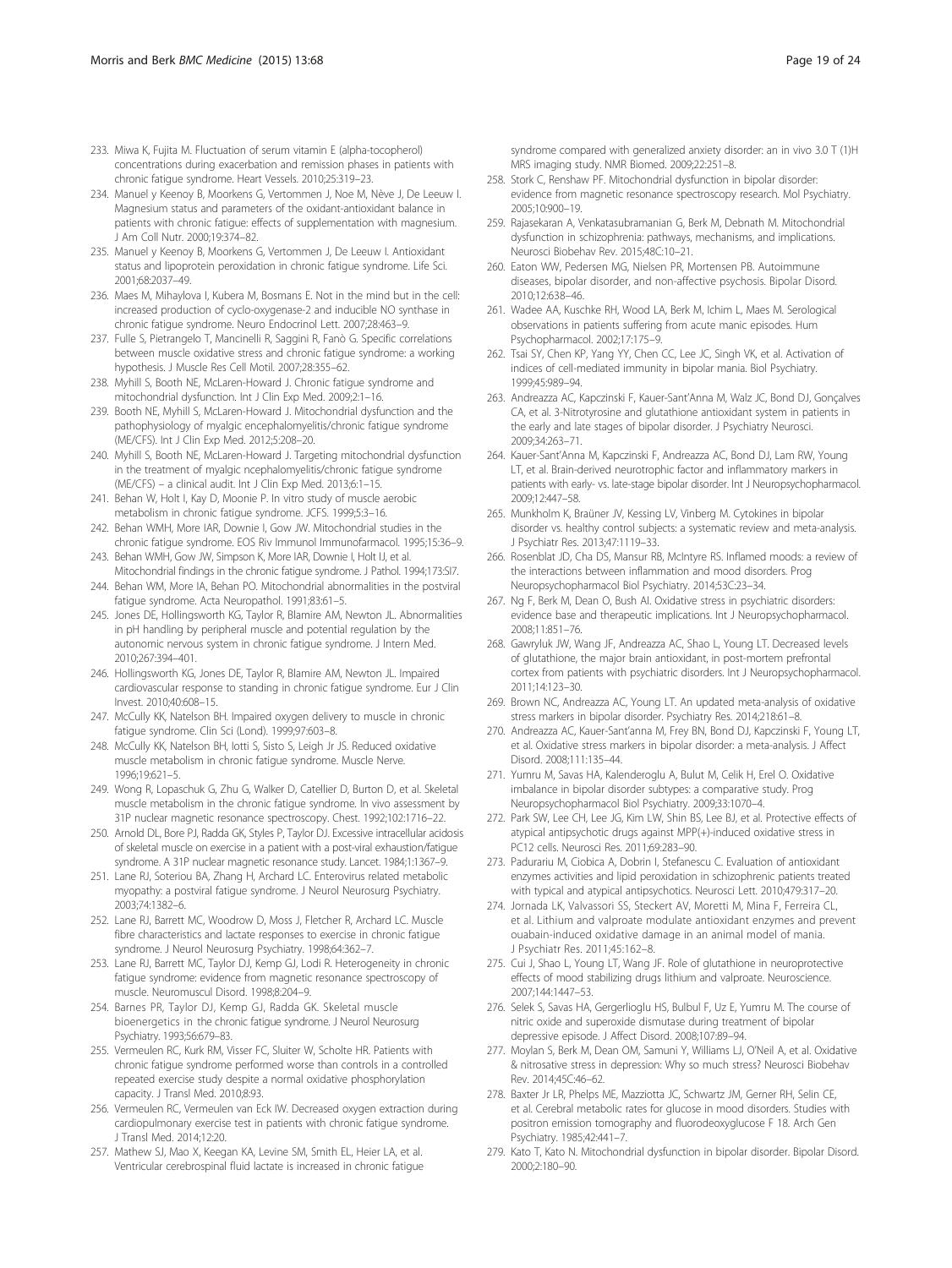- <span id="page-19-0"></span>280. Cataldo AM, McPhie DL, Lange NT, Punzell S, Elmiligy S, Ye NZ, et al. Abnormalities in mitochondrial structure in cells from patients with bipolar disorder. Am J Pathol. 2010;177:575–85.
- 281. Michael N, Erfurth A, Ohrmann P, Gössling M, Arolt V, Heindel W, et al. Acute mania is accompanied by elevated glutamate/glutamine levels within the left dorsolateral prefrontal cortex. Psychopharmacology (Berl). 2003;168:344–6.
- 282. Hamakawa H, Murashita J, Yamada N, Inubushi T, Kato N, Kato T. Reduced intracellular pH in the basal ganglia and whole brain measured by 31P-MRS in bipolar disorder. Psychiatry Clin Neurosci. 2004;58:82–8.
- 283. Regenold WT, Phatak P, Marano CM, Sassan A, Conley RR, Kling MA. Elevated cerebrospinal fluid lactate concentrations in patients with bipolar disorder and schizophrenia: implications for the mitochondrial dysfunction hypothesis. Biol Psychiatry. 2009;65:489–94.
- 284. Konradi C, Eaton M, MacDonald ML, Walsh J, Benes FM, Heckers S. Molecular evidence for mitochondrial dysfunction in bipolar disorder. Arch Gen Psychiatry. 2004;61:300–8.
- 285. Sun X, Wang JF, Tseng M, Young LT. Downregulation in components of the mitochondrial electron transport chain in the postmortem frontal cortex of subjects with bipolar disorder. J Psychiatry Neurosci. 2006;31:189–96.
- 286. Dean OM, Turner A, Malhi GS, Ng C, Cotton SM, et al. Design and rationale of a 16-week adjunctive randomized placebo-controlled trial of mitochondrial agents for the treatment of bipolar depression. Rev Bras Psiquiatr. 2014;0:0 [Epub ahead of print].
- 287. Maes M, Bosmans E, Suy E, Vandervorst C, De Jonckheere C, Raus J. Immune disturbances during major depression: upregulated expression of interleukin-2 receptors. Neuropsychobiology. 1990–1991;24:115–20.
- 288. Maes M. Depression is an inflammatory disease, but cell-mediated immune activation is the key component of depression. Prog Neuropsychopharmacol Biol Psychiatry. 2011;35:664–75.
- 289. Maes M, Mihaylova I, Kubera M, Ringel K. Activation of cell-mediated immunity in depression: association with inflammation, melancholia, clinical staging and the fatigue and somatic symptom cluster of depression. Prog Neuropsychopharmacol Biol Psychiatry. 2012;36:169–75.
- 290. Maes M, Lin AH, Delmeire L, Van Gastel A, Kenis G, De Jongh R, et al. Elevated serum interleukin-6 (IL-6) and IL-6 receptor concentrations in posttraumatic stress disorder following accidental man-made traumatic events. Biol Psychiatry. 1999;45:833–9.
- 291. Dowlati Y, Herrmann N, Swardfager W, Liu H, Sham L, Reim EK, et al. A meta-analysis of cytokines in major depression. Biol Psychiatry. 2010;67:446–57.
- 292. Liu Y, Ho RC, Mak A. Interleukin (IL)-6, tumour necrosis factor alpha (TNF-α) and soluble interleukin-2 receptors (sIL-2R) are elevated in patients with major depressive disorder: a meta-analysis and meta-regression. J Affect Disord. 2012;139:230–9.
- 293. Howren MB, Lamkin DM, Suls J. Associations of depression with C-reactive protein, IL-1, and IL-6: a meta-analysis. Psychosom Med. 2009;71:171–86.
- 294. Fornaro M, Rocchi G, Escelsior A, Contini P, Martino M. Might different cytokine trends in depressed patients receiving duloxetine indicate differential biological backgrounds. J Affect Disord. 2013;145:300–7.
- 295. Fornaro M, Bandini F, Ogliastro C, Cordano C, Martino M, Cestari L, et al. Electroretinographic assessment in major depressed patients receiving duloxetine: Might differences between responders and non-responders indicate a differential biological background? J Affect Disord. 2011;135:154–9.
- 296. Song C, Halbreich U, Han C, Leonard B, Luo H. Imbalance between Pro- and Anti-inflammatory Cytokines, and between Th1 and Th2 Cytokines in Depressed Patients: The Effect of Electroacupuncture or Fluoxetine Treatment. Pharmacopsychiatry. 2009;42:182–8.
- 297. Maes M, Berk M, Goehler L, Song C, Anderson G, Gałecki P, et al. Depression and sickness behavior are Janus-faced responses to shared inflammatory pathways. BMC Med. 2012;10:66.
- 298. Berk M, Kapczinski F, Andreazza AC, Dean OM, Giorlando F, Maes M, et al. Pathways underlying neuroprogression in bipolar disorder: focus on inflammation, oxidative stress and neurotrophic factors. Neurosci Biobehav Rev. 2011;35:804–17.
- 299. Anderson G, Maes M. Oxidative/Nitrosative Stress and Immunoinflammatory Pathways in Depression: Treatment Implications. Current Pharmaceutical Design. 2014;20(23):3812–3847. doi:10.2174/ 13816128113196660738.
- 300. Maes M, Kubera M, Obuchowiczwa E, Goehler L, Brzeszcz J. Depression's multiple comorbidities explained by (neuro)inflammatory and oxidative & nitrosative stress pathways. Neuroendocrinol Lett. 2011;32:7–24.
- 301. Raison CL, Miller AH. Is depression an inflammatory disorder? Curr Psychiatry Rep. 2011;13:467–75.
- 302. Gałecki P, Szemraj J, Bieńkiewicz M, Florkowski A, Gałecki E. Lipid peroxidation and antioxidant protection in patients during acute depressive episodes and in remission after fluoxetine treatment. Pharmacol Rep. 2009;61:436–47.
- 303. Forlenza MJ, Miller GE. Increased serum levels of 8-hydroxy-2'-deoxyguanosine in clinical depression. Psychosom Med. 2006;68:1–7.
- 304. Czarny P, Kwiatkowski D, Kacperska D, Kawczyńska D, Talarowska M, Orzechowska A, et al. Elevated Level of DNA Damage and Impaired Repair of Oxidative DNA Damage in Patients with Recurrent Depressive Disorder. Medical Science Monitor. 2015;21:412–418. doi:10.12659/msm.892317.
- 305. Maes M, De Vos N, Pioli R, Demedts P, Wauters A, Neels H, et al. Lower serum vitamin E concentrations in major depression. Another marker of lowered antioxidant defenses in that illness. J Affect Disord. 2000;58:241–6.
- 306. Milaneschi Y, Cesari M, Simonsick E, Vogelzangs N, Kanaya A, Yaffe K, et al. Lipid peroxidation and depressed mood in community-dwelling older men and women. Plos ONE. 2013;8:e65406.
- 307. Tsuboi H, Shimoi K, Kinae N, Oguni I, Hori R, Kobayashi F. Depressive symptoms are independently correlated with lipid peroxidation in a female population: comparison with vitamins and carotenoids. J Psychosom Res. 2004;56:53–8.
- 308. Yager S, Forlenza MJ, Miller GE. Depression and oxidative damage to lipids. Psychoneuroendocrinology. 2010;35:1356–62.
- 309. Miyaoka T, Yasukawa R, Yasuda H, Shimizu M, Mizuno S, Sukegawa T, et al. Urinary excretion of biopyrrins, oxidative metabolites of bilirubin, increases in patients with psychiatric disorders. Eur Neuropsychopharmacol. 2005;15:249–52.
- 310. Berk M, Dean OM, Cotton SM, Jeavons S, Tanious M, Kohlmann K, et al. The efficacy of adjunctive N-acetylcysteine in major depressive disorder: a double-blind, randomized, placebo-controlled trial. J Clin Psychiatry. 2014;75:628–36.
- 311. Dean OM, Maes M, Ashton M, Berk L, Kanchanatawan B, Sughondhabirom A, et al. Protocol and rationale-the efficacy of minocycline as an adjunctive treatment for major depressive disorder: a double blind, randomised. Placebo Controlled Trial Clin Psychopharmacol Neurosci. 2014;12:180–8.
- 312. Maes M, Kubera M, Mihaylova I, Geffard M, Galecki P, Leunis JC, et al. Increased autoimmune responses against auto-epitopes modified by oxidative and nitrosative damage in depression: implications for the pathways to chronic depression and neuroprogression. J Affect Disord. 2013;149:23–9.
- 313. Nunes S, Vargas H, Prado E, Barbosa D, de Melo L, Moylan S, et al. The shared role of oxidative stress and inflammation in major depressive disorder and nicotine dependence. Neurosci Biobehav Rev. 2013;37:1336–45.
- 314. Tobe E. Mitochondrial dysfunction, oxidative stress, and major depressive disorder. Neuropsychiatr Dis Treat. 2013;9:567–73.
- 315. Anglin R, Rosebush P, Mazurek M, Tarnopolsky M, Noseworthy M. The psychiatric manifestations of mitochondrial cytopathies: A clinical and MR spectroscopy investigation. Mitochondrion. 2011;11:639–40.
- 316. Maes M, Galecki P, Chang Y, Berk M. A review on the oxidative and nitrosative stress (O&NS) pathways in major depression and their possible contribution to the (neuro)degenerative processes in that illness. Prog Neuro-Psychopharmacol Biol Psychiatry. 2011;35:676–92.
- 317. Berk M, Williams L, Jacka F, O'Neil A, Pasco J, Moylan S, et al. So depression is an inflammatory disease, but where does the inflammation come from? BMC Med. 2013;11:200.
- 318. Sarandol A, Sarandol E, Eker SS, Erdinc S, Vatansever E, Kirli S. Major depressive disorder is accompanied with oxidative stress: short-term antidepressant treatment does not alter oxidative-antioxidative systems. Hum Psychopharmacol. 2007;22:67–73.
- 319. Irie M, Asami S, Nagata S, Ikeda M, Miyata M, Kasai H. Psychosocial factors as a potential trigger of oxidative DNA damage in human leukocytes. Jpn J Cancer Res. 2001;92:367–76.
- 320. Irie M, Miyata M, Kasia H. Depression and possible cancer risk due to oxidative DNA damage. J Psychiatr Res. 2005;39:553–60.
- 321. Drevets WC, Price JL, Simpson JR, Todd RD, Reich T, Vannier M, et al. Subgenual prefrontal cortex abnormalities in mood disorders. Nature. 1997;386:824–7.
- 322. Fattal O, Budur K, Vaughan AJ, Franco K. Review of the literature on major mental disorders in adult patients with mitochondrial diseases. Psychosomatics. 2006;47:1–7.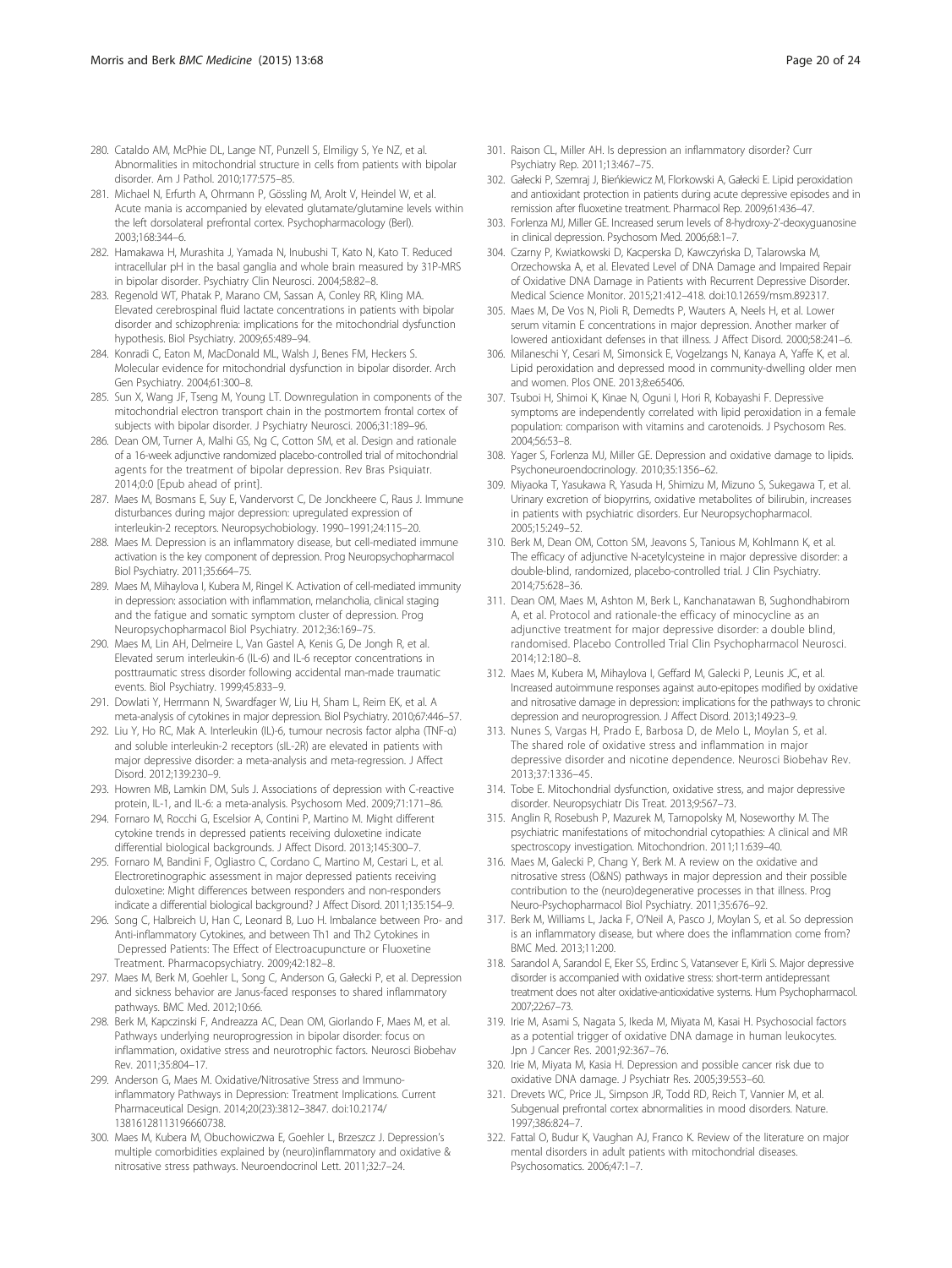- <span id="page-20-0"></span>323. Klinedinst N, Regenold W. A mitochondrial bioenergetic basis of depression. Journal Of Bioenergetics And Biomembranes. 2014;47(1-2):155–171. doi:10.1007/s10863-014-9584-6.
- 324. Videbech P. PET measurements of brain glucose metabolism and blood flow in major depressive disorder: a critical review. Acta Psychiatr Scand. 2000;101:11–20.
- 325. Mayberg HS, Liotti M, Brannan SK, McGinnis S, Mahurin RK, Jerabek PA, et al. Reciprocal limbic-cortical function and negative mood: converging PET findings in depression and normal sadness. Am J Psychiatry. 1999;156:675–82.
- 326. Moretti A, Gorini A, Villa R. Affective disorders, antidepressant drugs and brain metabolism. Mol Psychiatry. 2003;8:773–85.
- 327. Rigucci S, Serafini G, Pompili M, Kotzalidis G, Tatarelli R. Anatomical and functional correlates in major depressive disorder: the contribution of neuroimaging studies. World J Biol Psychiatry. 2010;11:165–80.
- 328. Gardner A, Johansson A, Wibom R, Nennesmo I, von Dobeln U, Hagenfeldt L, et al. Alterations of mitochondrial function and correlations with personality traits in selected major depressive disorder patients. J Affect Disord. 2003;76:55–68.
- 329. Hroudová J, Fišar Z, Kitzlerová E, Zvěřová M, Raboch J. Mitochondrial respiration in blood platelets of depressive patients. Mitochondrion. 2013;6:795–800.
- 330. Karabatsiakis A, Böck C, Salinas-Manrique J, Kolassa S, Calzia E, Dietrich E, et al. Mitochondrial respiration in peripheral blood mononuclear cells correlates with depressive subsymptoms and severity of major depression. Translational Psychiatry. 2014;4:e397.
- 331. Rothermundt M, Arolt V, Weitzsch C, Eckhoff D, Kirchner H. Immunological dysfunction in schizophrenia: a systematic approach. Neuropsychobiology. 1998;37:186–93.
- 332. Theodoropoulou S, Spanakos G, Baxevanis CN, Economou M, Gritzapis AD, Papamichail MP, et al. Cytokine serum levels, autologous mixed lymphocyte reaction and surface marker analysis in never medicated and chronically medicated schizophrenic patients. Schizophr Res. 2001;47:13–25.
- 333. Kim YK, Myint AM, Verkerk R, Scharpe S, Steinbusch H, Leonard B. Cytokine changes and tryptophan metabolites in medication-naïve and medication-free schizophrenic patients. Neuropsychobiology. 2009;59:123–9.
- 334. Kim YK, Myint AM, Lee BH, Han CS, Lee HJ, Kim DJ, et al. Th1, Th2 and Th3 cytokine alteration in schizophrenia. Prog Neuropsychopharmacol Biol Psychiatry. 2004;28:1129–34.
- 335. Zhang XY, Zhou DF, Zhang PY, Wu GY, Cao LY, Shen YC. Elevated interleukin-2, interleukin-6 and interleukin-8 serum levels in neuroleptic-free schizophrenia: association with psychopathology. Schizophr Res. 2002;57:247–58.
- 336. Potvin S, Stip E, Sepehry AA, Gendron A, Bah R, Kouassi E. Inflammatory cytokine alterations in schizophrenia: a systematic quantitative review. Biol Psychiatry. 2008;63:801–8.
- 337. Debnath M, Berk M. Th17 pathway-mediated immunopathogenesis of schizophrenia: mechanisms and implications. Schizophr Bull. 2014;40:1412–21.
- 338. Na K, Jung H, Kim Y. The role of pro-inflammatory cytokines in the neuroinflammation and neurogenesis of schizophrenia. Prog NeuroPsychopharmacol Biol Psychiatry. 2014;48:277–86.
- 339. Song X, Fan X, Li X, Zhang W, Gao J, Zhao J, et al. Changes in pro-inflammatory cytokines and body weight during 6-month risperidone treatment in drug naïve, first-episode schizophrenia. Psychopharmacology (Berl). 2013;231:319–25.
- 340. Song X, Fan X, Song X, Zhang J, Zhang W, Li X, et al. Elevated levels of adiponectin and other cytokines in drug naive, first episode schizophrenia patients with normal weight. Schizophr Res. 2013;150:269–73.
- 341. Ding M, Song X, Zhao J, Gao J, Li X, Yang G, et al. Activation of Th17 cells in drug naïve, first episode schizophrenia. Prog Neuropsychopharmacol Biol Psychiatry. 2014;51:78–82.
- 342. Kirkpatrick B, Miller BJ. Inflammation and schizophrenia. Schizophr Bull. 2013;39:1174–9.
- 343. Martínez-Cengotitabengoa M, Mac-Dowell KS, Leza JC, Micó JA, Fernandez M, Echevarría E, et al. Cognitive impairment is related to oxidative stress and chemokine levels in first psychotic episodes. Schizophr Res. 2012;137:66–72.
- 344. Pavlović D, Tamburić V, Stojanović I, Kocić G, Jevtović T, Đorđević V. Oxidative stress as marker of positive symptoms in schizophrenia. Facta Universitatis. 2002;9:157–61.
- 345. Wood SJ, Yücel M, Pantelis C, Berk M. Neurobiology of schizophrenia spectrum disorders: the role of oxidative stress. Ann Acad Med Singapore. 2009;38:396.
- 346. Bitanihirwe BKY, Woo TUW. Oxidative stress in schizophrenia: an inte-grated approach. Neurosci Biobehav Rev. 2011;35:878–93.
- 347. O'Donnell P, Do KQ, Arango C. Oxidative/nitrosative stress in psychiatricdisorders: are we there yet? Schizophr Bull. 2014;40:960–2.
- 348. Davis J, Moylan S, Harvey BH, Maes M, Berk M. Neuroprogression inschizophrenia: pathways underpinning clinical staging and therapeutic corol-laries. Aust NZ J Psychiatry. 2014;48:512–29.
- 349. Singh OP, Chakraborty I, Datta S. A comparative study of oxidative stressand interrelationship of important antioxidants in haloperidol and olanzap-ine treated patients suffering from schizophrenia. Indian J Psychiatry. 2008;50:1–8.
- 350. Raffa M, Mechri A, Othman L, Ben Fendri C, Gaha L, Kerkeni A. Decreased glutathione levels and antioxidant enzyme activities in untreated and treatedschizophrenic patients. Prog Neuropsychopharmacol Biol Psychiatry. 2009;33:1178–83.
- 351. Do K, Trabesinger A, Kirsten-Krüger M, Lauer C, Dydak U, Hell D, et al. Schizophrenia: glutathione deficit in cerebrospinal fluid and prefrontal cortex in vivo. Eur J Neurosci. 2000;12:3721–8.
- 352. Wang J, Shao L, Sun X, Young L. Increased oxidative stress in the anterior cingulate cortex of subjects with bipolar disorder and schizophrenia. Bipolar Disord. 2009;11:523–9.
- 353. Prabakaran S, Wengenroth M, Lockstone H, Lilley K, Leweke F, Bahn S. 2-D DIGE analysis of liver and red blood cells provides further evidence for oxidative stress in schizophrenia. J Proteome Res. 2007;6:141–9.
- 354. Yao J, Reddy R, McElhinny L, van Kammen D. Reduced status of plasma total antioxidant capacity in schizophrenia. Schizophr Res. 1998;32:1–8.
- 355. Reddy R. Reduced plasma antioxidants in first-episode patients with schizophrenia. Schizophr Res. 2003;62:205–12.
- 356. Dadheech G, Mishra S, Gautam S, Sharma P. Oxidative stress, α-tocopherol, ascorbic acid and reduced glutathione status in schizophrenics. Indian J Clin Biochem. 2006;21:34–8.
- 357. Akyol O, Herken H, Uz E, Fadillioğlu E, Unal S, Söğüt S, et al. The indices of endogenous oxidative and antioxidative processes in plasma from schizophrenic patients. Prog Neuropsychopharmacol Biol Psychiatry. 2002;26:995–1005.
- 358. Pedrini M, Massuda R, Fries GR, de Bittencourt Pasquali MA, Schnorr CE, Moreira JC, et al. Similarities inserum oxidative stress markers and inflammatory cytokines in patients withovertschizophrenia at early and late stages of chronicity? J Psychiatr Res. 2012;46:819–24.
- 359. Gubert C, Stertz L, Pfaffenseller B, Panizzutti BS, Rezin GT, Massuda R, et al. Mitochondrial activity and oxidative stress markers in peripheral bloodmononuclear cells of patients with bipolar disorder, schizophrenia, and healthy subjects. J Psychiatr Res. 2013;47:1396–402.
- 360. Ben Othmen L, Mechri A, Fendri C, Bost M, Chazot G, Gaha L, et al. Altered antioxidant defense system in clinically stable patients with schizophrenia and their unaffected siblings. Prog Neuropsychopharmacol Biol Psychiatry. 2008;32:155–9.
- 361. Dietrich-Muszalska A, Olas B, Rabe-Jablonska J. Oxidative stress in blood platelets from schizophrenic patients. Platelets. 2005;16:386–91.
- 362. Kunz M, Gama C, Andreazza A, Salvador M, Ceresér K, Gomes FA, et al. Elevated serum superoxide dismutase and thiobarbituric acid reactive substances in different phases of bipolar disorder and in schizophrenia. Prog Neuropsychopharmacol Biol Psychiatry. 2008;32:1677–81.
- 363. Davis J, Maes M, Andreazza A, McGrath JJ, Tye SJ, Berk M. Towards a classification of biomarkers of neuropsychiatric disease: from encompass to compass. Mol Psychiatry. 2014;20:152–3.
- 364. Flatow J, Buckley P, Miller BJ. Meta-analysis of oxidative stress in schizophrenia. Biol Psychiatry. 2013;74:400–9.
- 365. Park C, Park SK. Molecular links between mitochondrial dysfunctions andschizophrenia. Mol Cells. 2012;33:105–10.
- 366. Ben-Shachar D. Mitochondrial dysfunction in schizophrenia: a possible linkage to dopamine. J Neurochem. 2002;83:1241–51.
- 367. Uranova N, Orlovskaya D, Vikhreva O, Zimina I, Kolomeets N, Vostrikov V, et al. Electron microscopy of oligodendroglia in severe mental illness. Brain Res Bull. 2001;55:597–610.
- 368. Kung L, Roberts RC. Mitochondrial pathology in human schizophrenic striatum: a postmortem. Synapse. 1999;31:67–75.
- 369. Kolomeets NS, Uranova N. Ultrastructural abnormalities of astrocytes inthe hippocampus in schizophrenia and duration of illness: a postortem morphometric study. World J Biol Psychiatry. 2010;11:282–92.
- 370. Inuwa IM, Peet M, Williams MA. QSAR modeling and transmission electronmicroscopy stereology of altered mitochondrial ultrastructure of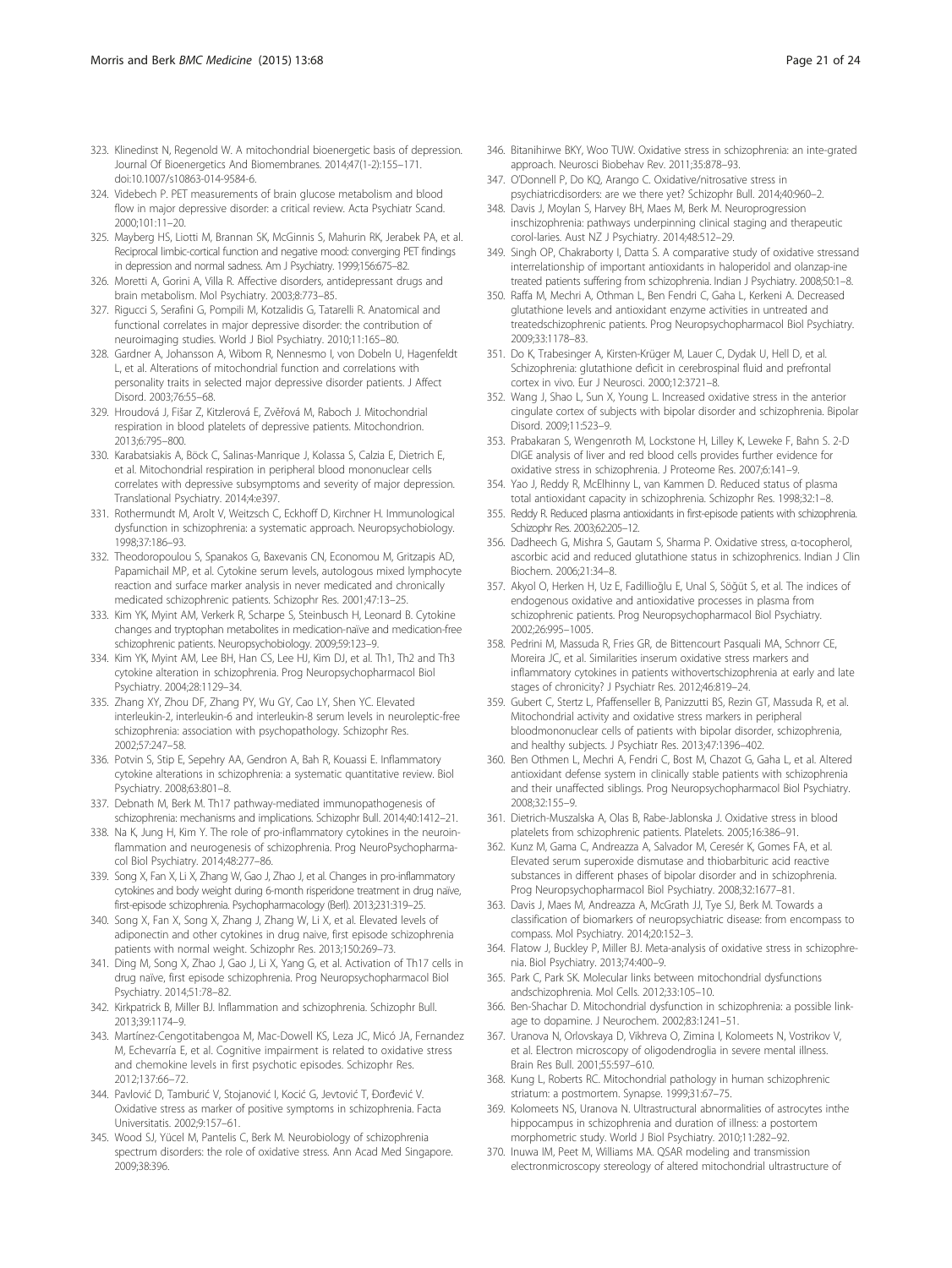<span id="page-21-0"></span>white bloodcells in patients diagnosed as schizophrenic and treated with antipsychoticdrugs. Biotech Histochem. 2005;80:133–7.

- 371. Uranova N, Bonartsev P, Brusov O, Morozova M, Rachmanova V, Orlovskaya D. The ultrastructure of lymphocytes in schizophrenia. World J Biol Psychiatry. 2007;8:30–7.
- 372. Rosenfeld M, Brenner-Lavie H, Ari SGB, Kavushansky A, Ben-Shachar D. Perturbation in mitochondrial network dynamics and in complex Idependent cellular respiration in schizophrenia. Biol Psychiatry. 2011;69:980–8.
- 373. Dror N, Klein E, Karry R, Sheinkman A, Kirsh Z, Mazor M, et al. State-dependent alterations in mitochondrial complex I activity in platelets: a potential peripheral marker for schizophrenia? Mol Psychiatry. 2002;7:995–1001.
- 374. Ben-Shachar D, Karry R. Sp1 expression is disrupted in schizophrenia; a possible mechanism for the abnormal expression of mitochondrial complex I genes, NDUFV1 and NDUFV2. PLoS One. 2007;2:e817.
- 375. Ben-Shachar D, Zuk R, Gazawi H, Reshef A, Sheinkman A, Klein E. Increased mitochondrial complex I activity in platelets of schizophrenic patients. Int J Neuropsychopharmacol. 1999;2:245-53.
- 376. Ben-Shachar D, Karry R. Neuroanatomical pattern of mitochondrial complex I pathology varies between schizophrenia, bipolar disorder and major depression. PLoS One. 2008;3:e3676.
- 377. Karry R, Klein E, Ben SD. Mitochondrial complex I subunits expres-sion is altered in schizophrenia: a postmortem study. Biol Psychiatry. 2004;55:676–84.
- 378. Akarsu S. Schizophrenia and mitochondrial dysfunction. Psikiyatride Guncel Yaklasimlar - Current Approaches In Psychiatry. 2014;6:340–54.
- 379. Rajasekaran A, Venkatasubramanian G, Berk M, Debnath M. Mitochondrial dysfunction in schizophrenia: Pathways, mechanisms and implications. Neuroscience & Biobehavioral Reviews. 2015;48:10–21. doi:10.1016/j. neubiorev.2014.11.005.
- 380. Maurer I, Zierz S, Möller H. Evidence for a mitochondrial oxidative phos-phorylation defect in brains from patients with schizophrenia. Schizophr Res. 2001;48:125–36.
- 381. Manatt M, Chandra S. The effects of mitochondrial dysfunction in schizophrenia. J Med Genet Genomics. 2011;3:84–94.
- 382. Blass P. Glucose/mitochondria in neurological conditions. Int Rev Neurobiol. 2002;51:325–76.
- 383. Martins-de-Souza D, Gattaz WF, Schmitt A, Novello JC, Marangoni S, Turck CW, et al. Proteome analysis of schizophrenia patients Wer-nicke's area reveals an energy metabolism dysregulation. BMC Psychiatry. 2009;30:17.
- 384. Martins-de-Souza D, Maccarrone G, Wobrock T, Zerr I, Gormanns P, Reckow S, et al. Proteome analysis of the thalamusand cerebrospinal fluid reveals glycolysis dysfunction and potential biomarkerscandidates for schizophrenia. J Psychiatr Res. 2010;44:1176–89.
- 385. Prabakaran S, Swatton JE, Ryan MM, Huffaker SJ, Huang JTJ, Griffin JL, et al. Mitochondrial dysfunction in schizophrenia: evidence for compromisedbrain metabolism and oxidative stress. Mol Psychiatry. 2004;9:684–97. 643.
- 386. Volz H, Riehemann S, Maurer I, Smesny S, Sommer M, Rzanny R, et al. Reduced phosphodiesters and high-energy phosphates in the frontal lobe ofschizophrenic patients: a31P chemical shift spectroscopic-imaging study. Biol Psychiatry. 2000;41:954–61.
- 387. Verge B, Alonso Y, Miralles C, Valero J, Vilella E, Boles RG, et al. New evidence for the involvement of mitochondrial inheritance in schizophre-nia: results from a cross-sectional study evaluating the risk of illness in relativesof schizophrenia patients? J Clin Psychiatry. 2012;73:684–90.
- 388. Leonard B, Maes M. Mechanistic explanations how cell-mediated immune activation, inflammation and oxidative and nitrosative stress pathways and their sequels and concomitants play a role in the pathophysiology of unipolar depression. Neuroscience & Biobehavioral Reviews. 2012;36(2):764–785. doi:10.1016/j.neubiorev.2011.12.005.
- 389. Li X, Sundquist J, Sundquist K. Age-specific familial risks of psychotic dis-orders and schizophrenia: a nation-wide epidemiological study from Sweden. Schizophr Res. 2007;97:43–50.
- 390. Flyckt L, Edman G, Venizelos N, Borg K. Aberrant tyrosine transport acrossthe fibroblast membrane in patients with schizophrenia—indications of maternal inheritance? J Psychiatr Res. 2011;45:519–25.
- 391. Marchbanks RM, Ryan M, Day INM, Owen M, McGuffin P, Whatley SA. A mitochondrial DNA sequence variant associated with schizophrenia andoxidative stress. Schizophr Res. 2003;65:33–8.
- 392. Ueno H, Nishigaki Y, Kong QP, Fuku N, Kojima S, Iwata N, et al. Analysis of mitochondrial DNA variants in Japanese patients with schizophrenia. Mitochondrion. 2009;9:385–93.
- 393. Ichikawa T, Arai M, Miyashita M, Arai M, Obata N, Nohara I, et al. Schizophrenia: maternal inher-itance and heteroplasmy of mtDNA mutations? Mol Genet Metab. 2012;105:103–9.
- 394. Nisoli E, Carruba MO. Nitric oxide and mitochondrial biogenesis. J Cell Sci. 2006;119:2855–62.
- 395. Stamler JS, Meissner G. Physiology of nitric oxide in skeletal muscle. Physiol Rev. 2001;81:209–37.
- 396. Sarti P, Forte E, Giuffrè A, Mastronicola D, Magnifico MC, Arese M. The chemical interplay between nitric oxide and mitochondrial cytochrome c oxidase: reactions, effectors and pathophysiology. Int J Cell Biol. 2012;2012:571067.
- 397. Erusalimsky JD, Moncada S. Nitric oxide and mitochondrial signaling: from physiology to pathophysiology. Arterioscler Thromb Vasc Biol. 2007;27:2524–31.
- 398. Xu W, Charles IG, Moncada S. Nitric oxide: orchestrating hypoxia regulation through mitochondrial respiration and the endoplasmic reticulum stress response. Cell Res. 2005;15:63–5.
- 399. Cadenas E. Mitochondrial free radical production and cell signaling. Mol Aspects Med. 2004;25:17–26.
- 400. Boveris A, Costa LE, Poderoso JJ, Carreras MC, Cadenas E. Regulation of mitochondrial respiration by oxygen and nitric oxide. Ann N Y Acad Sci. 2000;899:121–35.
- 401. Moncada S, Erusalimsky JD. Does nitric oxide modulate mitochondrial energy generation and apoptosis? Nat Rev Mol Cell Biol. 2002;3:214–20.
- 402. Brown GC, Borutaite V. Nitric oxide and mitochondrial respiration in the heart. Cardiovasc Res. 2007;75:283–90.
- 403. Brown GC, Borutaite V. Inhibition of mitochondrial respiratory complex I by nitric oxide, peroxynitrite and S-nitrosothiols. Biochim Biophys Acta. 2004;1658:44–9.
- 404. Poderoso JJ, Carreras MC, Lisdero C, Riobó N, Schöpfer F, Boveris A. Nitric oxide inhibits electron transfer and increases superoxide radical production in rat heart mitochondria and submitochondrial particles. Arch Biochem Biophys. 1996;328:85–92.
- 405. Blandini F, Braunewell KH, Manahan-Vaughan D, Orzi F, Sarti P. Neurodegeneration and energy metabolism: from chemistry to clinics. Cell Death Differ. 2004;11:479–84.
- 406. Shiva S, Oh JY, Landar AL, Ulasova E, Venkatraman A, Bailey SM, et al. Nitroxia: the pathological consequence of dysfunction in the nitric oxide-cytochrome c oxidase signaling pathway. Free Radic Biol Med. 2005;38:297–306.
- 407. Cooper CE, Giulivi C. Nitric oxide regulation of mitochondrial oxygen consumption II: molecular mechanism and tissue physiology. Am J Physiol Cell Physiol. 2007;292:C1993–2003.
- 408. Sarti P, Giuffrè A, Barone MC, Forte E, Mastronicola D, Brunori M. Nitric oxide and cytochrome oxidase: reaction mechanisms from the enzyme to the cell. Free Radic Biol Med. 2003;34:509–20.
- 409. Cooper CE, Brown GC. The inhibition of mitochondrial cytochrome oxidase by the gases carbon monoxide, nitric oxide, hydrogen cyanide and hydrogen sulfide: chemical mechanism and physiological significance. J Bioenerg Biomembr. 2008;40:533–9.
- 410. Tengan CH, Rodrigues GS, Godinho RO. Nitric oxide in skeletal muscle: role on mitochondrial biogenesis and function. Int J Mol Sci. 2012;13:17160–84.
- 411. Zhang J, Jin B, Li L, Block ER, Patel JM. Nitric oxide-induced persistent inhibition and nitrosylation of active site cysteine residues of mitochondrial cytochrome-c oxidase in lung endothelial cells. Am J Physiol Cell Physiol. 2005;288:C840–9.
- 412. Galkin A, Moncada S. S-nitrosation of mitochondrial complex I depends on its structural conformation. J Biol Chem. 2007;282:37448–53.
- 413. Clementi E, Brown GC, Feelisch M, Moncada S. Persistent inhibition of cell respiration by nitric oxide: crucial role of S-nitrosylation of mitochondrial complex I and protective action of glutathione. Proc Natl Acad Sci U S A. 1998;95:7631–6.
- 414. Cooper CE, Davies NA, Psychoulis M, Canevari L, Bates TE, Dobbie MS, et al. Nitric oxide and peroxynitrite cause irreversible increases in the K(m) for oxygen of mitochondrial cytochrome oxidase: in vitro and in vivo studies. Biochim Biophys Acta. 2003;1607:27–34.
- 415. Giuffrè A, Sarti P, D'Itri E, Buse G, Soulimane T, Brunori M. On the mechanism of inhibition of cytochrome c oxidase by nitric oxide. J Biol Chem. 1996;271:33404–8.
- 416. Mason MG, Nicholls P, Wilson MT, Cooper CE. Nitric oxide inhibition of respiration involves both competitive (heme) and noncompetitive (copper) binding to cytochrome c oxidase. Proc Natl Acad Sci U S A. 2006;103:708–13.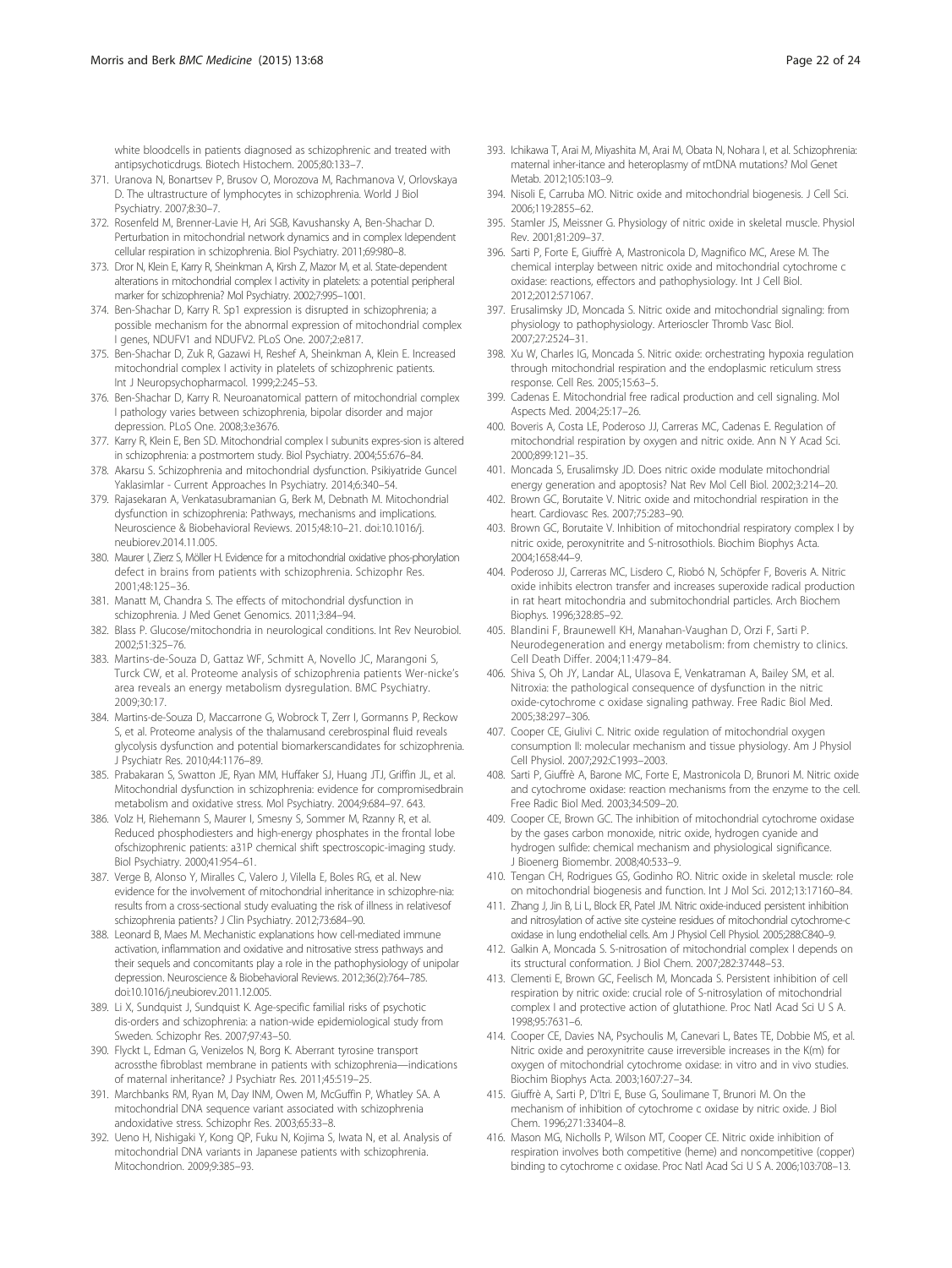- <span id="page-22-0"></span>417. Antunes F, Boveris A, Cadenas E. On the mechanism and biology of cytochrome oxidase inhibition by nitric oxide. Proc Natl Acad Sci U S A. 2004;101:16774–9.
- 418. Antunes F, Boveris A, Cadenas E. On the biologic role of the reaction of NO with oxidized cytochrome c oxidase. Antioxid Redox Signal. 2007;9:1569–79.
- 419. Cooper CE. Nitric oxide and cytochrome oxidase: substrate, inhibitor or effector? Trends Biochem Sci. 2002;27:33–9.
- 420. Brookes PS, Bolaños JP, Heales SJ. The assumption that nitric oxide inhibits mitochondrial ATP synthesis is correct. FEBS Lett. 1999;446:261–3.
- 421. Bolaños JP, Almeida A, Moncada S. Glycolysis: a bioenergetic or a survival pathway? Trends Biochem Sci. 2010;35:145–9.
- 422. Almeida A, Almeida J, Bolaños JP, Moncada S. Different responses of astrocytes and neurons to nitric oxide: the role of glycolytically generated ATP in astrocyte protection. Proc Natl Acad Sci U S A. 2001;98:15294–9.
- 423. Warburg O. On respiratory impairment in cancer cells. Science. 1956;124:269–70.
- 424. Arese M, Magnifico MC, Mastronicola D, Altieri F, Grillo C, Blanck TJ, et al. Nanomolar melatonin enhances nNOS expression and controls HaCaT-cells bioenergetics. IUBMB Life. 2012;64:251–8.
- 425. Masci A, Mastronicola D, Arese M, Piane M, De Amicis A, Blanck TJ, et al. Control of cell respiration by nitric oxide in Ataxia Telangiectasia lymphoblastoid cells. Biochim Biophys Acta. 2008;1777:66–73.
- 426. Lira VA, Brown DL, Lira AK, Kavazis AN, Soltow QA, Zeanah EH, et al. Nitric oxide and AMPK cooperatively regulate PGC-1 in skeletal muscle cells. J Physiol. 2010;588:3551–66.
- 427. McConell GK, Ng GP, Phillips M, Ruan Z, Macaulay SL, Wadley GD. Central role of nitric oxide synthase in AICAR and caffeine-induced mitochondrial biogenesis in L6 myocytes. J Appl Physiol (1985). 2010;108:589–95.
- 428. Nisoli E, Falcone S, Tonello C, Cozzi V, Palomba L, Fiorani M, et al. Mitochondrial biogenesis by NO yields functionally active mitochondria in mammals. Proc Natl Acad Sci U S A. 2004;101:16507–12.
- 429. Remels AH, Gosker HR, Schrauwen P, Hommelberg PP, Sliwinski P, Polkey M, et al. TNF-alpha impairs regulation of muscle oxidative phenotype: implications for cachexia? FASEB J. 2010;24:5052–62.
- 430. Palomer X, Alvarez-Guardia D, Rodríguez-Calvo R, Coll T, Laguna JC, Davidson MM, et al. TNF-alpha reduces PGC-1alpha expression through NF-kappaB and p38 MAPK leading to increased glucose oxidation in a human cardiac cell model. Cardiovasc Res. 2009;81:703–12.
- 431. Beckman JS, Koppenol WH. Nitric oxide, superoxide, and peroxynitrite: the good, the bad, and ugly. Am J Physiol. 1996;271:C1424–37.
- 432. Denicola A, Souza JM, Radi R. Diffusion of peroxynitrite across erythrocyte membranes. Proc Natl Acad Sci U S A. 1998;95:3566–71.
- 433. Radi R, Beckman JS, Bush KM, Freeman BA. Peroxynitrite oxidation of sulfhydryls. The cytotoxic potential of superoxide and nitric oxide. J Biol Chem. 1991;266:4244–50.
- 434. MacMillan-Crow LA, Thompson JA. Tyrosine modifications and inactivation of active site manganese superoxide dismutase mutant (Y34F) by peroxynitrite. Arch Biochem Biophys. 1999;366:82–8.
- 435. Jang B, Han S. Biochemical properties of cytochrome c nitrated by peroxynitrite. Biochimie. 2006;88:53–8.
- 436. Batthyány C, Souza JM, Durán R, Cassina A, Cerveñansky C, Radi R. Time course and site(s) of cytochrome c tyrosine nitration by peroxynitrite. Biochemistry. 2005;44:8038–46.
- 437. Radi R, Rodriguez M, Castro L, Telleri R. Inhibition of mitochondrial electron transport by peroxynitrite. Arch Biochem Biophys. 1994;308:89–95.
- 438. Riobó NA, Clementi E, Melani M, Boveris A, Cadenas E, Moncada S, et al. Nitric oxide inhibits mitochondrial NADH:ubiquinone reductase activity through peroxynitrite formation. Biochem J. 2001;359:139–45.
- 439. Boczkowski J, Lisdero CL, Lanone S, Carreras MC, Aubier M, Poderoso JJ. Peroxynitrite-mediated mitochondrial dysfunction. Biol Signals Recept. 2001;10:66–80.
- 440. Ischiropoulos H, Zhu L, Chen J, Tsai M, Martin JC, Smith CD, et al. Peroxynitrite-mediated tyrosine nitration catalyzed by superoxide dismutase. Arch Biochem Biophys. 1992;298:431–7.
- 441. Aykaç-Toker G, Bulgurcuoğlu S, Koçak-Toker N. Effect of peroxynitrite on glutaredoxin. Hum Exp Toxicol. 2001;20:373–6.
- 442. Trujillo M, Folkes L, Bartesaghi S, Kalyanaraman B, Wardman P, Radi R. Peroxynitrite-derived carbonate and nitrogen dioxide radicals readily react with lipoic and dihydrolipoic acid. Free Radic Biol Med. 2005;39:279–88.
- 443. Cuzzocrea S, Zingarelli B, O'Connor M, Salzman AL, Szabó C. Effect of L-buthionine-(S, R)-sulphoximine, an inhibitor of gamma-glutamylcysteine synthetase on peroxynitrite- and endotoxic shock-induced vascular failure. Br J Pharmacol. 1998;123:525–37.
- 444. Arteel GE, Briviba K, Sies H. Protection against peroxynitrite. FEBS Lett. 1999;445:226–30.
- 445. Cuzzocrea S, Costantino G, Mazzon E, Caputi AP. Protective effect of N-acetylcysteine on multiple organ failure induced by zymosan in the rat. Crit Care Med. 1999;27:1524–32.
- 446. Buchczyk DP, Grune T, Sies H, Klotz LO. Modifications of glyceraldehyde-3-phosphate dehydrogenase induced by increasing concentrations of peroxynitrite: early recognition by 20S proteasome. Biol Chem. 2003;384:237–41.
- 447. Souza JM, Radi R. Glyceraldehyde-3-phosphate dehydrogenase inactivation by peroxynitrite. Arch Biochem Biophys. 1998;360:187–94.
- 448. Konorev EA, Hogg N, Kalyanaraman B. Rapid and irreversible inhibition of creatine kinase by peroxynitrite. FEBS Lett. 1998;427:171–4.
- 449. Bolaños JP, Heales SJ, Land JM, Clark JB. Effect of peroxynitrite on the mitochondrial respiratory chain: differential susceptibility of neurones and astrocytes in primary culture. J Neurochem. 1995;64:1965–72.
- 450. Pearce LL, Kanai AJ, Epperly MW, Peterson J. Nitrosative stress results in irreversible inhibition of purified mitochondrial complexes I and III without modification of cofactors. Nitric Oxide. 2005;13:254–63.
- 451. Radi R, Cassina A, Hodara R. Nitric oxide and peroxynitrite interactions with mitochondria. Biol Chem. 2002;383:401–9.
- 452. Radi R, Cassina A, Hodara R, Quijano C, Castro L. Peroxynitrite reactions and formation in mitochondria. Free Radic Biol Med. 2002;33:1451–64.
- 453. Cassina AM, Hodara R, Souza JM, Thomson L, Castro L, Ischiropoulos H, et al. Cytochrome c nitration by peroxynitrite. J Biol Chem. 2000;275:21409–15.
- 454. Han D, Canali R, Garcia J, Aguilera R, Gallaher TK, Cadenas E. Sites and mechanisms of aconitase inactivation by peroxynitrite: modulation by citrate and glutathione. Biochemistry. 2005;44:11986–96.
- 455. Castro L, Rodriguez M, Radi R. Aconitase is readily inactivated by peroxynitrite, but not by its precursor, nitric oxide. J Biol Chem. 1994;269:29409–15.
- 456. Forsmark-Andrée P, Persson B, Radi R, Dallner G, Ernster L. Oxidative modification of nicotinamide nucleotide transhydrogenase in submitochondrial particles: effect of endogenous ubiquinol. Arch Biochem Biophys. 1996;336:113–20.
- 457. Vieira HL, Belzacq AS, Haouzi D, Bernassola F, Cohen I, Jacotot E, et al. The adenine nucleotide translocator: a target of nitric oxide, peroxynitrite, and 4-hydroxynonenal. Oncogene. 2001;20:4305–16.
- 458. Scarlett JL, Packer MA, Porteous CM, Murphy MP. Alterations to glutathione and nicotinamide nucleotides during the mitochondrial permeability transition induced by peroxynitrite. Biochem Pharmacol. 1996;52:1047–55.
- 459. Paixão J, Dinis TC, Almeida LM. Protective role of malvidin-3-glucoside on peroxynitrite-induced damage in endothelial cells by counteracting reactive species formation and apoptotic mitochondrial pathway. Oxid Med Cell Longev. 2012;2012:428538.
- 460. Sharpe MA, Cooper CE. Interaction of peroxynitrite with mitochondrial cytochrome oxidase. Catalytic production of nitric oxide and irreversible inhibition of enzyme activity. J Biol Chem. 1998;273:30961–72.
- 461. Le Bras M, Clément MV, Pervaiz S, Brenner C. Reactive oxygen species and the mitochondrial signaling pathway of cell death. Histol Histopathol. 2005;20:205–19.
- 462. Szabó C, Zingarelli B, O'Connor M, Salzman AL. DNA strand breakage, activation of poly (ADP-ribose) synthetase, and cellular energy depletion are involved in the cytotoxicity of macrophages and smooth muscle cells exposed to peroxynitrite. Proc Natl Acad Sci U S A. 1996;93:1753–8.
- 463. Pacher P, Beckman JS, Liaudet L. Nitric oxide and peroxynitrite in health and disease. Physiol Rev. 2007;87:315–424.
- 464. Liaudet L, Szabó G, Szabó C. Oxidative stress and regional ischemia-reperfusion injury: the peroxynitrite-poly(ADP-ribose) polymerase connection. Coron Artery Dis. 2003;14:115–22.
- 465. Szabó C. Multiple pathways of peroxynitrite cytotoxicity. Toxicol Lett. 2003;140–141:105–12.
- 466. Liaudet L. Poly(adenosine 5'-diphosphate) ribose polymerase activation as a cause of metabolic dysfunction in critical illness. Curr Opin Clin Nutr Metab Care. 2002;5:175–84.
- 467. Liaudet L, Oddo M. Role of poly(adenosine diphosphate-ribose) polymerase 1 in septic peritonitis. Curr Opin Crit Care. 2003;9:152–8.